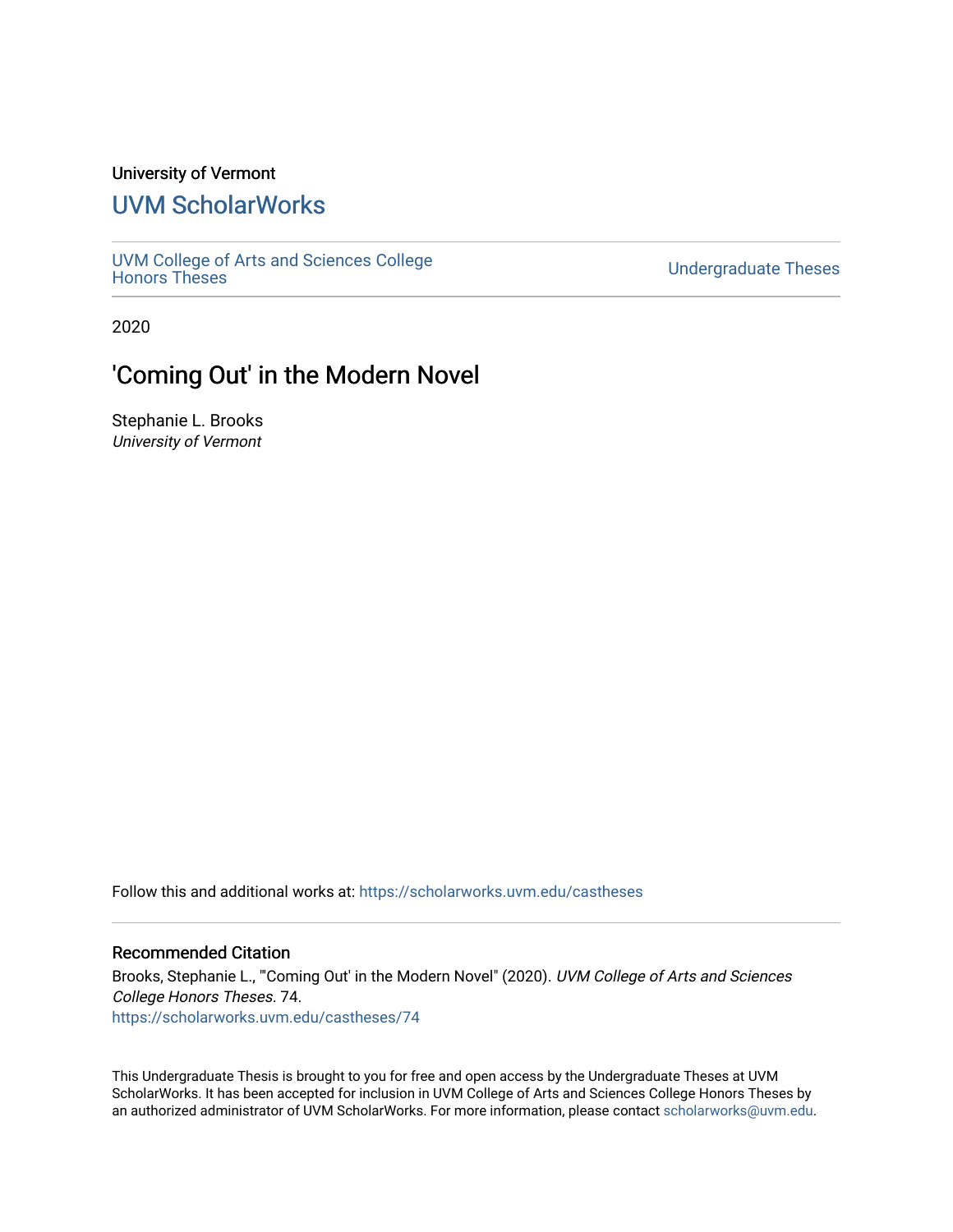# Intro to Thesis

# **Abstract:**

This paper examines two modern young adult novels to consider the ways in which these novels have adopted portions of the coming out. The books being examined are *The Miseducation of Cameron Post*, by Emily M. Danforth and *Simon vs. the Homo Sapiens Agenda*, by Becky Albertalli, and are important as representatives of queer modern young adult novels because of their fame and because the novels appropriate portions of the coming out trope to begin discourse on the importance of narrative. My goal is to understand why the coming out plot, which typically targets adults, has been adopted by a younger audience and how this adoption further builds into our understandings of the books: how can one gain or regain control of their own narrative?

# **Timeline:**

1942: *Seventeenth Summer*, by Maureen Daly published

• Considered by some to be a precursor to young adult fiction. Others consider it to be the first young adult novel, predating the term

1945: World War II ended

• The economic boom after WWII, plus modern technology, leads to the development of financial independence for many and the market for teens, a new separate entity from children and adults

1957: Term 'young adult' formalized by American Library Association

1967: *The Outsiders*, by S. E. Hinton, was published

1969: Stonewall Riots. *I'll Get There. It Better Be Worth the Trip*, by John Donovan was published

• Considered the first young adult novel to feature a gay main character

1973: Diagnostic and Statistical Manual (DSM) removed homosexuality from their list of diagnoses. *Rubyfruit Jungle*, by Rita Mae Brown, was published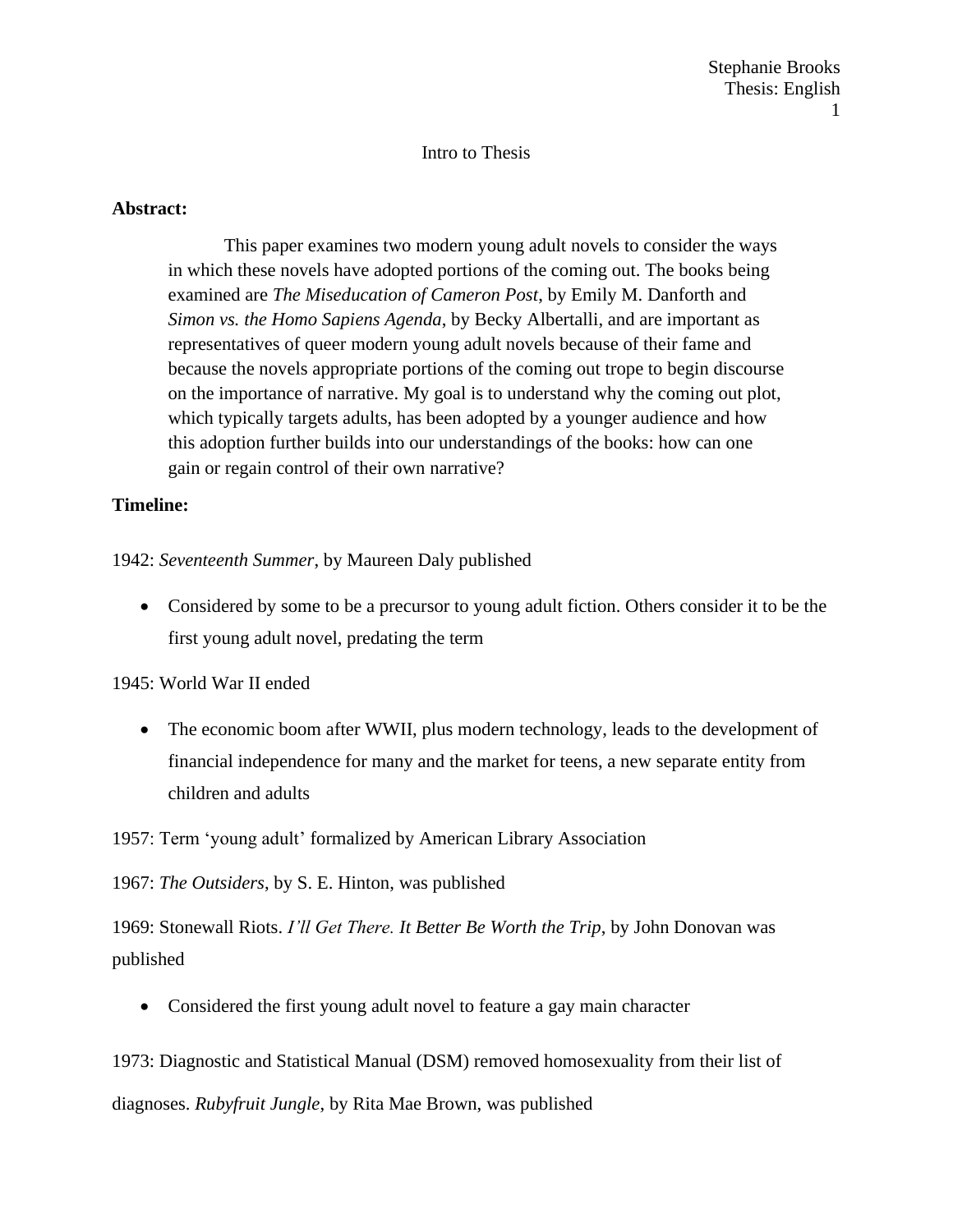1982: *A Boy's Own Story*, by Edmund White, was published

1992: *Becoming a Man: Half a Life Story*, by Paul Monette, was published

2012: *The Miseducation of Cameron Post*, by Emily M. Danforth was published

2015: *Simon vs. the Homo Sapiens Agenda*, by Becky Albertalli, was published

#### **Background:**

Young adult fiction is a genre that only began after the rise of consumerism and youth culture in the post-World War II boom and, in fact, this form of fiction was contingent on the rise of both in American culture (Lewis 2-3). The genre typically targets people in middle school to high school, about the twelve- to eighteen-year age range, with problems related to that age; *The Outsiders*, by S. E. Hinton is a good example of one of the first. Other young adult novels had been published prior to *The Outsiders*, yet this book was significant for its commercial success and continued literary importance. Prior to 1957, books targeting about the same age group were not necessarily young adult novels since "the practice of referring to "young adult" literature was formalized… when the American Library Association created its Young Adult Services Division, which focused librarians' attention on how to serve this new population" (Cart n.p.). CNN writer Ashely Strickland notes that Maureen Daly, for instance, wrote *Seventeenth Summer* (1942), and it acquired a teen audience, yet the novel is not necessarily within the canon of young adult novels since it came prior to the official label, though some scholars would argue that *Seventeenth Summer*, a "junior novel" (Allen 1), is actually a precursor to young adult novels targeting teen women (Strickland n.p.). The first popular canonical young adult novels, like S. E. Hinton's *The Outsiders*, typified struggles with identity, violence, and friendship (Cart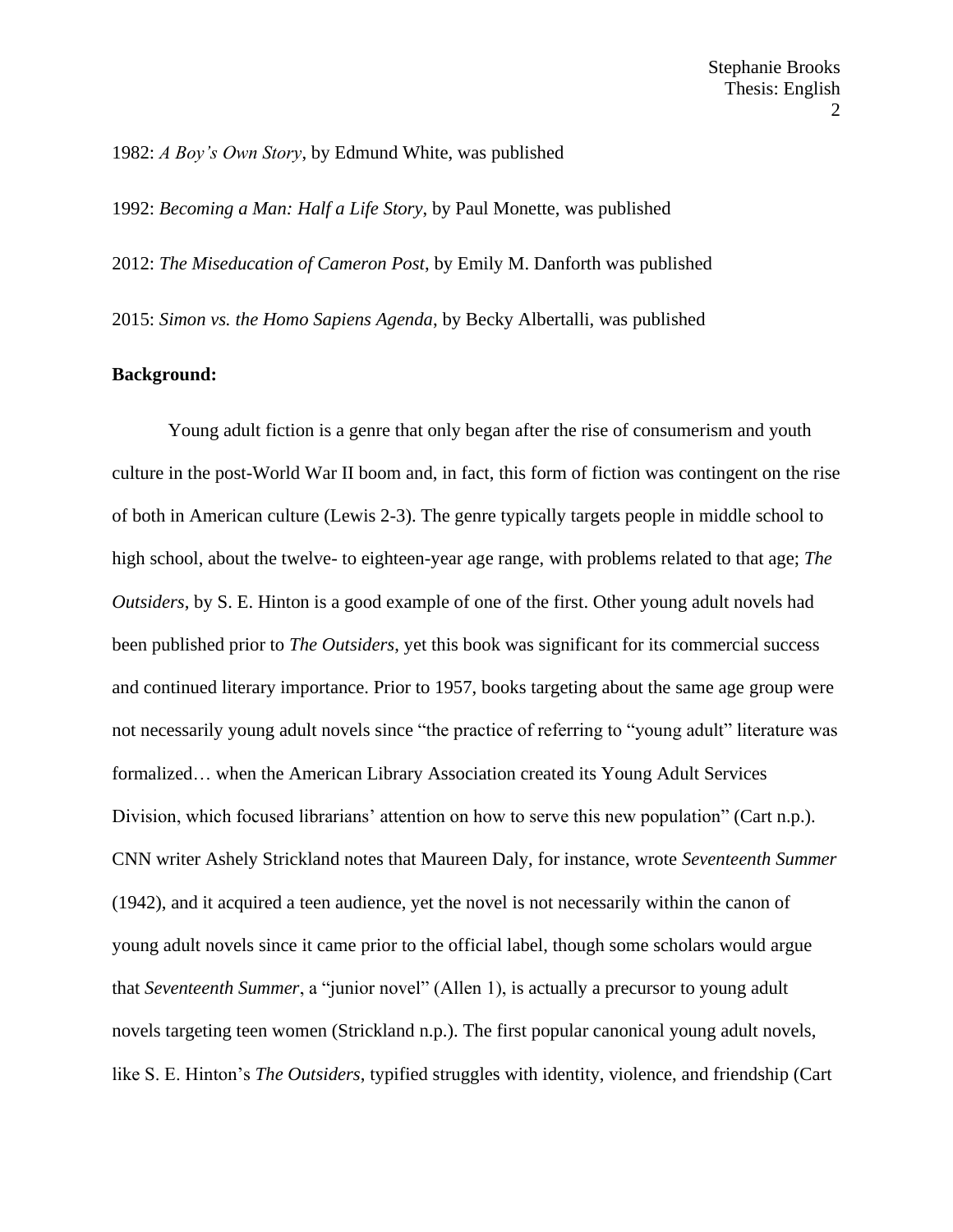n.p.). In the sixties, young adult novels were "books that… tended to be both male-oriented and peopled almost exclusively with Caucasian characters" (Burns 102). Later books began to become aware of women as consumers, and authors like Judy Blume flourished, discussing burgeoning womanhood, sexuality and romance, though these books were still primarily focused on heterosexual Caucasians. A prime example of this discussion, by Judy Blume, is her novel *Forever...* (1975), about a teen girl's first love. While the topics of these books differ, both examples depict a kind of coming of age experience – not all young adult books are bildungsroman stories, though the two are often intertwined (VanderStaay 49). As the genre grew and publishers became more and more aware of the market, the topics shifted to match. Today, there are young adult novels to discuss any and all issues; eating disorders, race, mental illness, loss of a family member, and gender and sexuality (PBS Digital Studios).

Here, I will note that the word 'genre' is used loosely; young adult novels target that age group, and some would classify that as a simple marketing strategy, however, others would argue that the marketing strategy has evolved to include its own tropes and expectations. Some of this discourse was found on the comments section of the PBS video cited above, since the typical understanding of young adult is important, as well as the scholarly understanding. Ultimately, the choice to classify young adult as marketing strategy or genre appears to be a classification based upon discipline or the lens of study and at times the young adult novel is both genre and term for advertising and marketing. Mark Cadden discusses this in his essay on children's literature and young adult literature and the distinctions between them, stating that "often [they] struggle with what defines the genre" and, asking for clarification, "[w]hat makes a book marketed to children and packaged in a certain format a children's novel, and not something else? What are the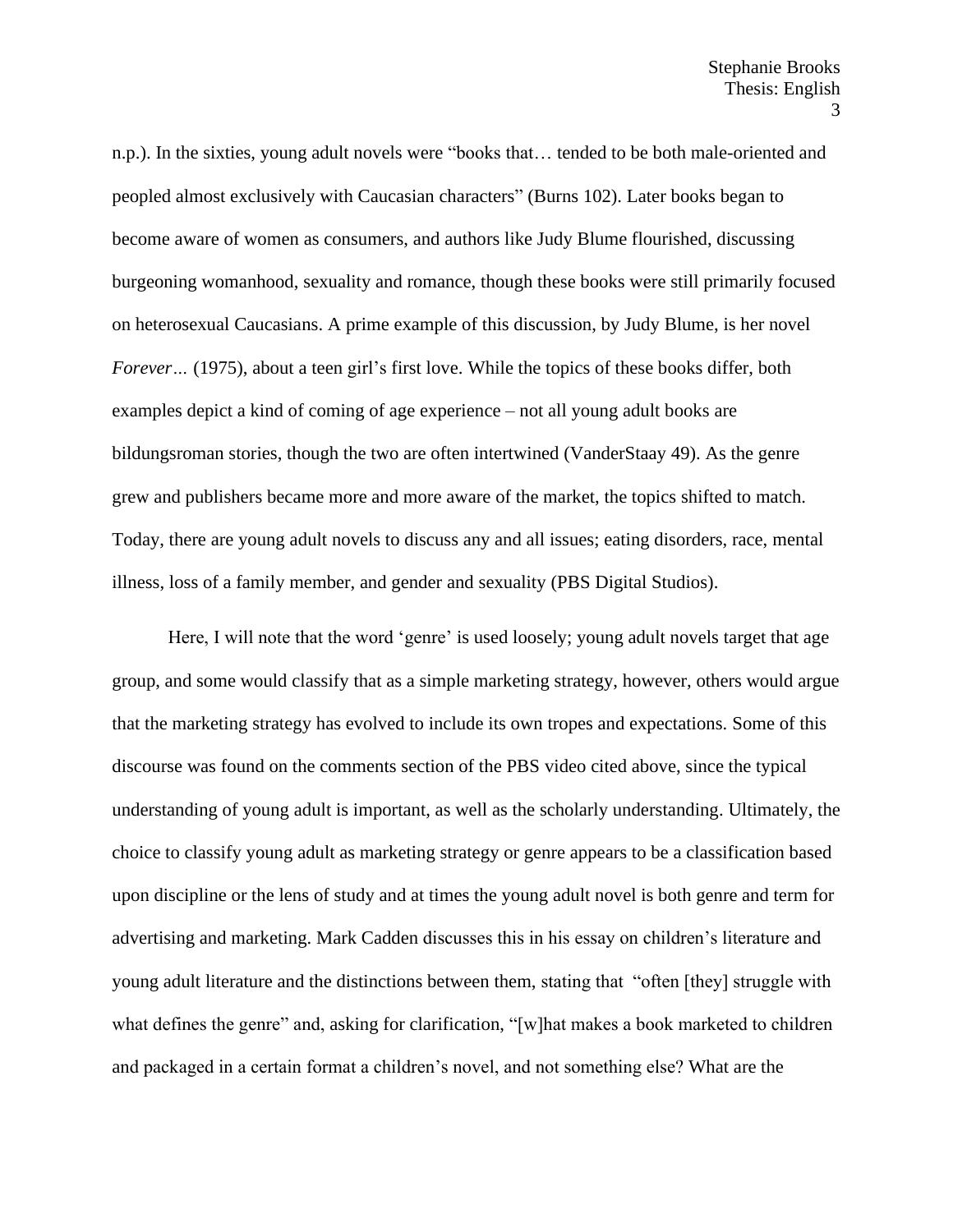characteristics…?" (Cadden 302). Thus it is both about marketing and something else, about themes and other characteristics, that define a novel as young adult versus children's versus adult's. The diversity of novels, particularly the young adult novel that this paper focuses upon, is thus notable, especially the recent growth in young adult novels featuring or discussing queer youth and coming out.

A rise in popularity of young adult novels featuring queer characters coming out is significant because there already is a coming out trope, dating from the late thirties to the nineties. The trope is a story of sexual difference, coming out, and joining the gay and lesbian community which means that the plot always ends in a happy ending. Not all gay and lesbian books in this time period were coming out plots then. The trope gained popularity and traction in the sixties and seventies following the passing of the Library Bill of Rights (1939) which led to libraries offering theoretically limitless free information, the removal of anti-constitutional antisodomy laws (years vary by state) (Eskridge 23, 63) and the shifting definition of homosexuality as disease to homosexuality as identity (1973) (Saxey 2)(Cornog Abstract)(Frické Abstract). These coming out books targeted adults and were successful outside the mainstream. Important fact relating to these books is that, despite the removal of censorship laws,

authors… with diverse content are disproportionately challenged and banned, which includes books with "LGBT main and/or secondary characters" or "LGBT issues" (American Library Association). While the Office for Intellectual Freedom collects reports of formal complaints, "for each challenge reported there are as many as four or five that go unreported" (Office for Intellectual Freedom), which can include self-censorship and quiet bans. (Abate et al. 205-206).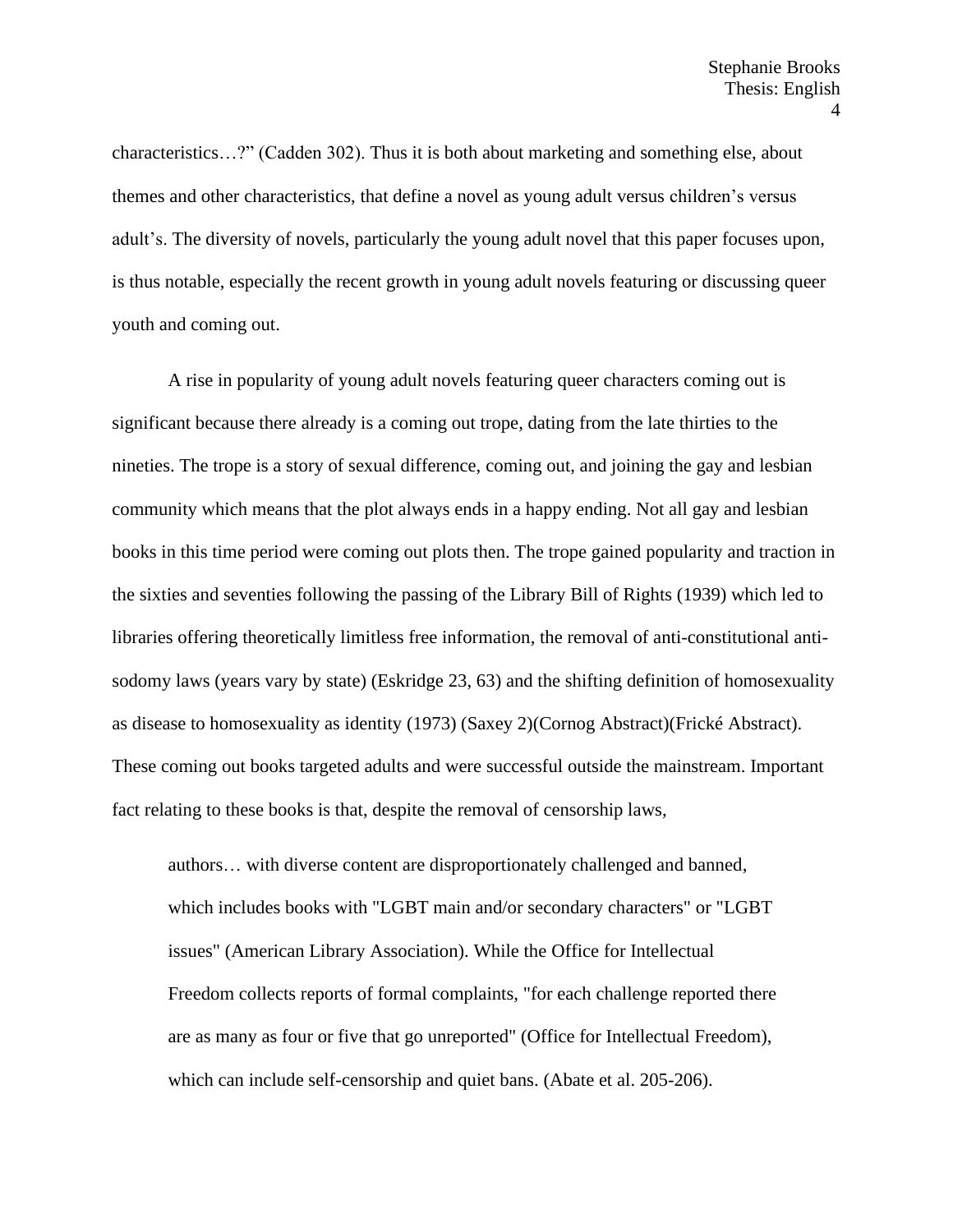Several of these coming out type books were popular, but it is with the caveat that they were often impacted by censorship in some way; books featuring queer characters, from then to now, are often on banned books lists. For example, the children's book *And Tango Makes Three*  (2005) was one of the top ten most banned books of 2012 and has been consistently featured on the banned books list (Grinberg n.p.). In 2018, in the top eleven most banned books, six were banned, at least in part, due to their LGBTQ+ content (Sorto n.p.). Interest in the coming out plot, however, fell away in the mid-90's. As Esther Saxey notes in the Introduction chapter of her book *Homoplot: The Coming-out Story and Gay, Lesbian, and Bisexual Identity*, "[c]ritics both hostile and enthusiastic have read the coming out story as being repetitive, almost like a folktale, always based on a series of stages and delivering the same closure" (Saxey 12). Simply put, coming out stories in media, particularly in novels, had fallen out of fashion after many queer authors had inserted themselves into the literary canon in one formulaic way: Diana Frederics's and/or Diana Rummel's *Diana: A Strange Autobiography* (1939), Rita Mae Brown's *Rubyfruit Jungle* (1973), Edmund White's *A Boy's Own Story* (1982) and Paul Monette's *Becoming a Man* (1992) are examples.

To connect the coming out plot to young adult novels, both began development around the same time. For various reasons, there appears to be little to no overlap between the two throughout their conception and growth; one reason being that coming out was more difficult for minors and the growing gay and lesbian movement was a growing movement organized by adults with families they made from their community. The "first openly gay-oriented novel for young adults" is widely believed to be Jonathon Donovan's *I'll Get There, It Better Be Worth the Trip* (1969) and after the publication of Donovan's novel, in the following years, "an average of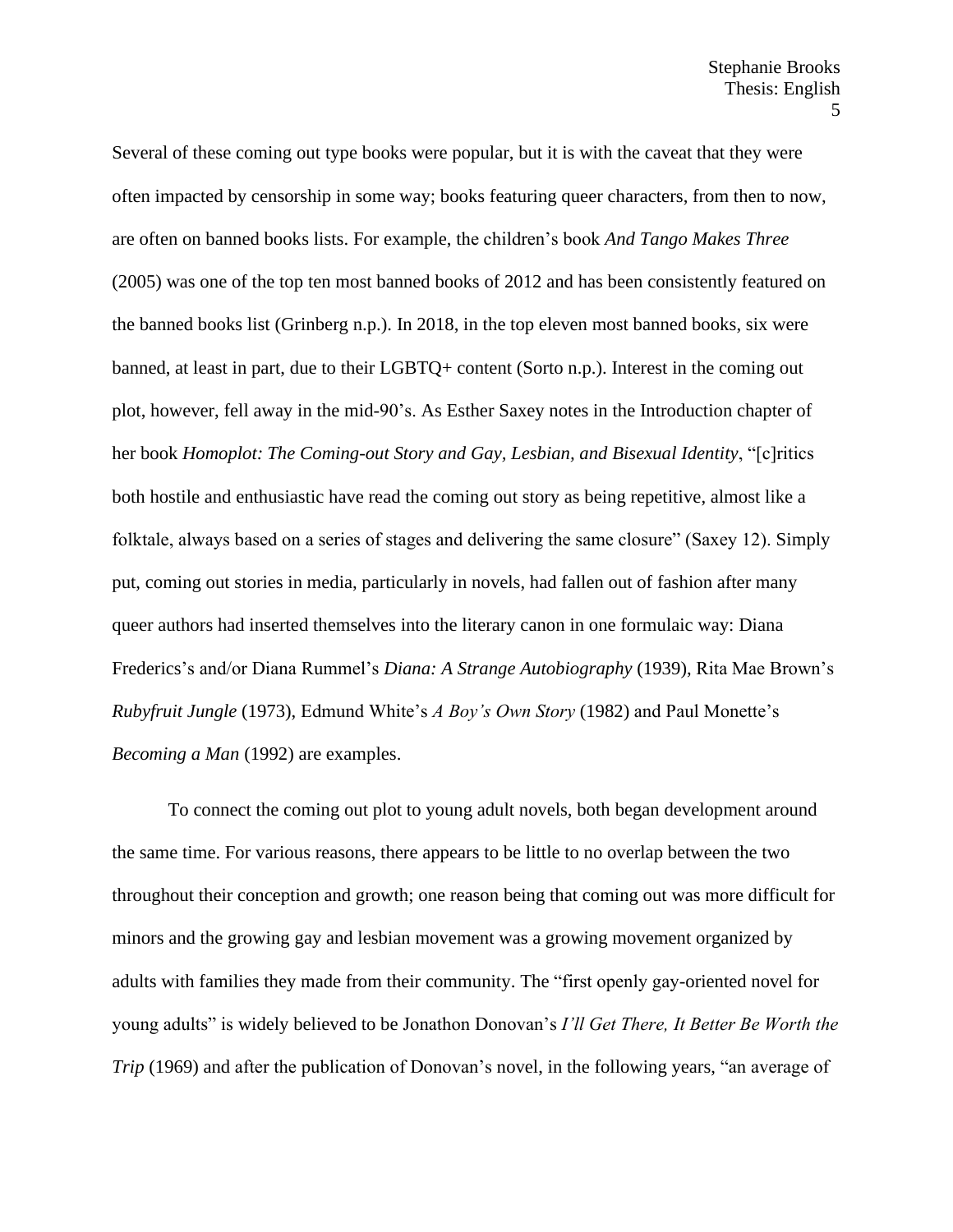only four or five new titles with gay protagonists [were] being published annually" (Burns 101), showing that Donovan's novel was the first to feature a gay protagonist (Gross 64). Other authors followed his example, with gay or lesbian main characters but the numbers of books published were not a huge percentage of all published novels. There was demand for queer novels, but it was typically limited in scope, with more restrictions for younger audiences. Limitations placed upon queer content in books was through censorship and censorship laws, bans, and quiet bans, which created a gap in the literature of young adult novels. Today, as previously asserted, that gap has been minimized and novels' definitions of mature content have shifted drastically from previous generations – sexuality and violence have shifted, movie ratings have shifted, and through all of that, queer literature has benefited, with author David Levithan noting that "'LGBT voices'" have been put "'into words'" and "'publishers are putting them into print in unprecedented numbers'" (qtd. in Burns 103). Unfortunately, this quote is presented with the caveat that books featuring LGBT characters are still banned in some capacity more often than books not featuring LGBT characters. However, the popularity of books and adaptations, like *The Miseducation of Cameron Post* and *Simon vs. the Homo Sapiens Agenda*, has led to strides the publishing industry supporting more books featuring gay and lesbian characters and has further led to those books being more available to a younger audience. Thus, at this time, it is now possible for the coming out plot to intersect with young adult novels because gay and lesbian books are more prevalent and because they are less censored. But why does the coming out plot intersect with young adult novels?

#### **Coming Out in Narrative:**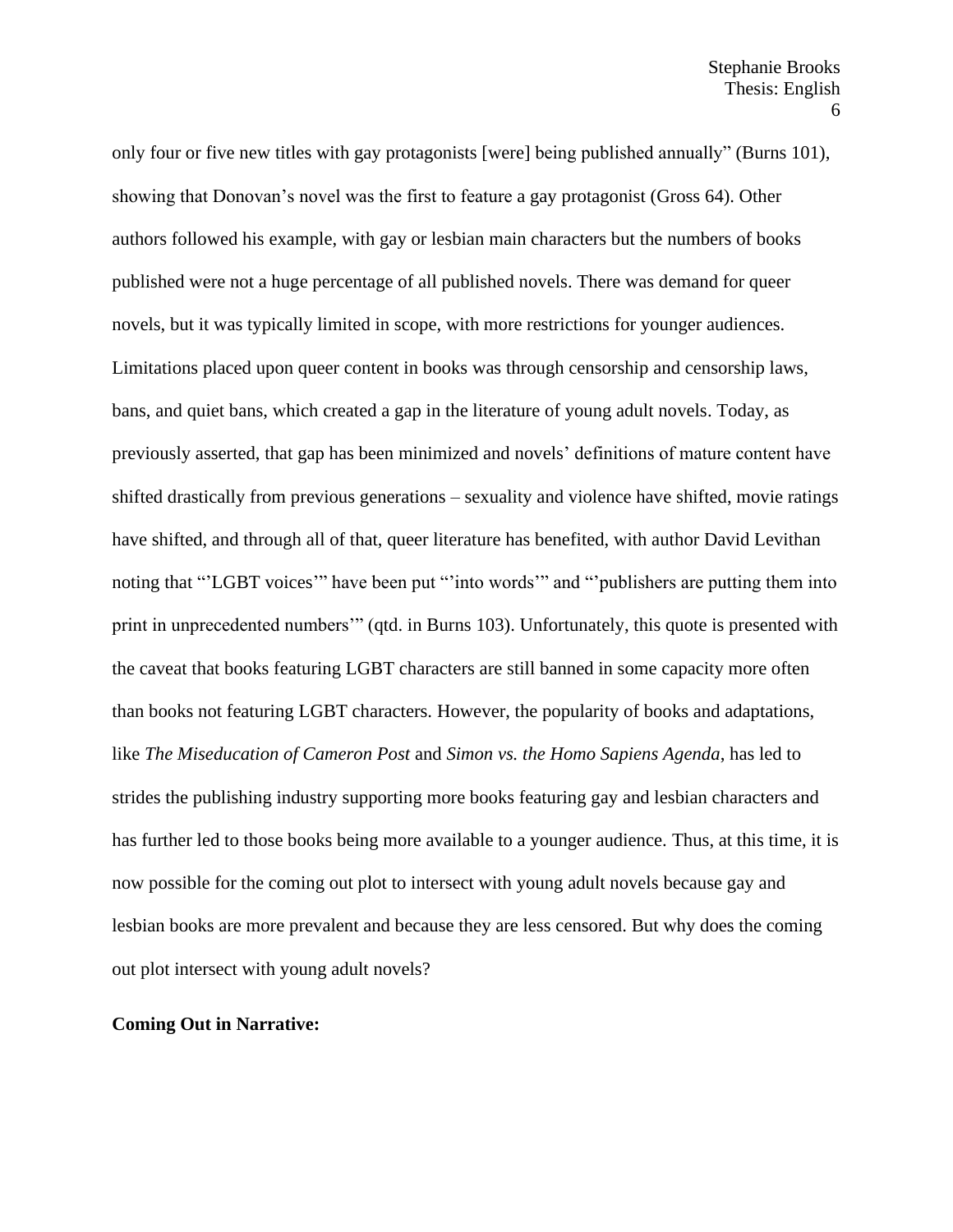The formula for a classic coming out story began with a character who was aware of some innate difference between themselves and others and follows with the character realizing that that difference is their sexuality, coming out to the world in one fell swoop, and then being united with the queer community through that moment of release and catharsis. This is summarized briefly by Esther Saxey in *Homoplot: The Coming-Out Story and Gay, Lesbian, and Bisexual Identity*:

The coming out story describes an individual's path to lesbian, gay or bisexual identity. Its protagonist is most likely to be a troubled teenager whose insistent desires drag him or her through a minefield of social and sexual dramas. The protagonist gathers clues to make sense of the situation, but the reader is often sure well in advance where the protagonist is headed (Saxey 1).

The coming out plot essentials are noted; the main character is gay or lesbian, the main character is troubled by their sexual difference in youth and yet is unaware of said difference, and then the main character goes on a quest where they "[gather] clues to make sense of the situation" (Saxey 1). In the discover, the main character attains a happy ending. That exemplifies the typical coming out story. Valerie Rohy elaborates on the trope trademarks, asserting that "an adult narrator typically recalls a character's first sense of difference, her discovery of same-sex attraction, and her struggle to connect with the gay community" (Rohy 172). The significance of the adult narrator, recalling their teen years, in a book that discusses youth and confusion is notable because it is inaccessible to teens. It is inaccessible because the narrator is a different age than the readers and because the narrator is thus insistent on adolescent pain being transient. The recollection and the happy ending of the coming out plot aligns with this concept of wait, it gets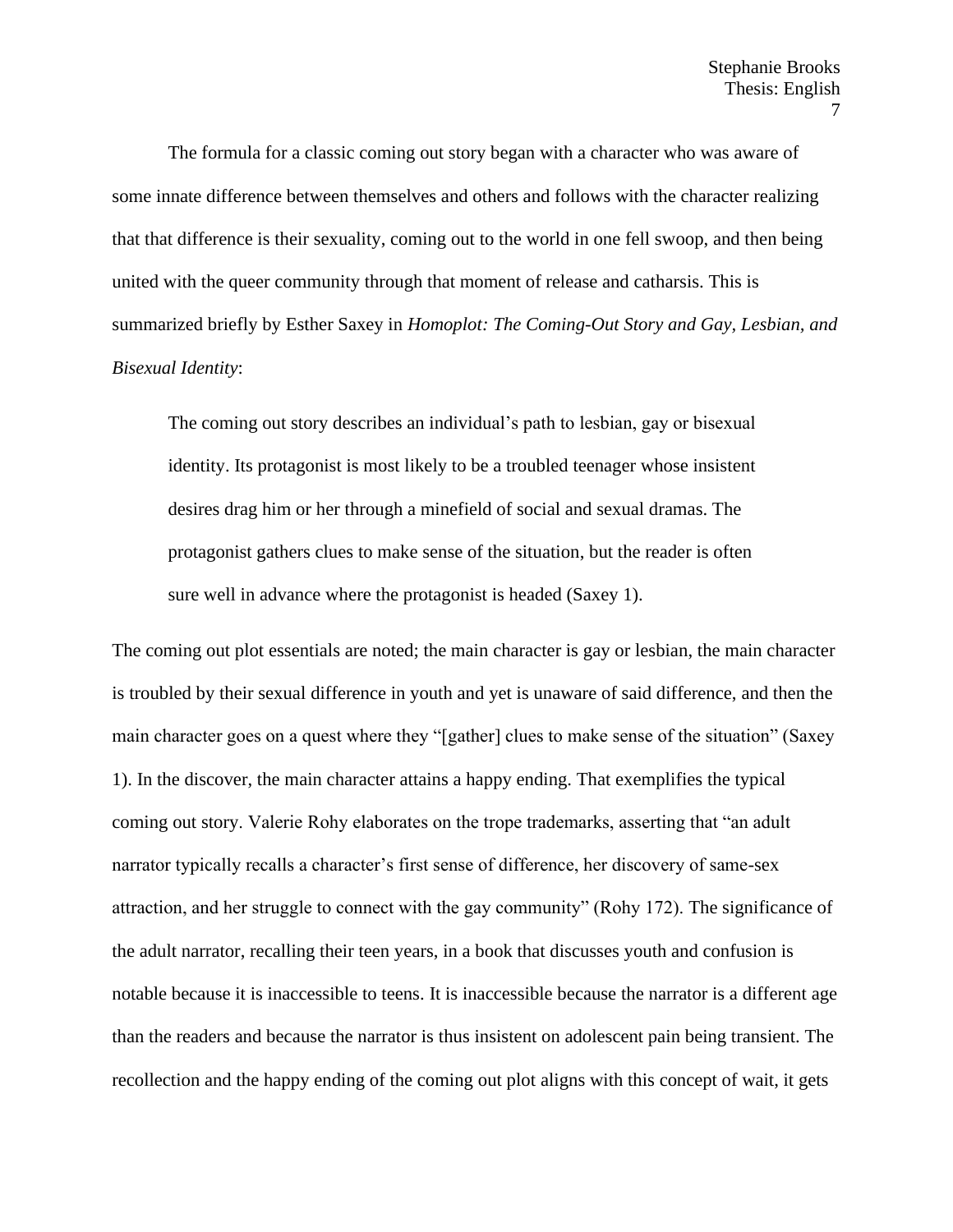better. Comforting to some, but hard to relate to for most. Pairing this quote with Saxey's quote, the crossover with the sense of difference is also important. The protagonist in a coming out plot is aware of difference, a difference that is initially unknown to the protagonist but that is known to readers through narrative strategies, like "an adult narrator… recalls"; that difference is their sexuality, and the recollection forces the narrative to precisely focus on sexual difference (Rohy 172). Together, these quotes describe the typical trademarks of the "coming out" plot. Yet, these quotes also are necessary for interrogating how this story translates to a younger audience.

The coming out plot was problematized, however, for several perceived shortcomings that I argue are, to some extent, resolved through the modern incorporation of the plot into young adult novels. Scholar Danielle Bobker notes that there is this

fear that the language of the closet is deceptive in its binary simplicity. Notably, theorists such as Eve Kosofsky Sedgwick, Judith Butler, and Michael Warner have shown that the basic assumption of coming out discourse—that homosexuals can and should seek a special sort of recognition of their difference—rests on and perpetuates pervasive misconceptions about such central categories in our culture as knowledge, identity, and agency (Bobker 34).

The essay prefaces its argument with a thoughtful discussion of Jodie Foster's speech at the 2013 Golden Globes, wherein Foster articulates her discomfort about coming out to the impersonal public. That preface, as well as the scholarship Bobker cites, displays a certain antagonism between queer theory/queer people and the heteronormative assumption and consumption of coming out. The phrase "binary simplicity" points to this personal and scholarly problem of naming or labeling, defining oneself away from the assumed norm by instead identifying as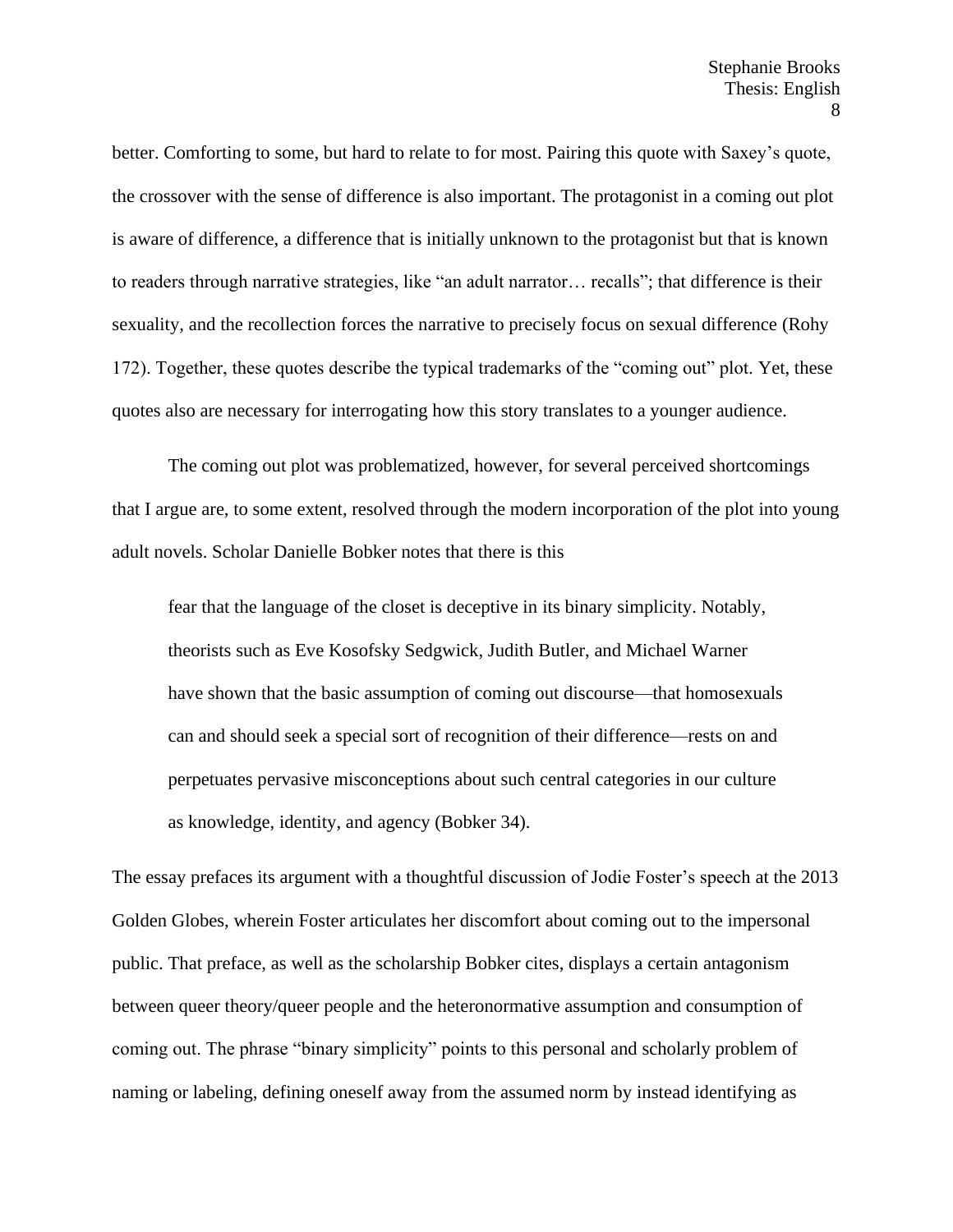other, as well as the issue of being known as other by everyone (Bobker 34). Fear is in the need for recognition and fear is also in the question of who needs to know? In the case of Jodie Foster, her speech acknowledged her queerness while remaining, decidedly, not a speech about coming out, because she had already done so to the people she deemed worthy of knowing.

In a similar vein, the coming out plot had a razor focus on coming out – the traditional narrative is wholly organized around the realization that the narrator is gay and then the moment they release that information. But that formula is a dull formula, like the marriage plot is a dull formula because the conclusion is known from the outset. In young adult novels, the incorporation of certain coming out plot elements allows the narrative to be more surprising than older coming out books. As Claire Gross notes in Horn Book Magazine, "a good coming-out novel is about more than just coming out. The best ones weave their coming-out stories into larger dramatic narratives" (Gross 64).

## **Canonicity:**

Through history, it is apparent that basically as long as young adult novels have been in publication, there have been young adult books with gay and lesbian characters. The percentage of queer young adult literature published, of course, was vastly different from today, and the types of narratives published were also vastly different. Older books with gay and lesbian characters were different too. Older ones presented homosexuality with death often, i.e. the main character dies a tragic death or death surrounds them, and further, those older often also present homosexuality as a phase. *I'll Get There, It Better Be Worth the Trip*, for example, the main character is gay but not at the end. Now there are many books targeting young adults, as well as tweens, children, and beginner readers, that have queer characters that are not tied to death and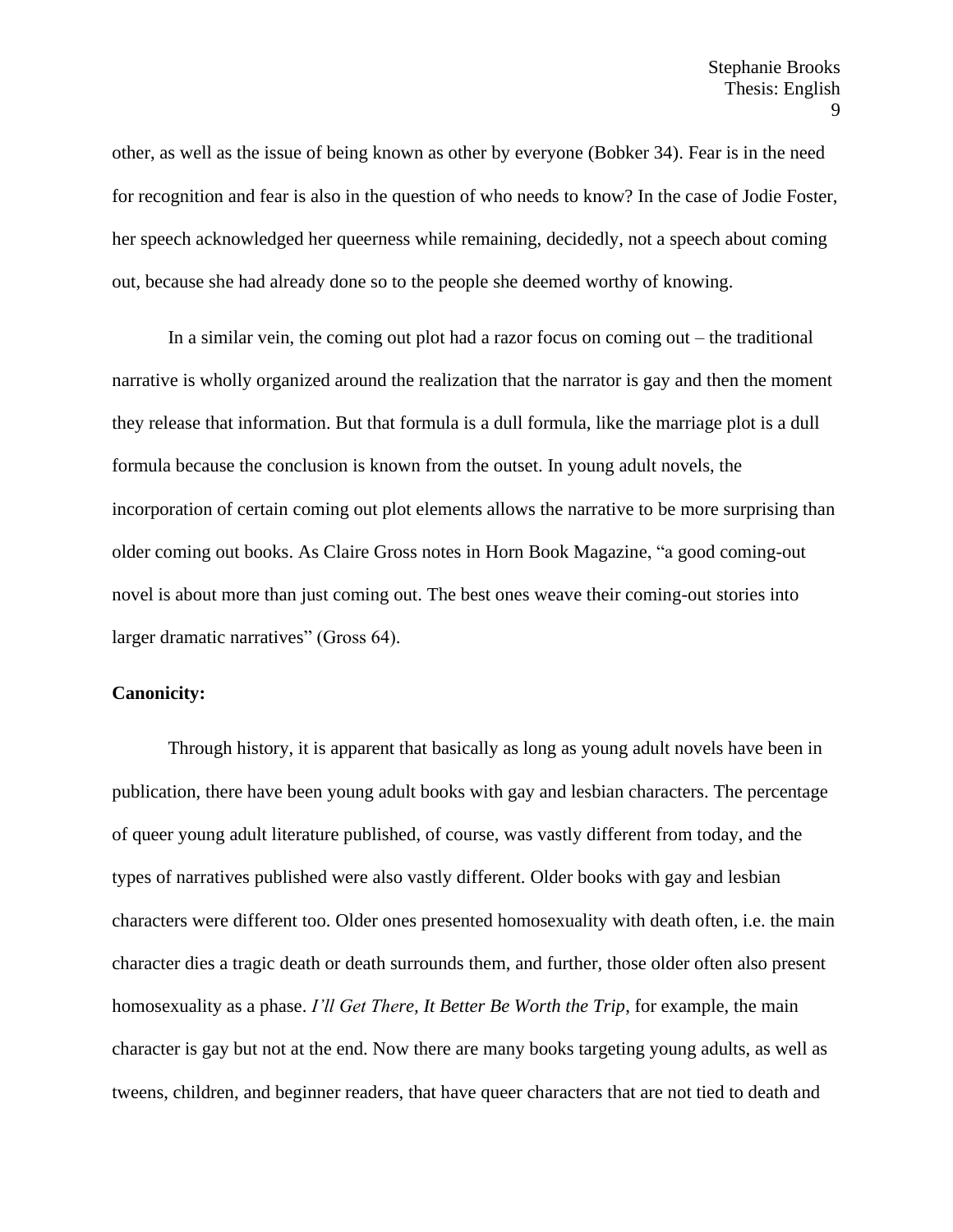are consistently queer. What is notable though is the growth in popularity of these books, and how it has led to diverse books about coming out entering into the mainstream market. Further, it is notable how the diversity in books, especially books featuring gay and lesbian characters, has led to the diversity in narratives. In a review about queer literature, it is noted that in the 1970's, eight young adult novels included "death figures in three… and a violent rape, in a fourth… [and] [i]n the others homosexuality is presented as a passing phase" (Burns 107) and this is because of queer tropes that endure until today, scholar Rohy notes that readerly expectations assume that "[w]here their end is not fatal, that is, queer figures are relegated to punitive or pathological roles" (Rohy 171). The books described in the section about history, the ones in the young adult genre, separate from the coming out plot books, were perpetuating stereotypes about homosexual characters over and over again, the same fatal archetypes that are still seen today in film, TV, and books: homosexuality as deviant and deadly or as a choice, a phase without impact upon a typically heterosexual youth. The coming out plot is then a significant way for young adult novels to use pre-existing plot structures of queer narrative for a younger audience to show an alternative narrative to the two previously listed.

Over the last couple of decades, the variety of young adult novels has led to more and more books addressing issues of coming out and experiencing romance as a gay, lesbian, bisexual, teen. Thus, in some way, the aged and tired coming out plot that appeared to have died in the nineties has made a resurgence, in some different, transformed, fashion. This is how we can conceive of the two novels this thesis will focus upon: *The Miseducation of Cameron Post*, by Emily M. Danforth and *Simon vs. the Homo Sapiens Agenda*, by Becky Albertalli. Yet though these books are inherently related to coming out plots through their focus on journeys of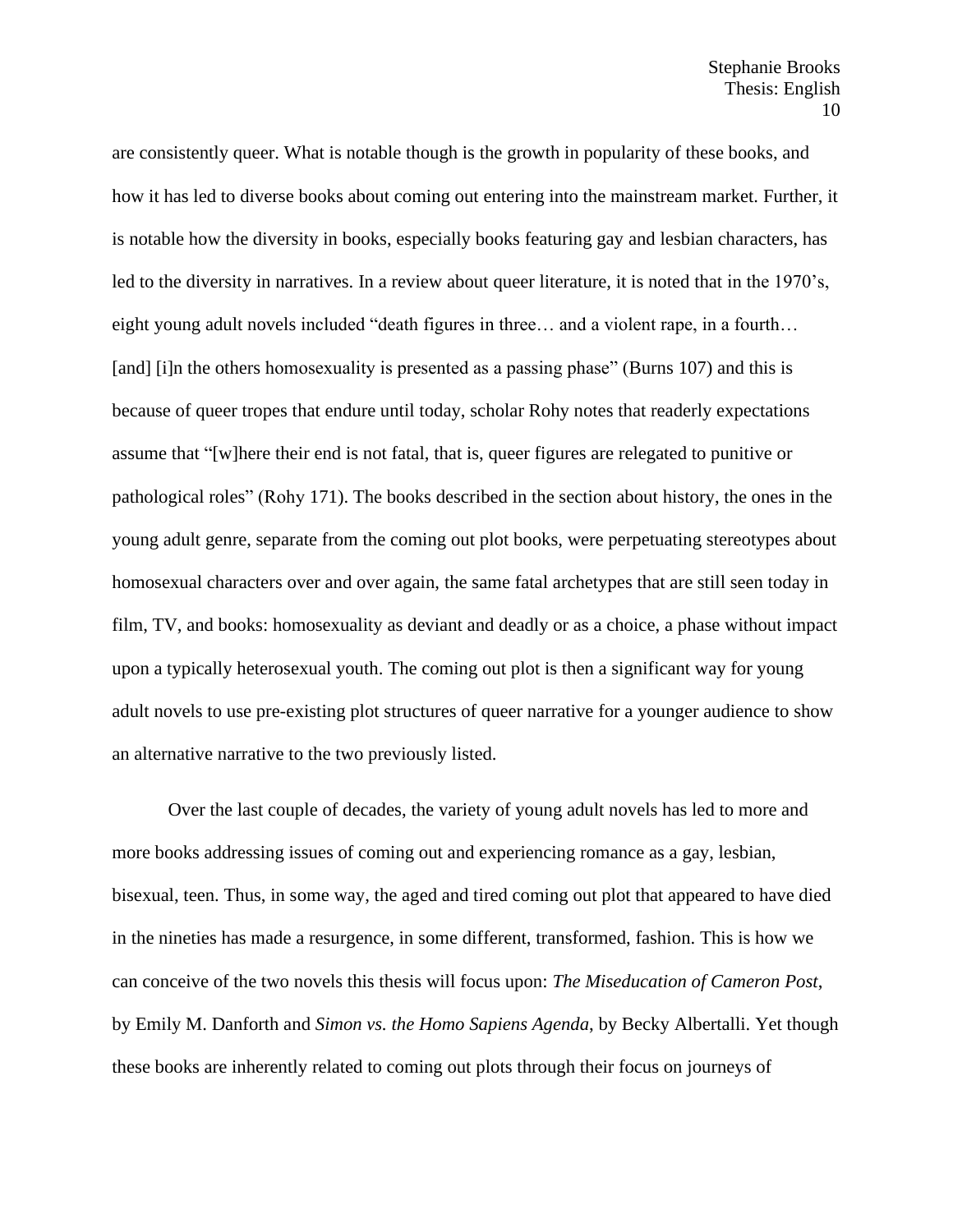sexuality and self-discovery, it is not wholly accurate to portray both books, as well as others beyond the scope of this paper, as appropriating the coming out plot in similar fashions. For instance, the coming out plot describes Cameron Post's narrative journey, a journey from ignorance about the one's difference to realization and acceptance into the gay community, but it does not accurately depict *Simon vs. the Homo Sapiens Agenda*, as well as other more modern young adult novels featuring queer characters, like *Totally Joe* (2007), by James Howe, *Red, White & Royal Blue* (2019), by Casey McQuiston, *Carry On* (2015), by Rainbow Rowell, *Two Boys Kissing* (2013) and *Boy Meets Boy* (2003), by David Levithan, et cetera. The connection between these other books has less to do with plot structure and more to do with concepts, emphases, like those of self-discovery and acceptance, coming out, and finding community.

In examining *The Miseducation of Cameron Post* (2012) and *Simon vs. the Homo Sapiens Agenda* (2015), two modern young adult novels that reached into the mainstream with movie adaptations that garnered attention and/or acclaim, it is my hope to learn how the coming out plot has changed in its transition from the adult audience to the young adult audience and why these changes were necessary (Ryan n.p.). Further, I hope to learn whether or not this movement shall lead to more diverse narratives and further representation. To do so, this paper will have four sections: this section, the introduction, as well as a section focusing on Becky Albertalli's novel, and another section focusing Emily M. Danforth's novel, and then the concluding section.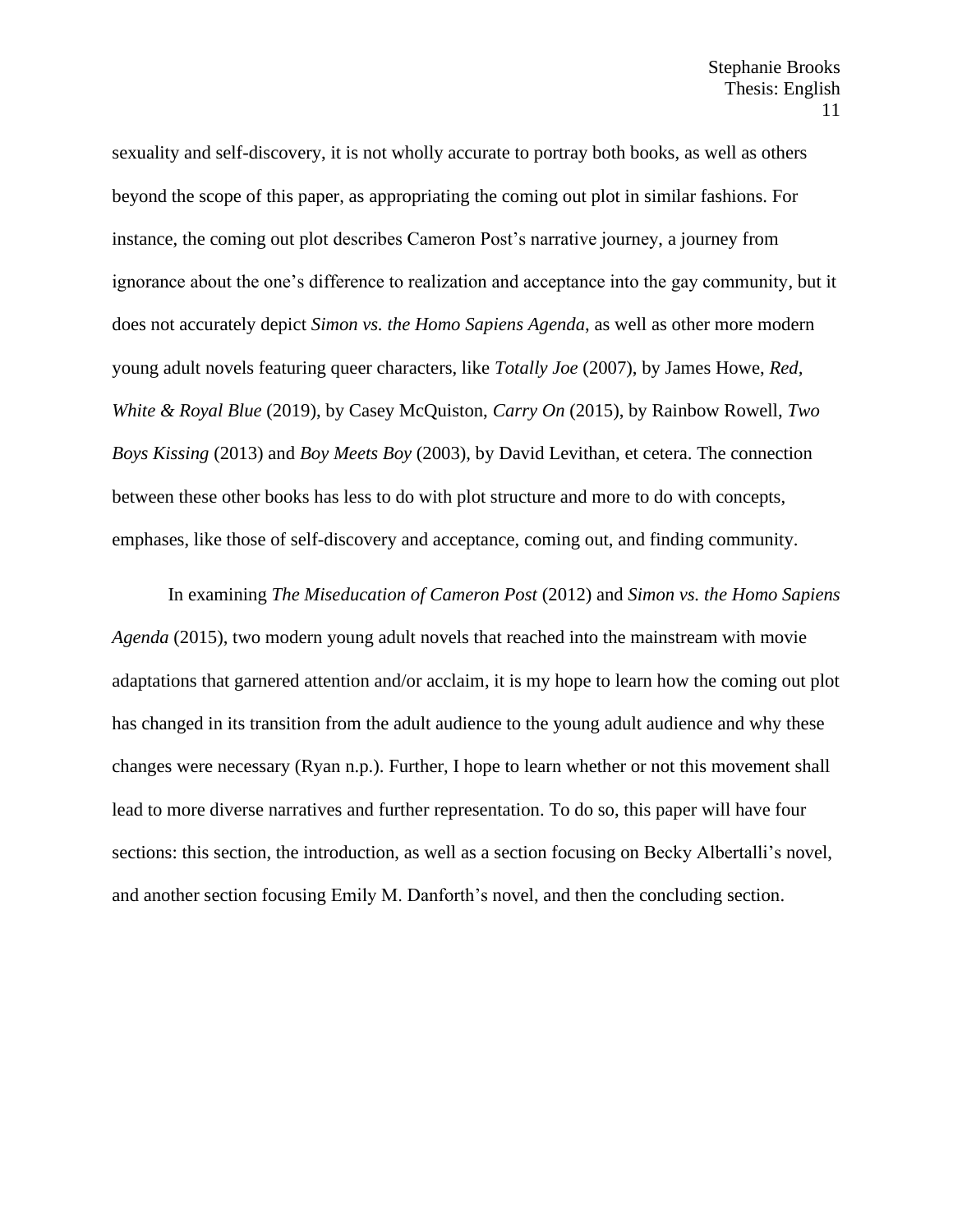## *Simon vs. the Homo Sapiens Agenda* Book Analysis

*Simon vs. the Homo Sapiens Agenda*, on the other hand, is boldly modern, sometimes even painfully modern with its use of the internet, with Tumblr blogs, and email. When I chose these two books, I chose them because of their obvious differences: the time setting, the plot conflicts, the lesbian and the gay. Yet, the two books are still about queer young adults struggling with sexuality, with coming out, with taking control of their narratives and doing so in decidedly hostile areas/situations. Cameron is in a small town in the Midwest, and Simon is in a small town, near Atlanta, but nonetheless in Georgia. In the discussion of coming out, though, *Simon vs. the Homo Sapiens Agenda* is far more explicit and the main character ruminates constantly about the concept of "coming out." In *The Miseducation of Cameron Post*, coming out is made difficult by environment, people and language. The lesbian figure is essentially invisible until the beginning of her adolescence, and even then only through the intrusion of a city girl on the rural farming community. Prior to this intrusion, she lacks proper language, and thus proper Lacanian subjectivity, because people with more knowledge, typically adults, around Cameron control and conceal language. In *Simon vs. the Homo Sapiens Agenda*, however, the queer community, queer people, queer support, is readily available online, in nearby Atlanta, and – though hidden beneath Simon's awareness – in his local high school community. The gay figure is visible to some degree, the language is known – mocked by some – but still readily available and along with that visibility is knowledge about coming out and the general treatment of gay people. There is open support as well as open bullying of gay characters within Simon's narrative. Thus, Simon as a character has a multiplicity of advantages that Cameron Post lacks due to time, setting and gender, and the most notable advantage is language, which empowers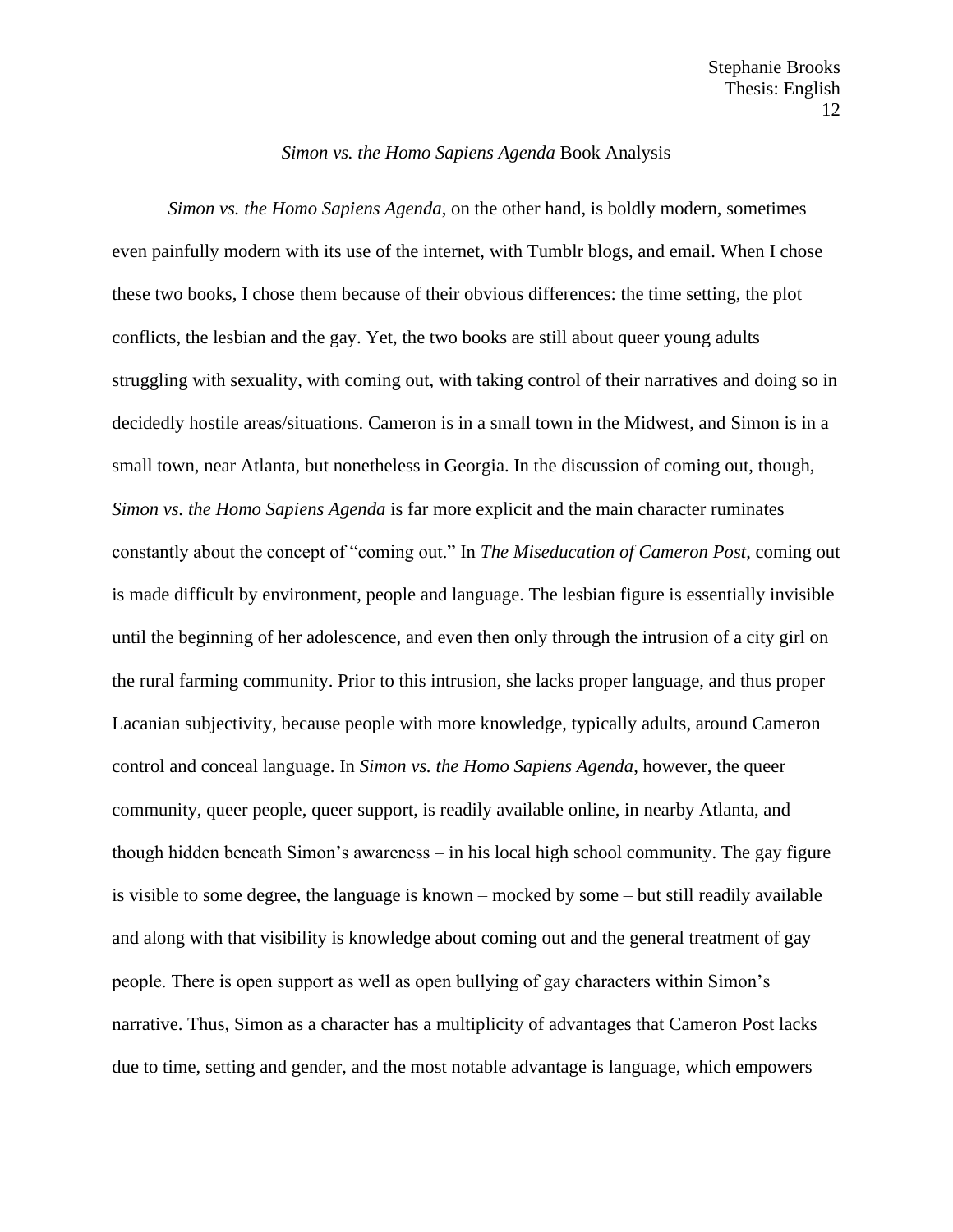both characters to take back control of their narratives in general and their coming out stories specifically.

The book begins with blackmail. The blackmailer, Martin Addison, wants to date the blackmailee's, titular character Simon, best friend Abby Suso, an Honors girl of color. This opening chapter establishes that the main character is gay, that he has connected with another gay boy from the high school through Tumblr, that these two boys email now using pseudonyms, and that that information is known only to them and the blackmailer. The initial Tumblr post that connects the two is posted by Blue, the pseudonym for Simon's love interest, and the boy posts about how little anyone can know of anyone else, specifically about sexuality, but broadly about their life and struggles. Through their emails, they bond over their secret sexuality, but also over their music tastes, their writing styles, and their awkward but supportive families. Martin Addison's invasion into this intimate online space threatens this because both boys are not "out" and one of the two, Blue, is not ready to come out. This then sets up the way in which Simon's coming out narrative, as well as Blue's, has been threatened. Through the novel, the readers follow to see how the knowledge of Simon's sexuality spreads, willingly or unwillingly, throughout the local community – though mostly focusing on his family, his friends and his school. The dispersal of information, controlled and uncontrolled, exemplifies the power imbalance in a binary system where heterosexual is the norm and where homosexual is secret until it's come out.

What's interesting about this book, and about the other book I examine, is the relationship they have to other texts and music. The titles of both books are direct references to other things – Cameron Post's title harkens back to an album entitled *The Miseducation of*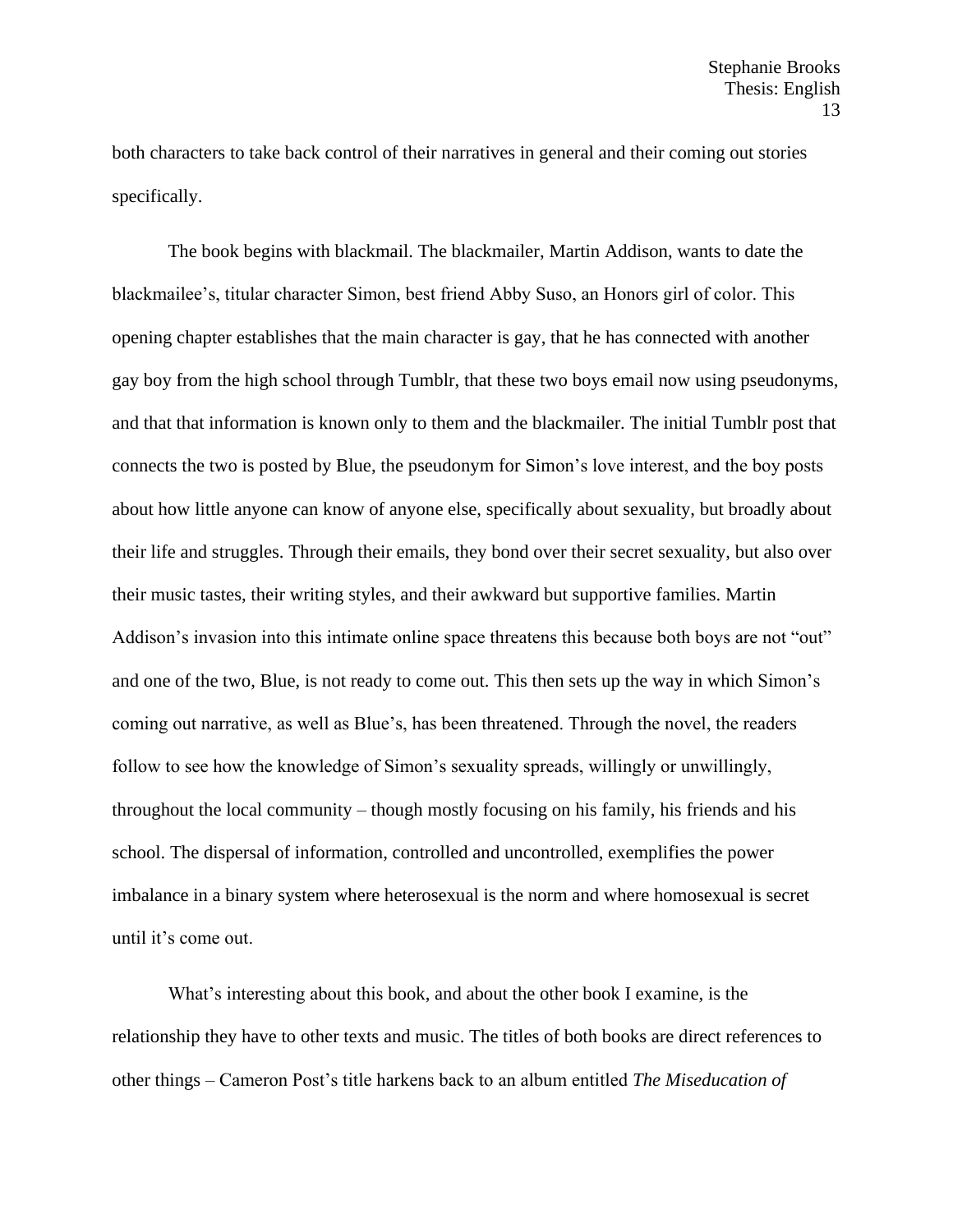*Lauryn Hill*, and "the Homo Sapiens Agenda" of *Simon vs. the Homo Sapiens Agenda* is a reference to the theoretical "homosexual agenda," wherein queer people 'convert' heterosexual people to queer and perverse lifestyles with debauched sex lives. Beyond the titles, though, there is this broad necessity of literature to build off of previous literature, to build from a previously existing canon and respond to that canon as well. In gender, sexuality and queer studies, this is especially necessary because these books must differentiate themselves from the heteronormative cisgender adult white male canon, the most conventional and classical literary canon.

*The Miseducation of Cameron Post* builds off of established queer conventions in literature and media and changes them to make the characters and story more human, and the well-known somewhat campy tropes more like a narrative. For one thing, there are several instances of Cameron's sexuality becoming known, though only one is a conscious verbal confession on her part. This is important because in the trope template, coming out only occurs once, at the end. For another, Cameron Post begins the book aware of her sexuality, of her supposed difference, and the narrative is not solely focused on accepting and confessing – instead, the novel is about who controls her narrative, how she fits into her environment as she ages and her environment changes, leading to her eventually choosing her own friends, family, and home. *Simon vs. the Homo Sapiens Agenda* instead focuses deeply on coming out and is, overall, a more light-hearted story that does not take on all of the violent, traumatic and damaging narrative baggage that Danforth takes on. While the focus on coming out may make the novel appear to be more similar to the "coming out" trope, in fact, the focus is what makes the book more evolved and complex than the trope. Simon, as well as his boyfriend and email pen pal Blue, come out several times throughout the novel and together the two boys consider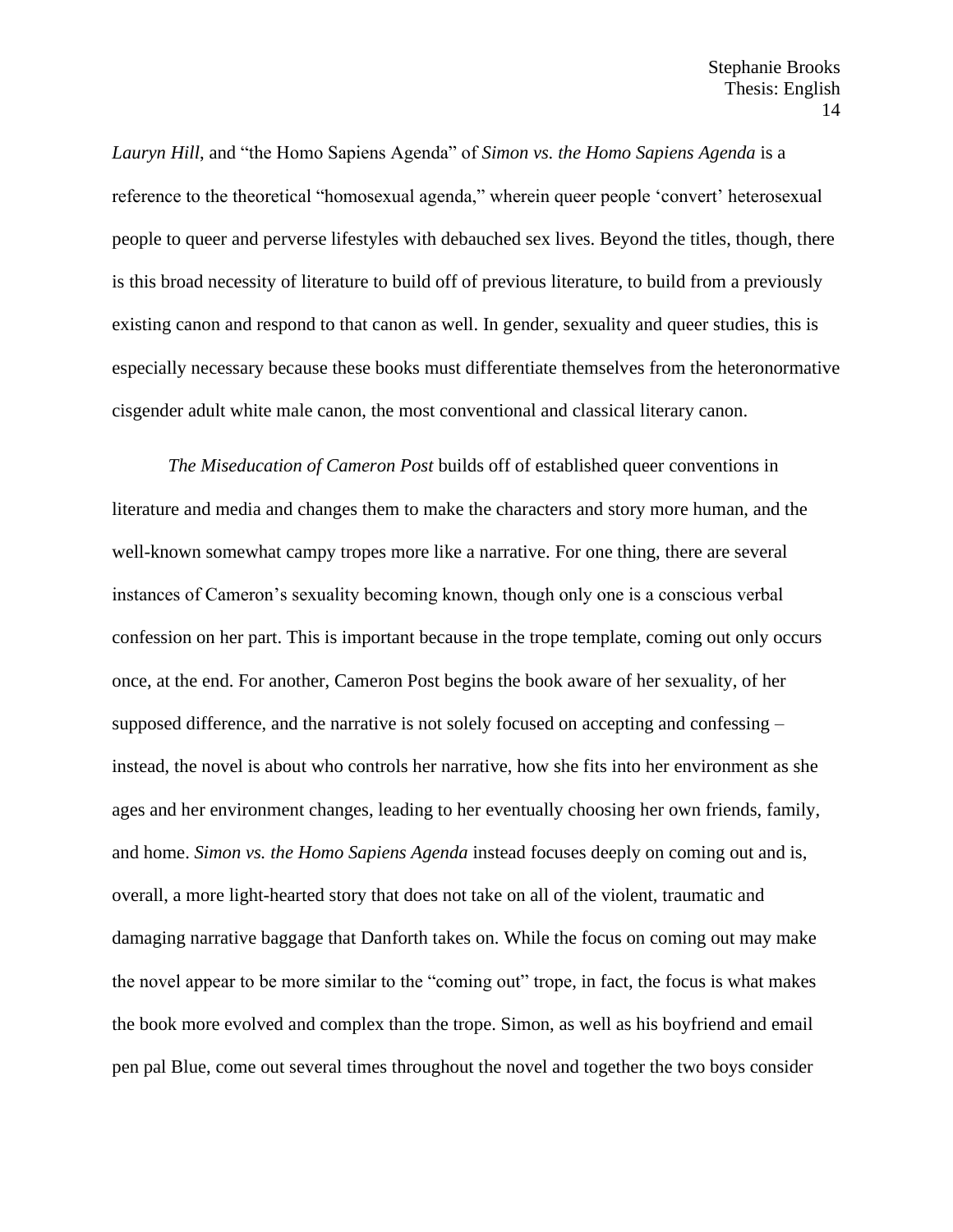what it means to come out and the various ways in which information is shared and relayed. Becky Albertalli ultimately decides to focus on more modern issues, like high school bullying, high school crushes, dating, drinking and partying, as the characters grow to become less selffocused and grow to learn more about others, community, and performance. The pairing of the typical high school experience with the special focus on the main character who could come out, theoretically, has not come out and yet is simultaneously exhausted by the process of repeatedly coming out with new interests, new friends, new everything, and reintroducing himself to others like his family, friends and acquaintances is important because it works to normalize the queer experience within the present. This work is seen in this passage, as Simon writes to Blue about coming out:

That's the thing people wouldn't understand. This coming out thing. It's not even about me being gay, because I know deep down that my family would be fine with it... But I'm tired of coming out. All I ever do is come out. I try not to change, but I keep changing in all these tiny ways… And every freaking time, I have to reintroduce myself to the universe all over again (Albertalli 55-56).

The language here is short and simple. It appears like the narrator is struggling to articulate his issues with coming out, maybe because he knows that coming out is safe and he's aware that that safety is a privilege. The stop and start cadence of the sentences though implies that what he's describing is hard for him to articulate and this struggle to communicate his true issue with coming out speaks to his singularity. At this point in time, the only other gay person he knows is Blue, the boy he emails. His struggle to define the problem with coming out stems from the fact that he views coming out as more than simply coming out with sexuality – coming out is instead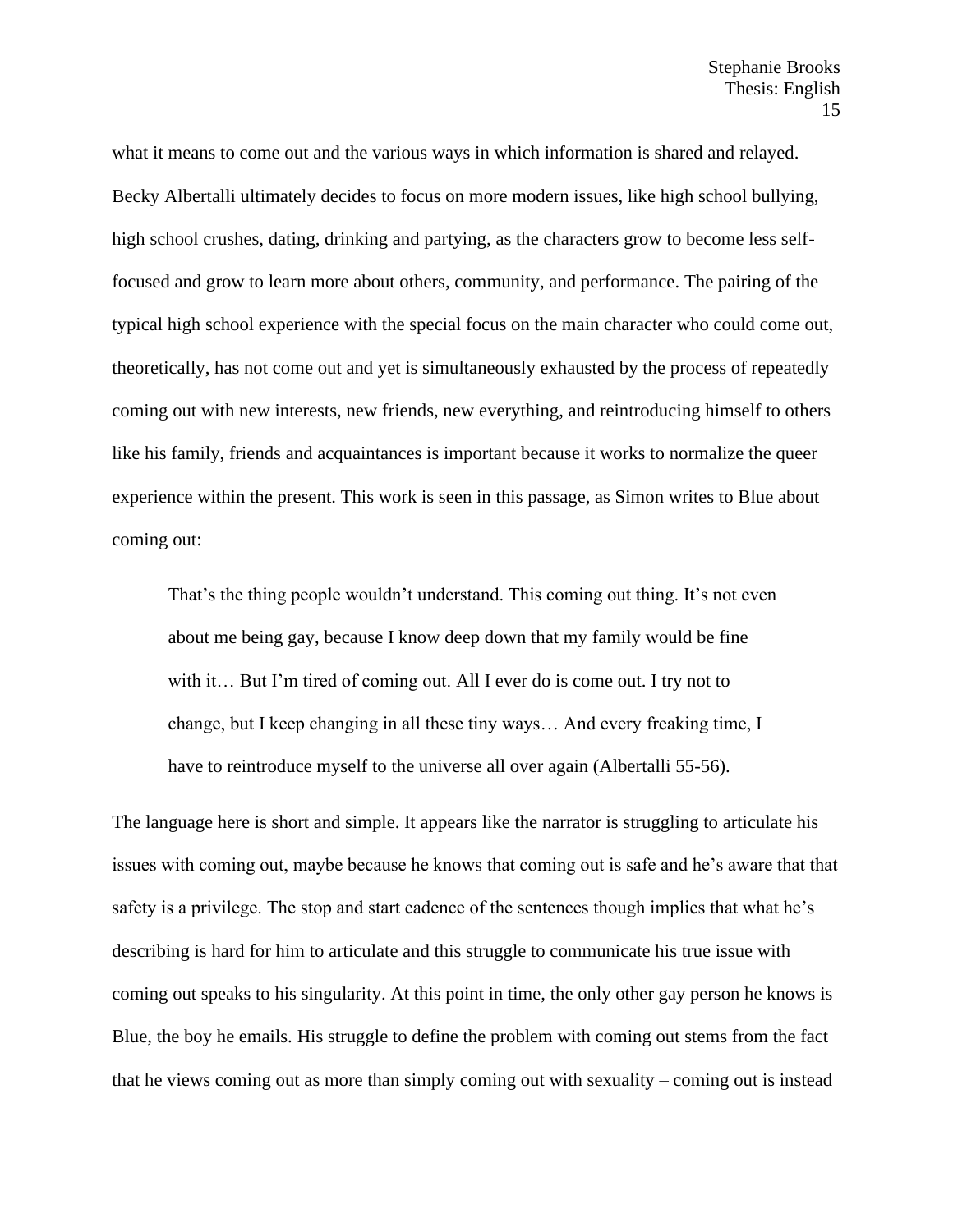a process of introducing something unknown to others, like sexuality, but also like a new favorite food. It is a practice of introduction, but a practice that is exclusively for people within a minority which is "the thing people wouldn't understand" (Albertalli 55). Coming out is exclusively for people who need to show difference and that targeting is an exhausting process, when it is not necessary for it to be that way – because, instead, it can be a way to introduce any change at any time, and not a process specifically for people who are queer. Further, the process of the repetition and the acceptance by other people is tiring and the decision to communicate the information over and over has mental consequences. To come out in Cameron Post's world is to have a narrative stolen and then to have that narrative stolen over and over again through small town gossip and well-meaning but misplaced religious zealots. To come out in Simon Spier's world is to have the narrative stolen through blackmail, but to still have the power to share with people in person, like his parents and older sister. The blackmail, the anonymous school blog, and the main character's emails with Blue, an online pseudonym for a boy within the school named Bram, are all facilitated through the internet and everything except the emails becomes accessible to everyone through the world wide web. The internet has real world consequences in Simon's school, as when the blackmailer Martin posts about Simon's sexuality on the school blog, but this post has little sway over his home or love life since he has power over his identity and that information with those he's close to. Cameron's loss of control is only regained with the help of her chosen family, the people she's close to, and Simon's control is similarly linked to people who care about him. Narrative control is stolen to be harmful, but the restoration of control is a healing process with friends or family. Simon's healing process is an in-person process because human contact and identity are essential – though the internet did initially facilitate that contact with his love interest Blue.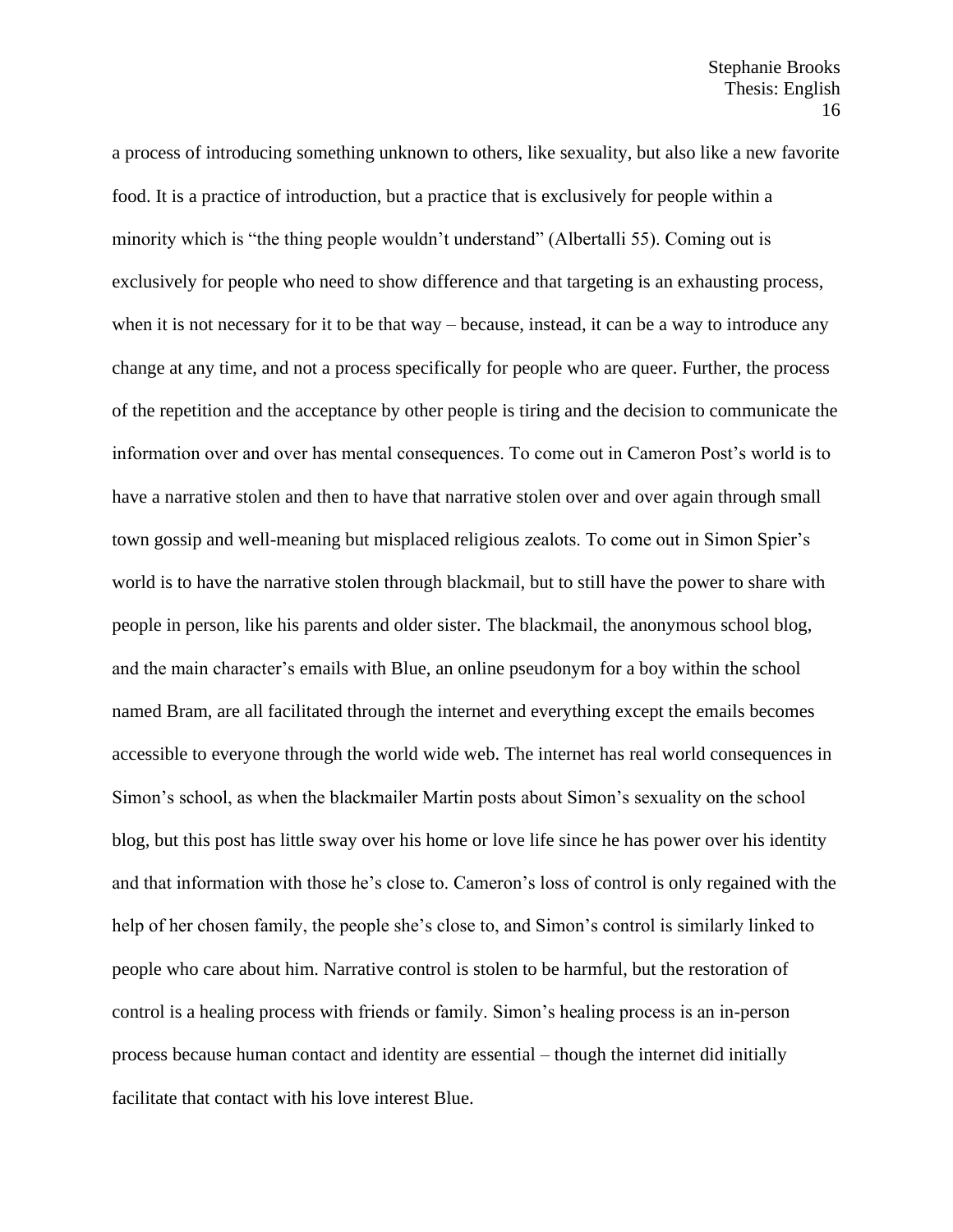Simon's use of modern technology, specifically the internet, is absolutely essential for his coming out process because it connects him to people. This, of course, comes with the caveat that it connects him to his blackmailer as well. Yet when I recall Cameron Post in her small midwestern town, rolling a TV into her room and consuming queer media through movies she rents at the local movie rental place, with the cashier leering at her as she selects a movie featuring lesbian swimmers, there is this entrapment and vulnerability that she experiences that Simon does not because of his ease of access that exists exclusively within the more modern era. Simon does not need to borrow the house phone to connect to another gay person – he can drive to Atlanta and go to a gay bar, he can post anonymously on social media and connect with another gay individual, he can be outed as gay online and receive in-person support from people who are also LGBT, saw the post online, and chose to show support though they did not share a connection with Simon previously. The internet then acts as a connecter, an opportunity to share information, which is both positive and negative. The positive, however, appears to outweigh the negative in this book because of the way in which it facilitates connection and community. Creeksecrets, an anonymous Tumblr blog, enables Simon to connect to another gay boy in his high school, Blue and/or Bram, who feels disconnected from person-to-person relationships due to the elements of performativity prevalent high school. The message of positivity, paired admittedly with the negative possibility of bullying and narrative loss, depicts a relationship with the internet that can build up an anonymous gay community for an otherwise isolated teen that is not out or that has come out but that has not come out to everyone. This stands in stark contrast with the presentation of the internet in Danielle M. Stern's essay, "You Had Me at Foucault: Living Pedagogically in the Digital Age." In her abstract, as well as the first couple of pages, she describes the internet as "spaces we increasingly occupy [that] only encourage more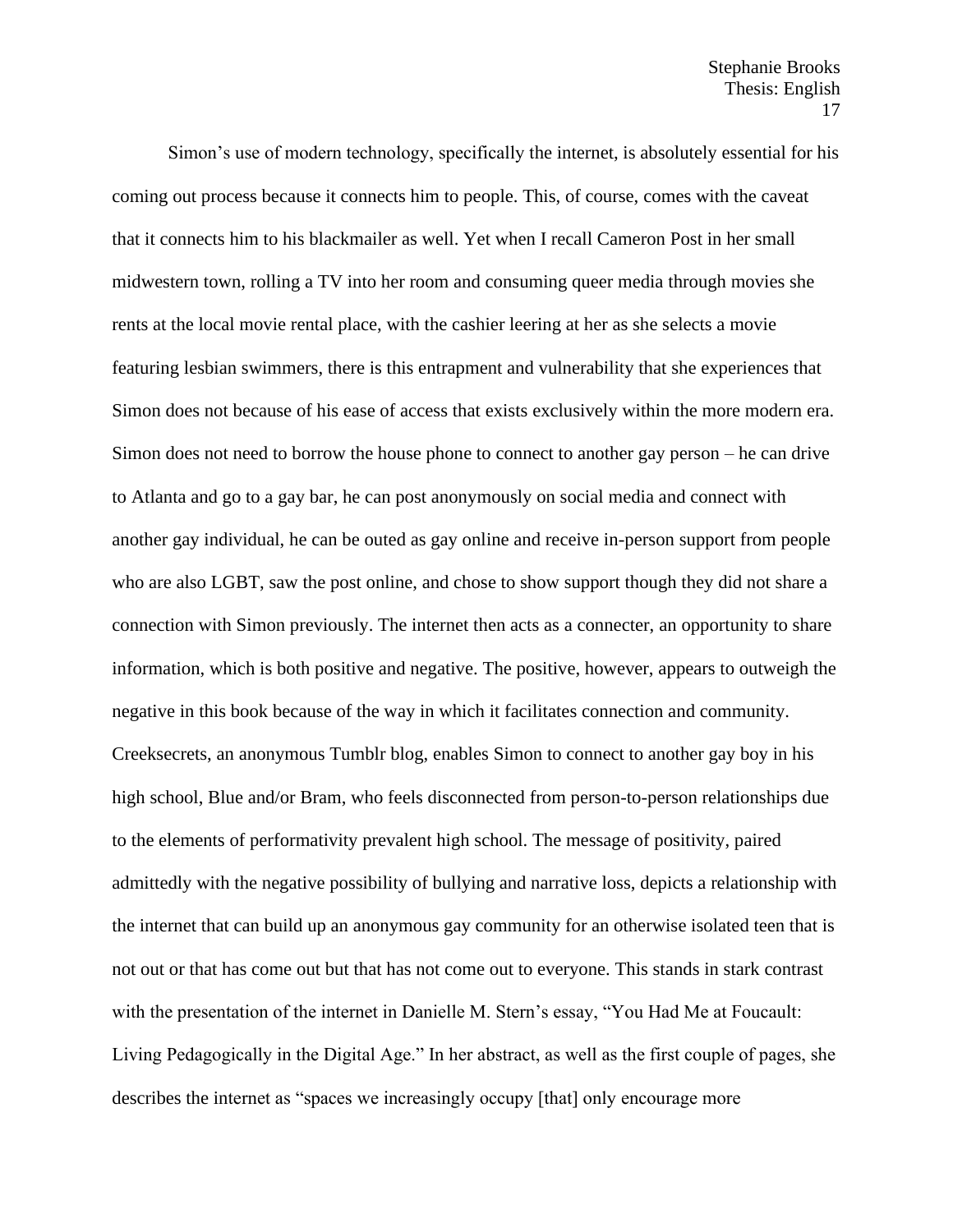performativity and identity play", where the internet is harmful to queer people due to the greater needs to perform, and the growing disparity between the public persona and the private person. But the internet is also where she hopes that, in the future, "social media can bridge the accessibility gap to move toward an emancipatory theory of pedagogical bodies in the digital age" (Stern 250). This accessibility gap in information is the difference between Cameron Post and Simon Spier, where Simon can use the internet to access people like himself. If performativity is removed from the internet, if negative images are removed from the internet, if the focus on appearance and lifestyle is removed, then the internet can become a place to celebrate diversity and free people from physical encumbrances, like appearance, like ability, so that they can instead connect and present the private in the public sphere of wifi. Overall, this essay uses some personal anecdotes as well as research to argue why the internet can be harmful, and this can certainly be true for some lgbt+ people, especially without proper Right to Be Forgotten laws allowing dysphoric pictures, names, blackmail material, to remain online forever. This broad outlook, inclusive to trans- and non-binary individuals on the lbgt spectrum, however, is not within the scope of the paper. It is through the lens of *Simon vs the Homo Sapiens Agenda*, as well as through a psychological lens, it can also be argued that the potential anonymity of the internet can facilitate a sort of liberation, and that liberation can enable gay teens to feel community. Cameron Post has to experience psychological violence from her hometown, specifically her church and school, both supposedly safe spaces, and she has to be forcibly sent to a conversion camp, before she finds her community at said camp – a locale that is fully occupied by LGBT+ teens. Simon, however, initially uses the internet to find likeminded individuals, i.e. his email pen-pal turned boyfriend, Blue. It is then only through the intrusion of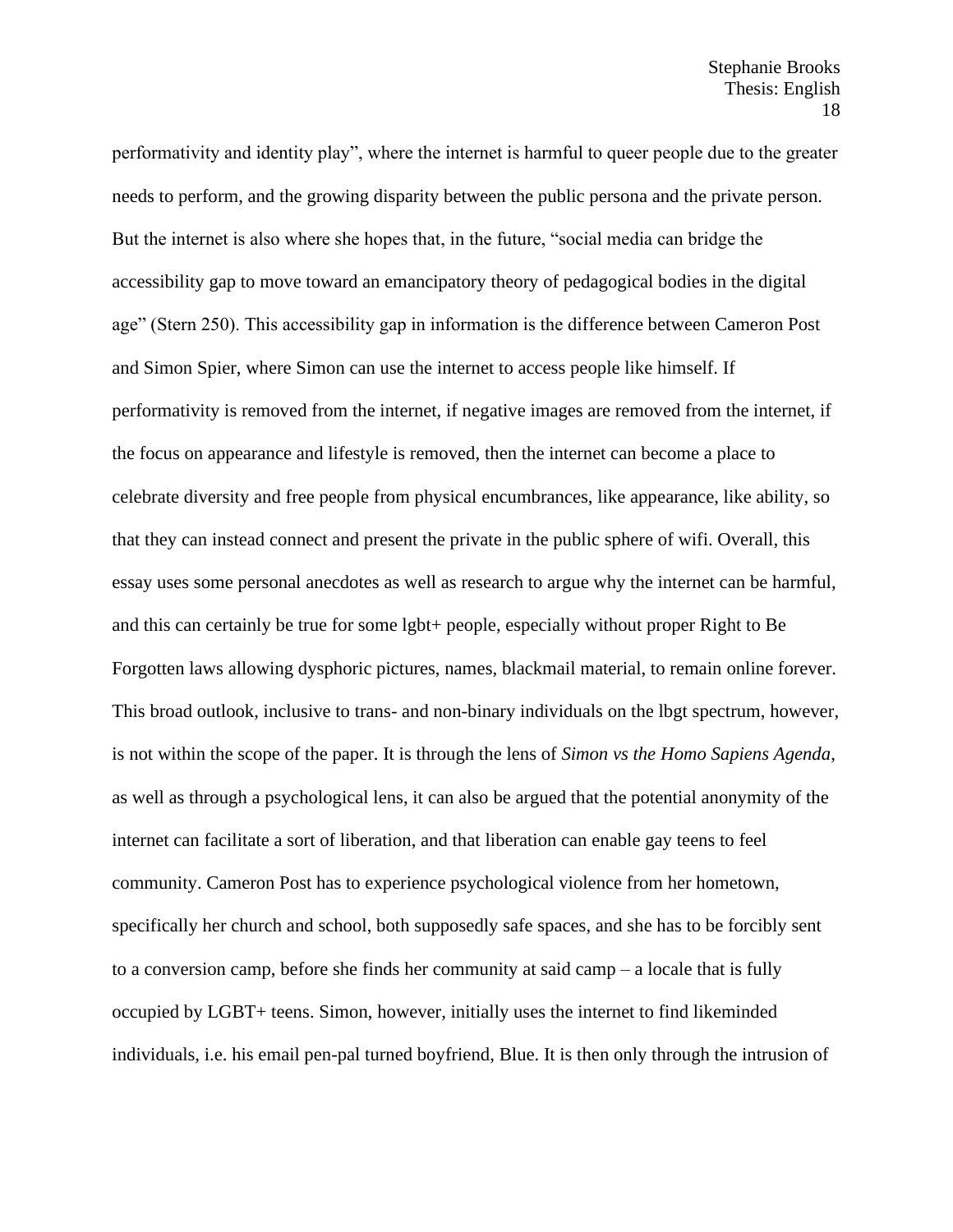the public, i.e. blackmailer Martin Addison, upon the anonymous internet forum, that there is threat and loss of narrative control.

Threat and loss of narrative control in this book stems from the overt blackmail and later bullying, but it also stems from the heterosexual construction of queerness and outness. Martin Addison blackmails Simon because he wants to date Simon's female friend, Abby. Martin can do so because he has screenshots of emails Simon has been exchanging with his anonymous pen-pal Blue, wherein they explicitly and frequently talk about their lives, their feelings and the constant experiences and pressures associated with performativity. One of many ruminations on performance, specifically gender performance, is seen when Simon discusses the athletes' spirit day, Gender Bender:

It's funny how it ends up being the straightest, preppiest, most athletic guys who go all out for Gender Bender. I guess they feel secure enough in their masculinity that they don't care… I guess the one thing that's weird for me is dressing like a girl. What no one knows… is that dressing up used to mean something to me (Albertalli 65).

Performance of gender roles is here subverted through this school sanctioned "Gender Bender" (Albertalli 65). But the import of the performance is in who can most easily participate: straight, athletic guys. Though Simon points to a security in the male identity, it is more about the security in sexuality – straight men, boisterously, overtly straight men, can parody women's dress because their sexuality, their gender identity, won't be questioned. Simon's description of these conventional straight guys indirectly points to the stereotype of the feminine gay man. Hypermasculine people can dress as women and parody women because there is no fear of being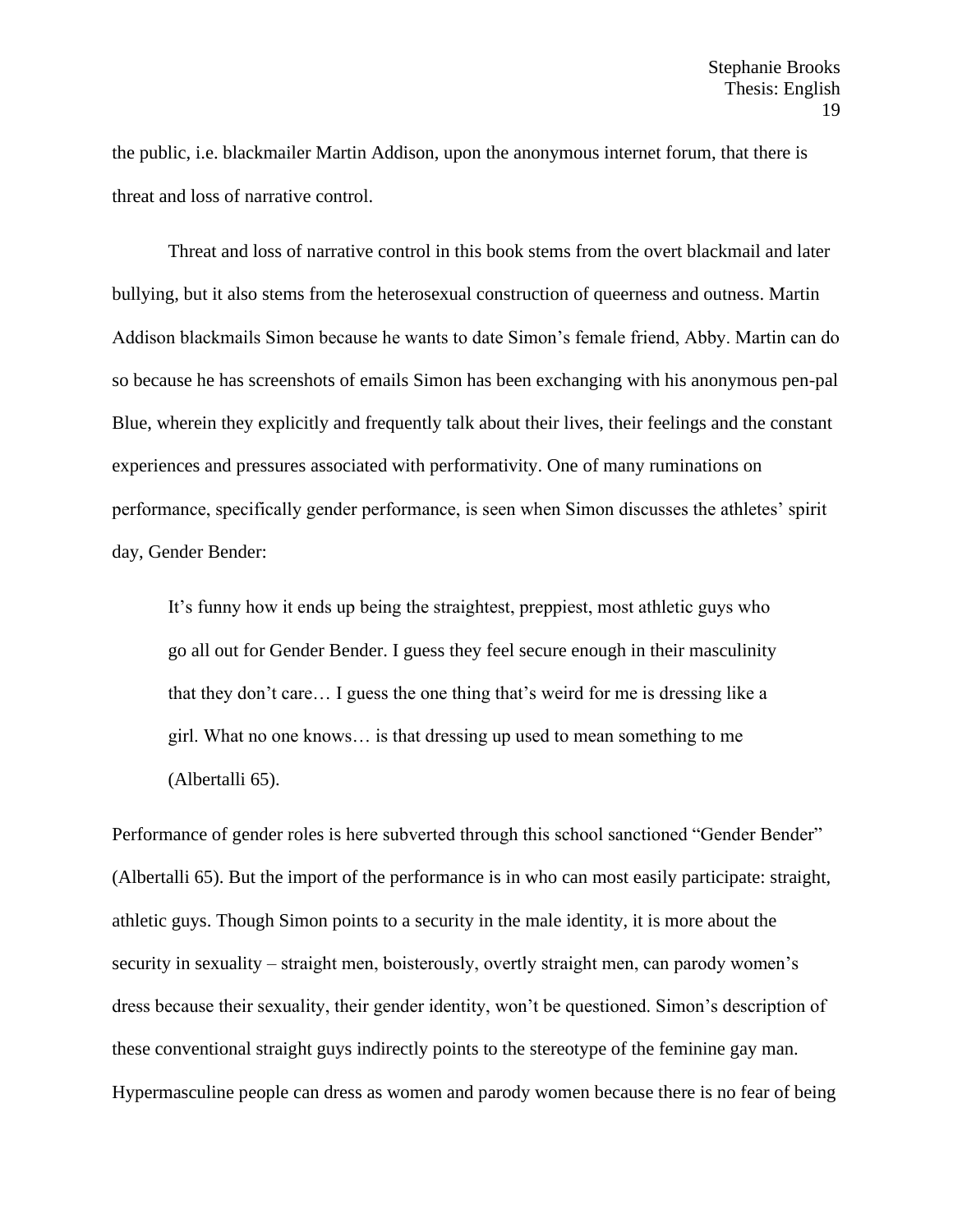feminized. In fact, these boys have performed so well that the private and the public appear to merge and straight performance is equated with straightness. What is notable here is that one of the performers, the typical "straight" boys, is Bram, otherwise known as Blue, Simon's email partner. His performance muddles the interpretation of straight presentation and masculine security being exclusively associated with genuinely straight men. But for the most part, the difference in these straight male performances, compared to Simon's, and also why the act of changing the outward appearance is so much more meaningful to him. Performance then is a great part of Simon's childhood experience and especially emphasized in the high school. Performance is theoretically shed on the internet because of anonymity – anonymity is like a blank slate, and through that emptiness, that lack of expectation, secrets can be shared. Martin's intrusion then upon this private internet space, someone's personal emails, in chapter one creates a pressure for this young adult novel to become a sort of heterosexual romance novel, with Simon acting as a middleman and not a main character, to Martin and Abby – Martin who likes Abby, and Abby who is decidedly not interested in Martin.

But threat also stems from the manner of blackmail, how it is spoken indirectly and forces Simon and readers to emotionally labor and interpret the severity of dangers. Once, Martin says "'I've been thinking. I really want to introduce you to my brother. I think you guys have a lot in common.'" (Albertalli 110). The threat here comes from the fact that Martin's brother is gay, Martin mentions this in public, and that the only thing Simon and Martin's brother have in common is their sexuality. The suggestion is a reminder of blackmail, while also a suggestion to latch onto another gay and available man because of their many commonalities. This suggestion happens several times throughout the novel, this time with Abby as an audience, but sometimes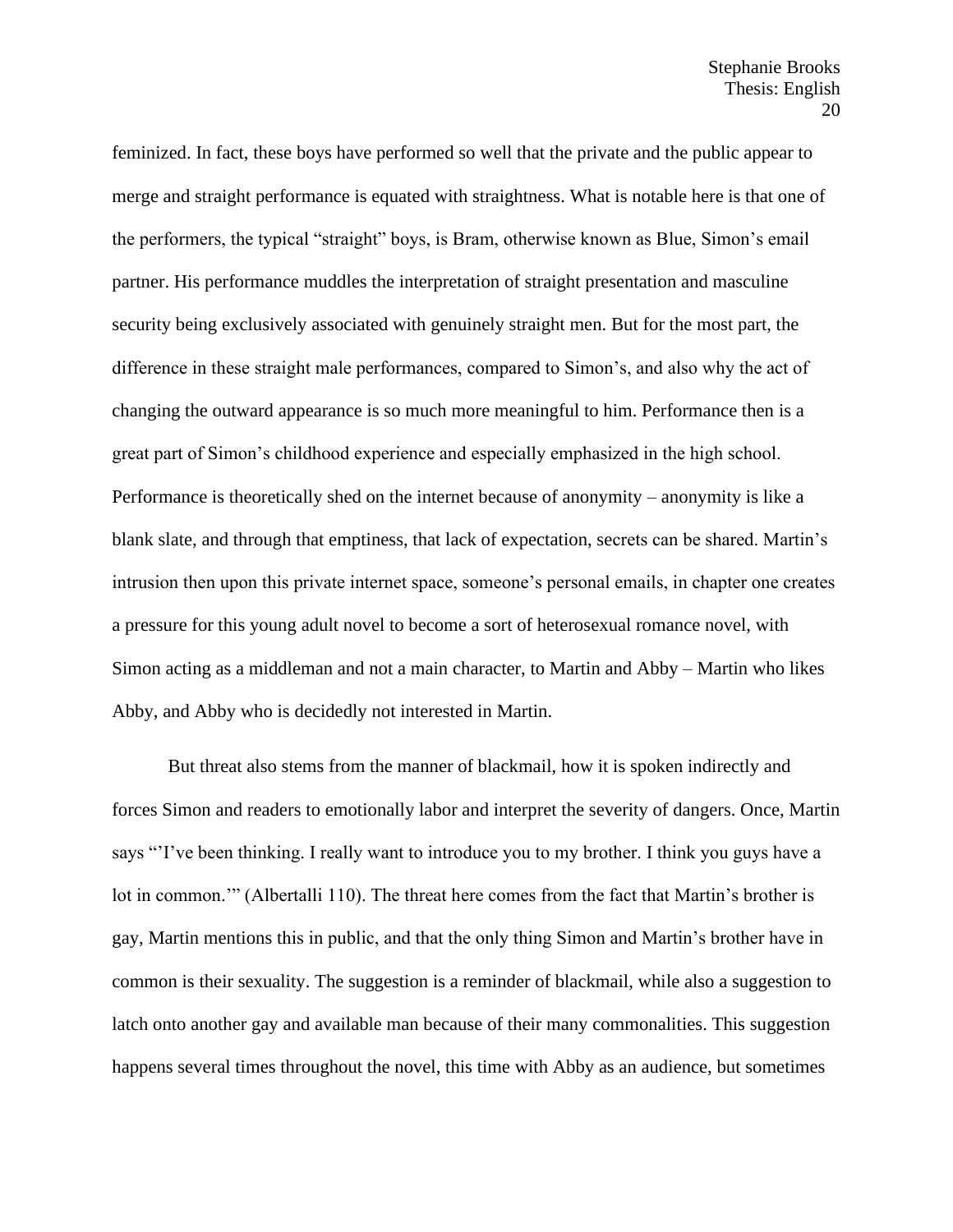in conversations with just Martin and Simon and no other witnesses. While it is probably not a serious suggestion initially, Martin mentions his brother several times, suggesting that the two meet due to their supposed similarities. Similarities, despite the fact that Simon has never met Martin's older brother and knows nothing about his personality traits or interests. The threat is so powerful because it is both a literal threat and a suggestion about gay people and straight male privilege. Ignore the person you're already seeing, find a real flesh-and-blood stranger, and immediately hit it off because you're both gay and therefore similar. Martin cannot be dissuaded from his feelings about Abby, resorting to blackmail and then, after rejection, using the blackmail material online in a fit of rage. After Martin releases the material and witnesses the bullying and anger he's caused, Martin again mentions his gay brother as he tries to reconcile with Simon and his own guilt. The cyclical suggestions show that he still genuinely believes that Simon is similar and would benefit from knowing, being in a relationship with, Martin's brother. Despite a plethora of other available girls of the same sexuality, Martin likes who he likes and, Simon similarly feels that way about Blue/Bram, yet Martin cannot conceptualize Simon's standards or feelings as preference – rather, it is pickiness.

Pleasure for the gay man then, in this heteronormative assumption of similarity and replaceability, is placed on the backburner. Choice is irrelevant because options are limited and essentially one gay person can replace another; Blue for Martin's older brother, bisexual Cal for Bram – Bram being Blue's in-person, off-the-internet, identity. But pleasure as a feeling and sex, as well as orgasm, as an act, are powerful within the narrative for their capacity to sculpt interpretation about behavior and people. As Greta LaFleur writes in her essay, "Queer Theory's Bad Object,"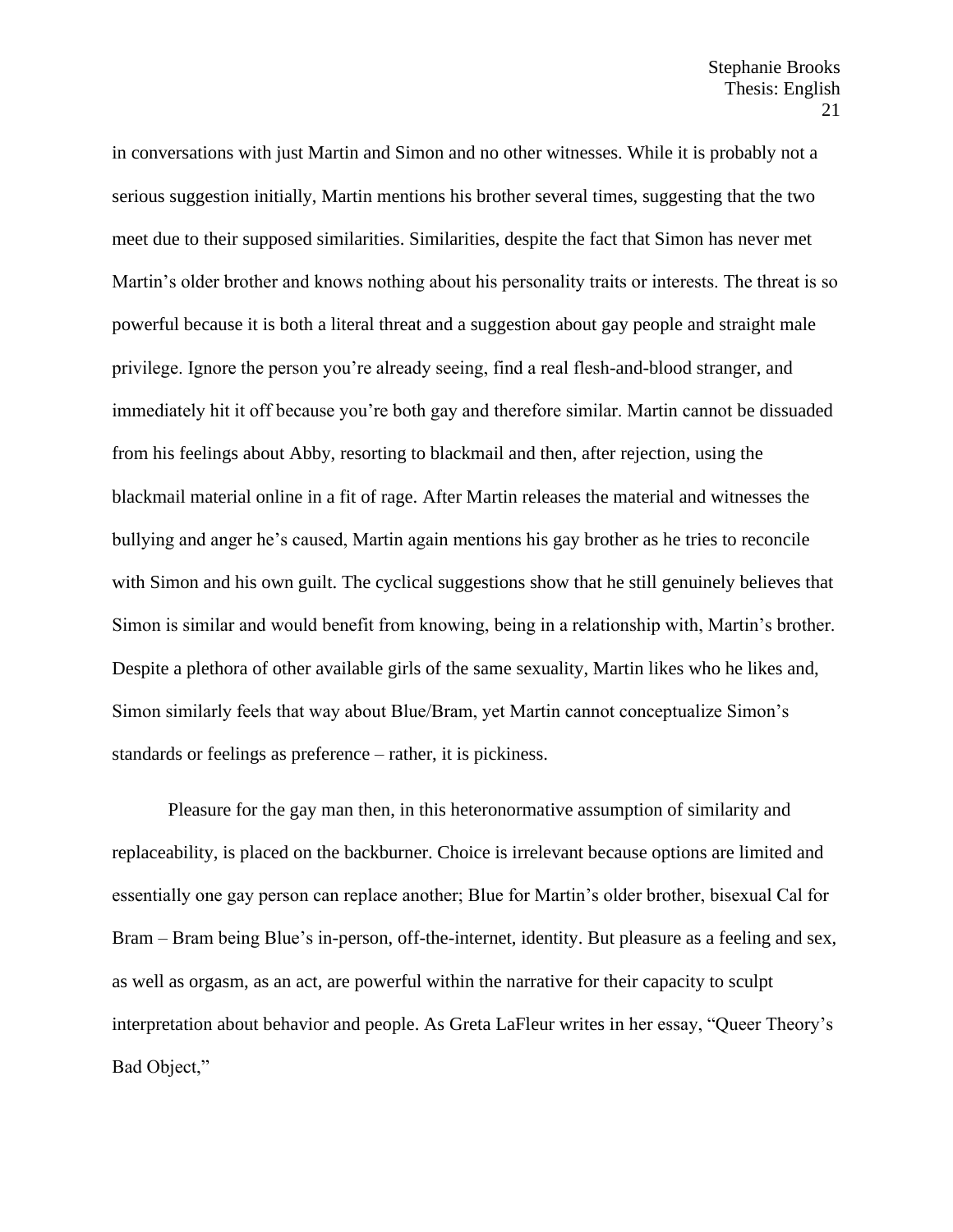[s]ex (as a set of behaviors) in the twentieth century is usually understood to exist in some kind of loosely expressive relationship to sexuality… [and] "there is something unexpectedly refreshing and potentially productive about behavior therapy's insistence on sex as a behavior unindexed to any broader characterological system – its insistence, that is, on the possibility of sexuality without a subject" (134) (LaFleur 348).

LaFleur reads and describes a scholar named Annamarie Jagose's work on orgasm. This description articulates that sex acts are not necessarily correlated to sexuality – there is this inherent assumption about "some kind of loosely expressive relationship" between performance and sexuality, but that that assumption is not always true (LaFleur 348). Cameron Post has a boyfriend in high school. Simon had girlfriends. His heterosexual performance made him fit in, but he also admits that

it was easy being in relationships where [he] didn't really have to think about all the tiny humiliations that come with being attracted to someone… Kissing [girls] is fine. Dating them was really manageable (Albertalli 23).

Sex acts, sex performance, does not require sexuality. Simon can be in these relationships specifically because he is not emotionally invested and cannot be humiliated or shamed if things go wrong. The word "manageable," like controllable, easy to maintain, says it best. There's no pleasure in those relationships, they're just "fine" (Albertalli 23). Only when Cameron Post and Simon Spier pursue same-sex relationships with people they care about, only then do they experience orgasmic pleasure. The import of that physicality, of that pleasure, is multifarious – to normalize sexual acts, to normalize pleasure, to show the value of feelings to actions, and to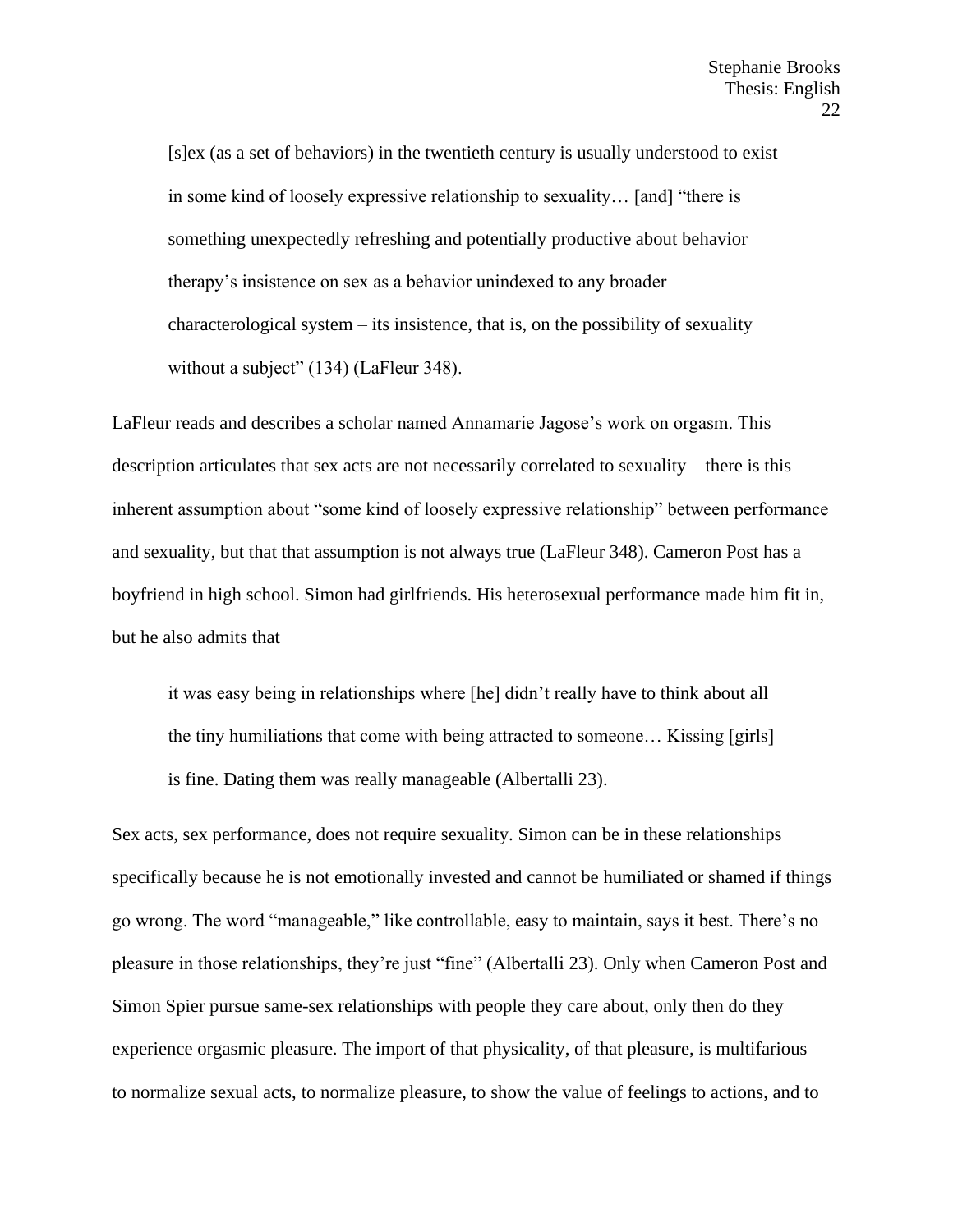connect a certain normality to all sex acts. In *Simon vs. the Homo Sapiens Agenda*, Simon and Blue grow increasingly flirtatious and, with increasing flirtation, delve deeper and deeper into talk about sex, at one point even emailing about baguette eating and masturbation. But Simon has experience with girls – pointless experience – he has dated and kissed girls previously and that experience holds little to no value for him and that behavior, that extent of heterosexual performance, ends before the email writing even begins. The interior excitement of these interactions with Blue, a person who is not known, comes only from a trust in the mutual interest, intellectual attraction and a shared sexuality. Their behavior follows their emotions and the pleasure that stems from that is great. It becomes greater still when there is no secret, when they reveal their identities to each other at the book's end, essentially coming out to each other, and share in that oneness.

*Simon vs. the Homo Sapiens Agenda* is a book about reveals, about the perpetual act of coming out, of considering coming out, of being partially out, of choosing and sometimes not choosing to come out and the trickle down of information. In a way, this dispersal of information is similar to Cameron Post because information is held by a select few – in Cameron's case, Lindsey, her lesbian ally, her ex-boyfriend, and her crush Coley Taylor, and in the case of Simon, Blue and Martin Addison – and then dispersed in a manner not controlled by the narrator. Yet the dispersal of knowledge in Simon's experience is more technologically complex in its narrative dispersal, and Simon ultimately has more narrative control over his coming out moments – he has several that he chooses to share with family, friends, a community that he feels safe to communicate with, while Cameron comes out only once, to her deceased parents, and only at the novel's end, after she comes to realize that her own small-town community is not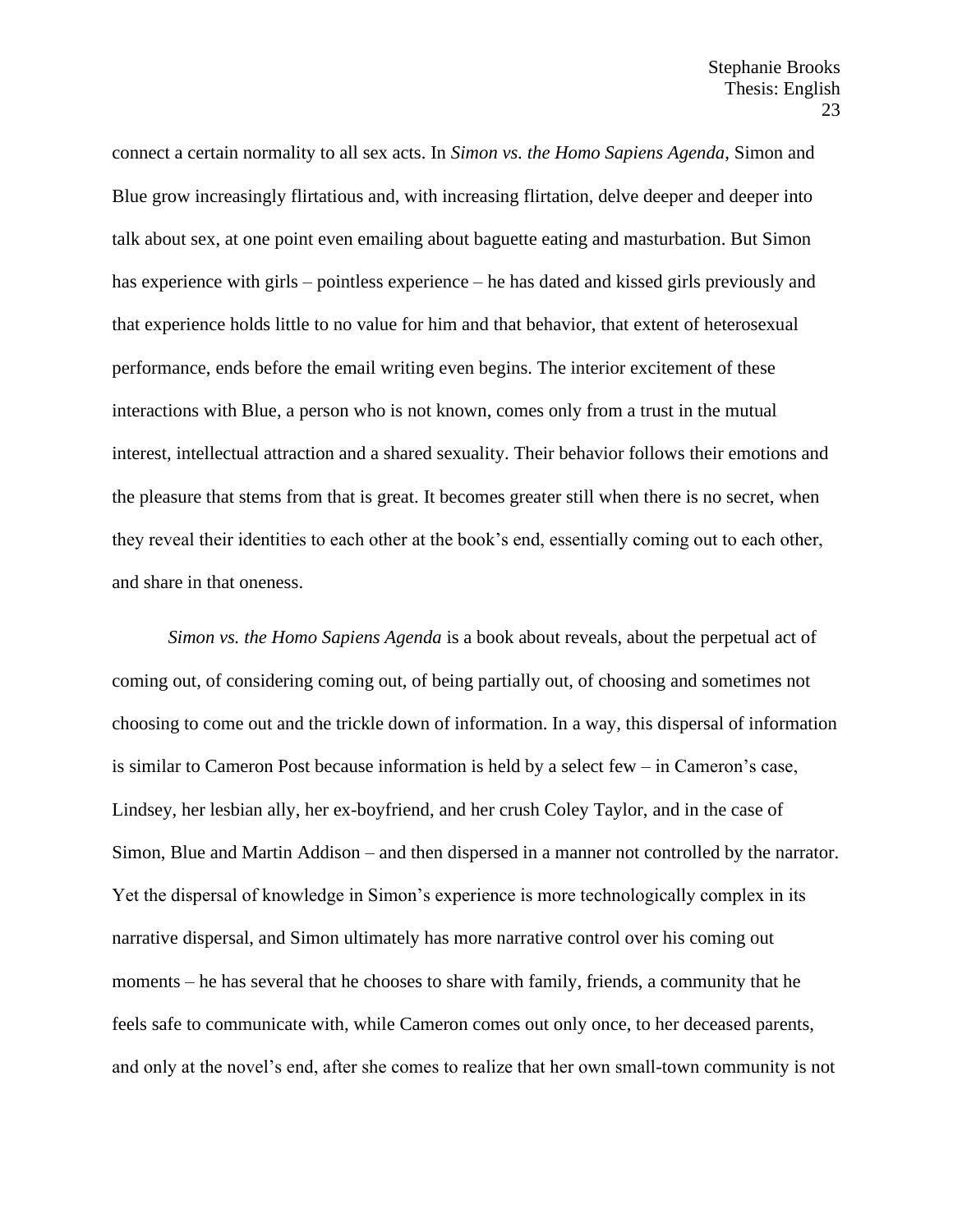safe. Simon's continual coming out process is more accurate to life, yet it diverges from the "coming out" plot of the nineties. *The Miseducation of Cameron Post* is a book written in the early 2010's that is set in the 90's, harkens back to that era with its references and its narrative structure, though still working in ways to subvert the simplicity of the "coming out" plot. But more modern novels depict queerness in a more full way, like through the repeated moments of coming out.

*Simon vs. the Homo Sapiens Agenda* is fully in the present – the narrative is not told in reflection, and the technology enables the characters to be more fully immersed in their identities. Simon connects with his boyfriend through a Tumblr blog post describing aloneness, and giving voice to being gay without knowing another gay or queer person. The internet connects in this capacity. While it also is used as a weapon to out Simon because his emails are violated and used as blackmail material, it also backfires in a way because the internet offers the capacity for community and support, as when "[t]hese two lesbian girls I don't even know come up to me at my locker and hug me… One girl even confirms that Jesus still loves me" (Albertalli 188). The violence done through the blackmail, through the manipulation of his coming out narrative, is still done, but that violence also brings about an opportunity to foster community. After the violence, teachers and students show their support, their own identities as queer people or as allies, and choose to stand against bullying, homophobia, and heteronormativity. It is like Cameron Post going to conversion camp and meeting and interacting and bonding with gay and lesbian people – the community is there as a safety net, a family, to give emotional comfort in times of duress. Ultimately, the queer community is so much more readily available in these modern novels and supports the transition from in the closet to out, out and out again.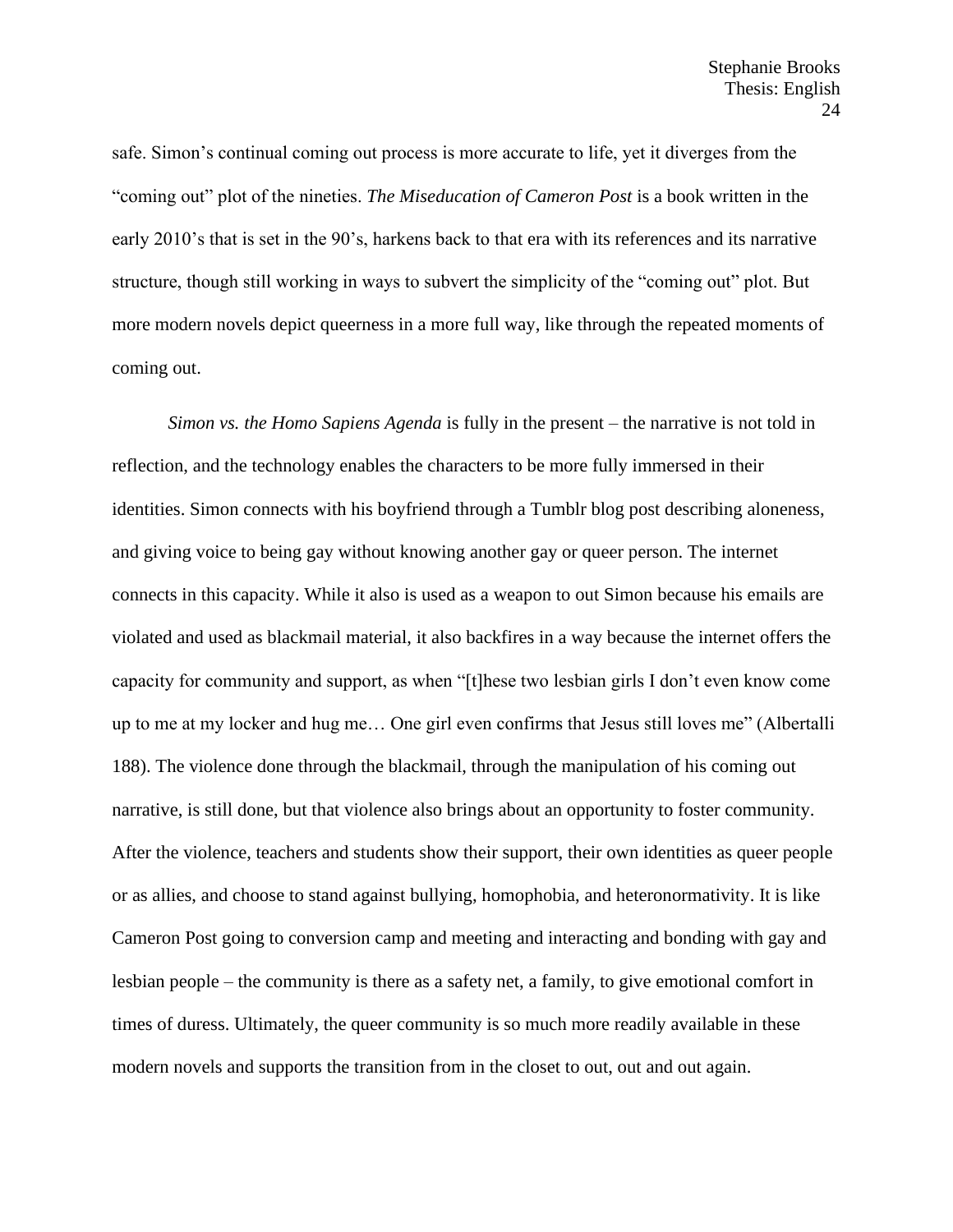Further, in *Simon vs. the Homo Sapiens Agenda*, there is this import of time: present as in modernity and present as in the moment, instead of a narrative in reflection. The overlap of modernity and present-tense can make the narrative relatable to its current target audience: young adults. The sense of the events as happening real-time, instead of in the past with campy reflection about the journey, further adds to relatability – the narrator is within the audience's age group and experience. In the typical "coming out" plot, there is a return and

this return typically involves a retrospective exegesis, from the perspective of an "out" adult gay or lesbian subject, in which every aspect of his or her adolescent life can be understood in terms of its relation to the eventual realization of homosexual identity (Gordon 1).

This narrative structure is like the literary equivalent of 'it gets better eventually, this too shall pass,' as spoken by an adult to a struggling youth. Consider the social media campaign "It Gets Better," which uses videos of celebrities to encourage people to stand against bullying and to support struggling LGBT+ youths to not commit suicide. The abstract of the study "It Gets Better: Queer Futures, Critical Frustrations, and Radical Potentials," notes that

Queer critiques of the project and its founder… were quick to challenge the privileged and homonormative investments from the outset of the campaign, rejecting the campaign as passive, impractical, homogenizing, and exclusionary (Abstract Goltz).

Another study further notes that the campaign places "places the burden of a "better" life onto the emotional lives of LGBT youth" and an article observes that while the message of 'it gets better' may support some affected youths, the campaign struggles because the message is not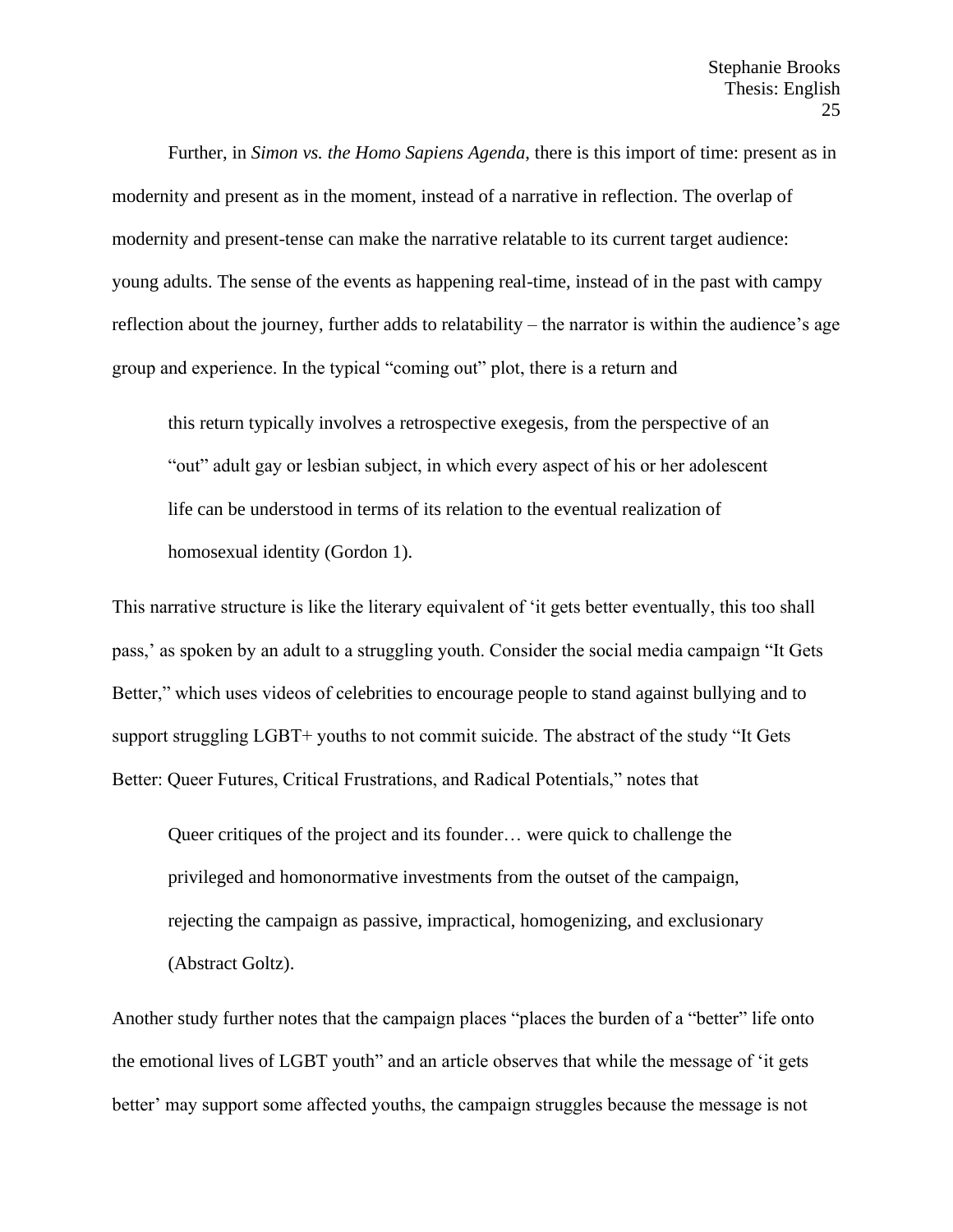supported by action, like efforts to make legislation changes or grassroots organizations to support LGBT+ homeless youths and/or isolated and desperate youths (Abstract Grzanka) (Doyle). The narrative told in reflection, attempting to show improvement and liberation is akin to the media campaign – theoretically helpful, but not fully accessible or useful to the people they both attempt to reach. The experience of the first-person narrator in the present reflecting on their queerness is important because it is immersive, more relatable and because it showcases the struggles, the triumphs and tribulations as well as the despair, in a more holistic way without the vapid promise of eventual joy. Cyrus Grace Dunham prefaced their memoir with an introduction discussing resolution in their experience as a transitioning non-binary individual. They wrote:

I could try to tell a story that ends with resolution, but the only way to succeed would be to lie. If I lied, I would be whole at the end of the story… I would superimpose alienation onto every moment of my life leading up to selfacceptance (Dunham 3).

The quote points to the fact that narrative does not have an overt beginning or ending – identity is not a constant and there is no clear end that demarcates the end of a transition or the end of an experience. The "coming out" trope ends after one coming out moment, but that process is a lifelong process and the resolution that the trope provides, after that one release, is a falsehood, a platitude. The narrative is then hinging upon falsehood and others creep in – the utter solitude, the way in which sexuality is the most relevant factor to the narrative. But the narrative in the first-person present, away from that tired and boring trope, is often more random and more varied than a reflective narrative focusing solely on "the eventual realization of homosexual identity" (Gordon 1). Often, characters in modern young adult novels are already aware of their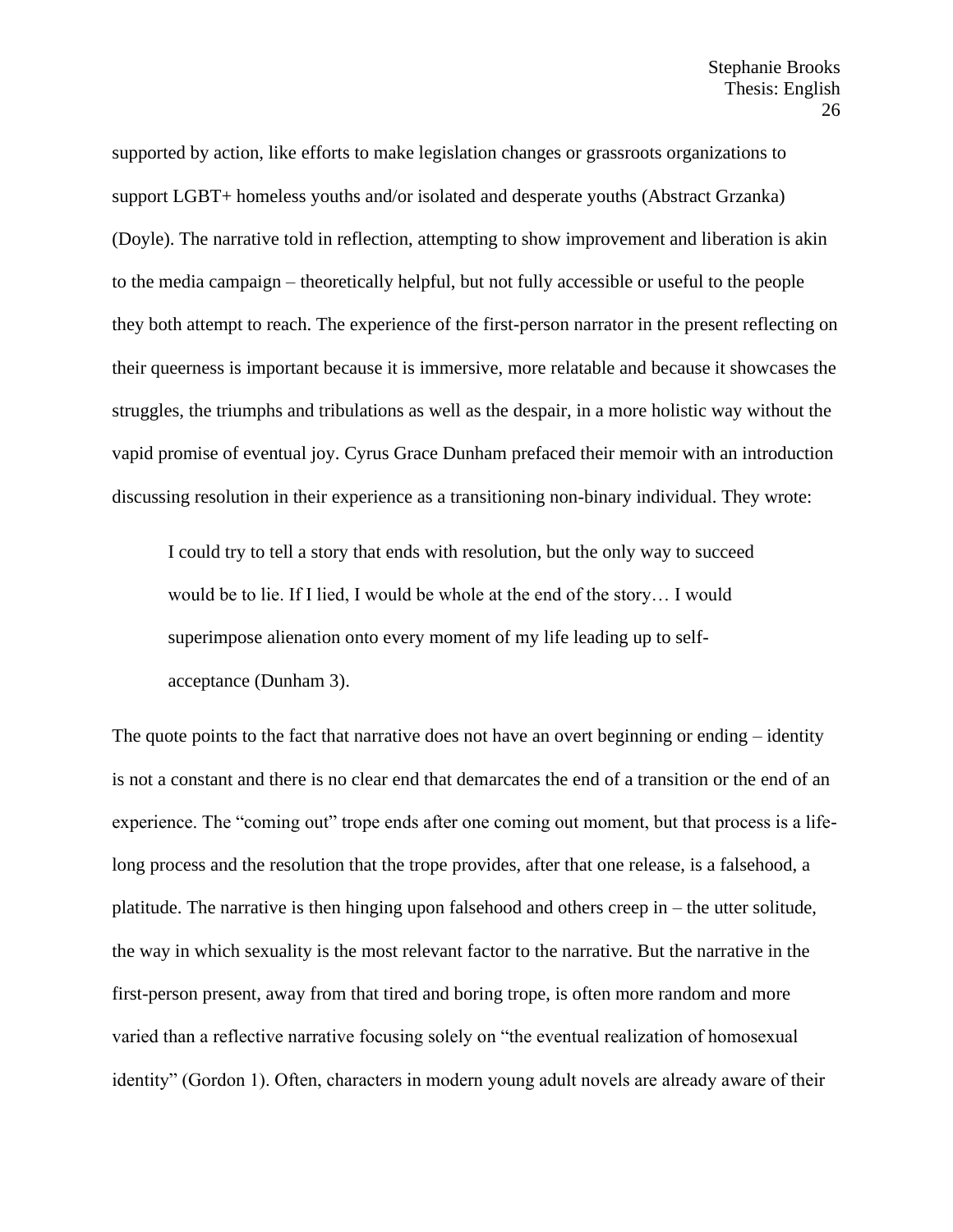queerness – Cameron and Simon both know of their same-sex attraction and introduce that to the readers within the first chapter. Cameron is kissing her childhood best friend, void of language but aware of difference, while Simon has language – Simon can name his sexuality and his threat, Martin Addison's blackmail, immediately and that threat becomes a way for the story to display difference and awareness of difference for Simon. In both cases, the narrators are aware of their own attractions and the reader is also made aware immediately; the discovery happens, but not within the confines of the book. Thus, the narrative is less about the discovery, the liberation, and the eventual joining of the queer community, and more about the awkward journey of high school boys and girls in their efforts to seek out relationships, understanding families and friends. For the most part, Simon already has a theoretical community so the journey is the psychological one, full of thoughts about gender, sexuality, the process of coming out, like in this email from Simon to Blue, "[s]traight people really should have to come out, and the more awkward it is, the better. Awkwardness should be a requirement" (Albertalli 145). What I love about this book, what made me think about this project, was the constant questioning of the 'norm,' of what needs to be spoken and what can remain unspoken – why it is necessary for some to clarify their sexuality and not others, as this quote suggests through the idea of everyone, of straight people, being forced to come out as well.

*Simon vs. the Homo Sapiens Agenda* truly works to be a modern novel in all senses of the phrase – it is present tense, it is a novel with technology, it deals with the modern-day issues of internet dating and coming out again and again. It functions as a narrative because of the historical legwork of previous queer narratives, at first unhappy with the gay character dying tragically, and then transitioning to the "coming out" plot and then transitioning to these happy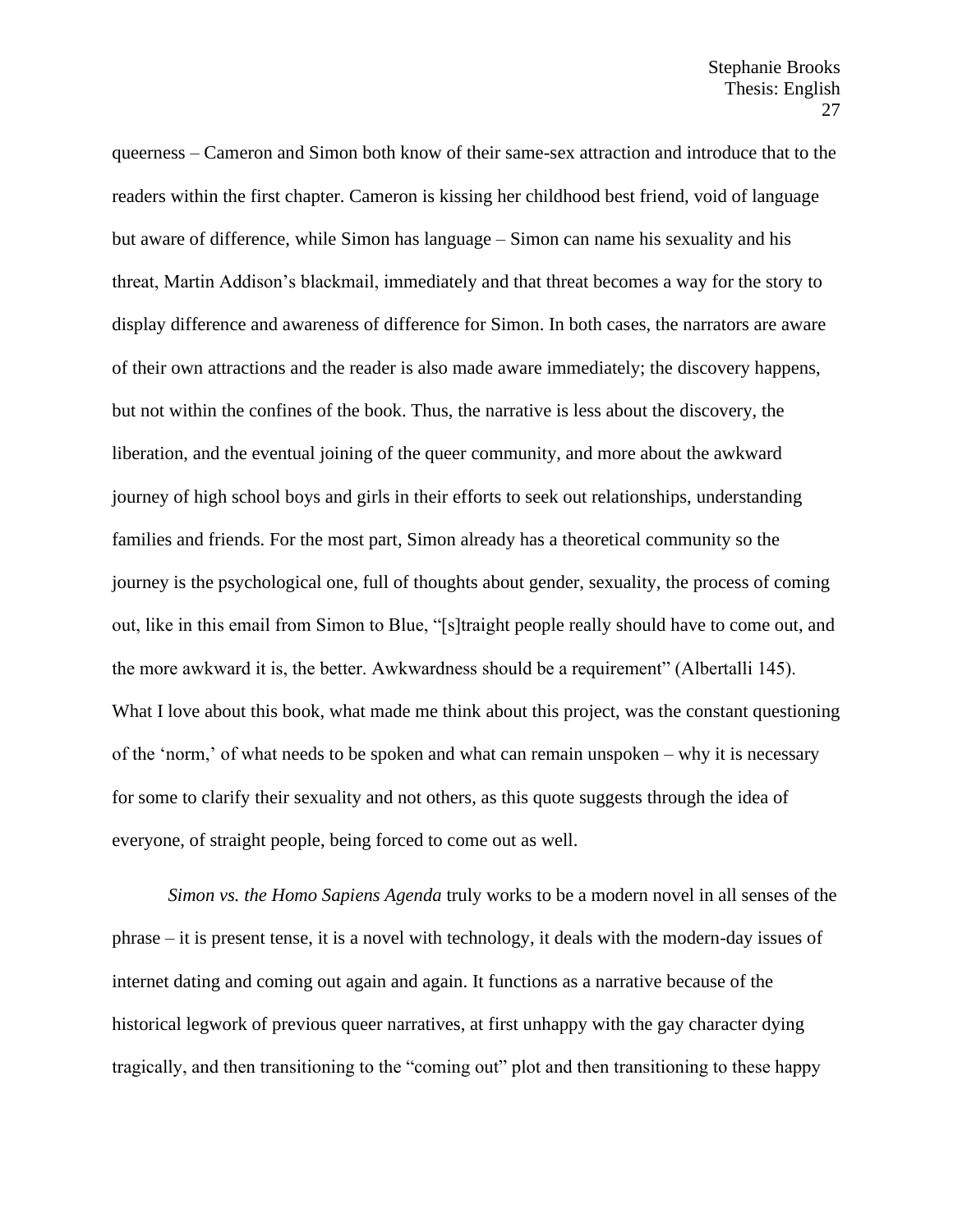romcom narratives with coming out and teen angst and overall friendship and community. Through the narrator's relationship with Blue, he discovers how little he knows about other people and about how little they know about him – his sexuality, Abby's father and why he lives separately from her, why his little sister is at home less and less, his older sister's boyfriend. The discovery is interwoven into his narrative coming out experience; his ruminations about knowing, about having this secret, teaches him that while others do not know about him, he similarly does not know about them. His experience with coming out with his sexuality repeatedly leads him to question his relationships with the people around him because he's known them for so long and he's so close to them, and yet he does not know about them. As he navigates his sexuality, he learns about himself, he learns about his friends, and realizes that coming out comes in many different forms and that the unspoken is not necessarily the unimportant. Because yes, they never spoke of his sexuality, and, yes, they never spoke of Leah's family situation or Abby's family situation, but all of those components still built into their persons and all of those things were still valued.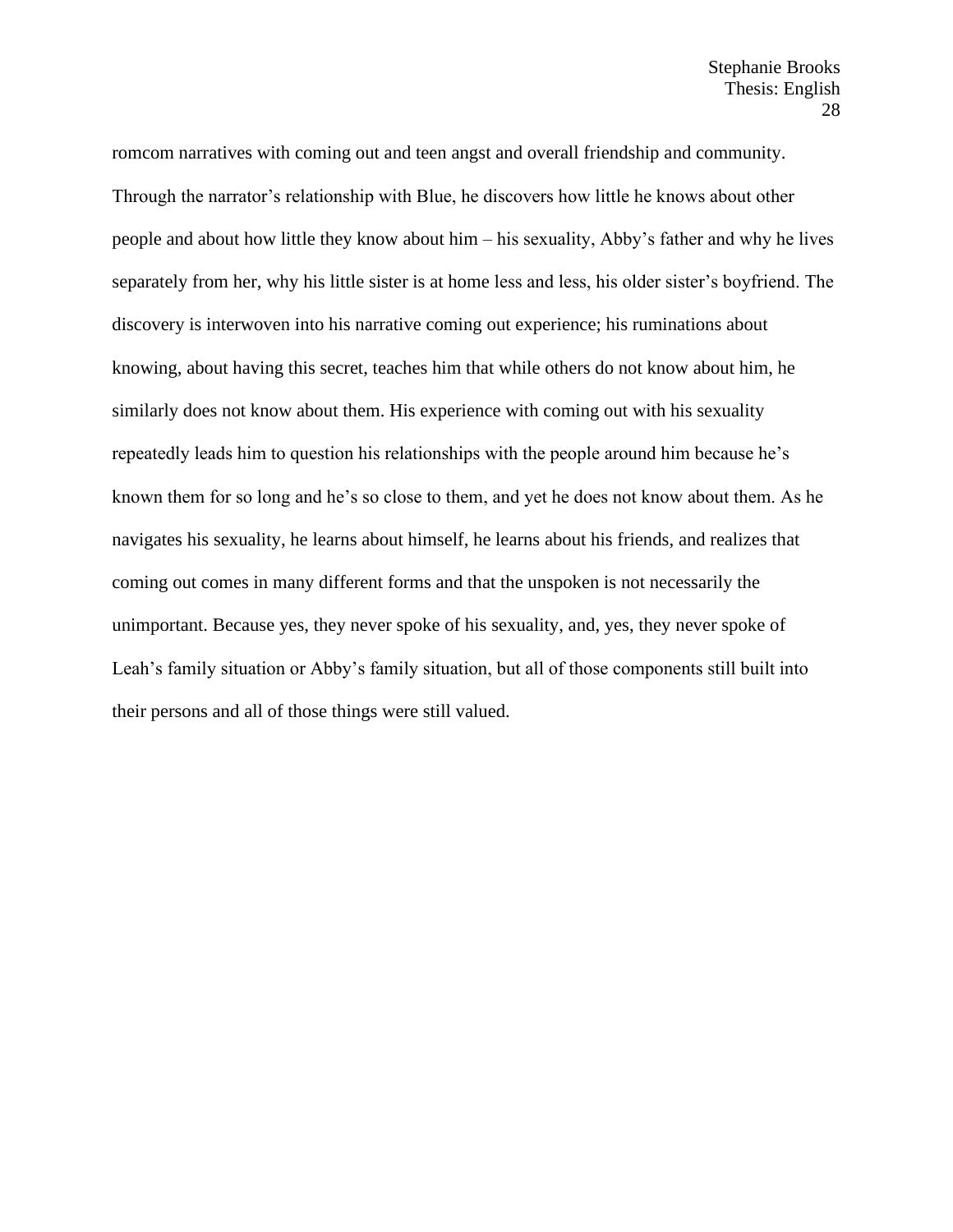### *The Miseducation of Cameron Post* Book Analysis

The "coming out" narrative trope, a queer lit trope akin to the marriage plot, was a popular, though now overused, trope in adult novels that essentially ended with a cathartic release, a great coming out moment. *The Miseducation of Cameron Post*, by Emily M. Danforth, is an apparent child to this trope. The basic plot of the novel is a coming-of-age narrative about titular character Cameron Post, who is a lesbian. She is aware of her sexual difference from the first chapter, when she kisses her childhood friend Irene, and throughout the book, Cameron discovers the significance of her sexuality to herself, others, and her life. Other notable happenings in the book include the death of her parents, her change in guardianship to a bornagain aunt, the aunt sending her off to conversion camp, and then her escaping conversion camp. It is in this escape that Cameron seeks closure and acceptance about her parents' death and her sexuality. Cameron and her friends go into the woods and towards the site of her parents' death and there she shares her sexual identity with her deceased parents, effectively taking control of her coming out. That divulging of sexual identity and release is akin in style to the coming out plot and suggests that the novel was inspired by it. However, the book shifts the trope in several key ways, including, most notably, the number of times the main character comes out. Further, I found, the book also shifted several other queer stereotypes to create a more powerful, more comprehensive, lesbian text. This book's deliberate evocation of narrative tropes, like the "coming out" plot, is used by the author to discuss narrative, specifically how narrative is formed and how tropes can be changed for the better.

The focused segments of *The Miseducation of Cameron Post* is a way to configure the novel to appear to be a typical coming out plot. The first section of three being the shortest, one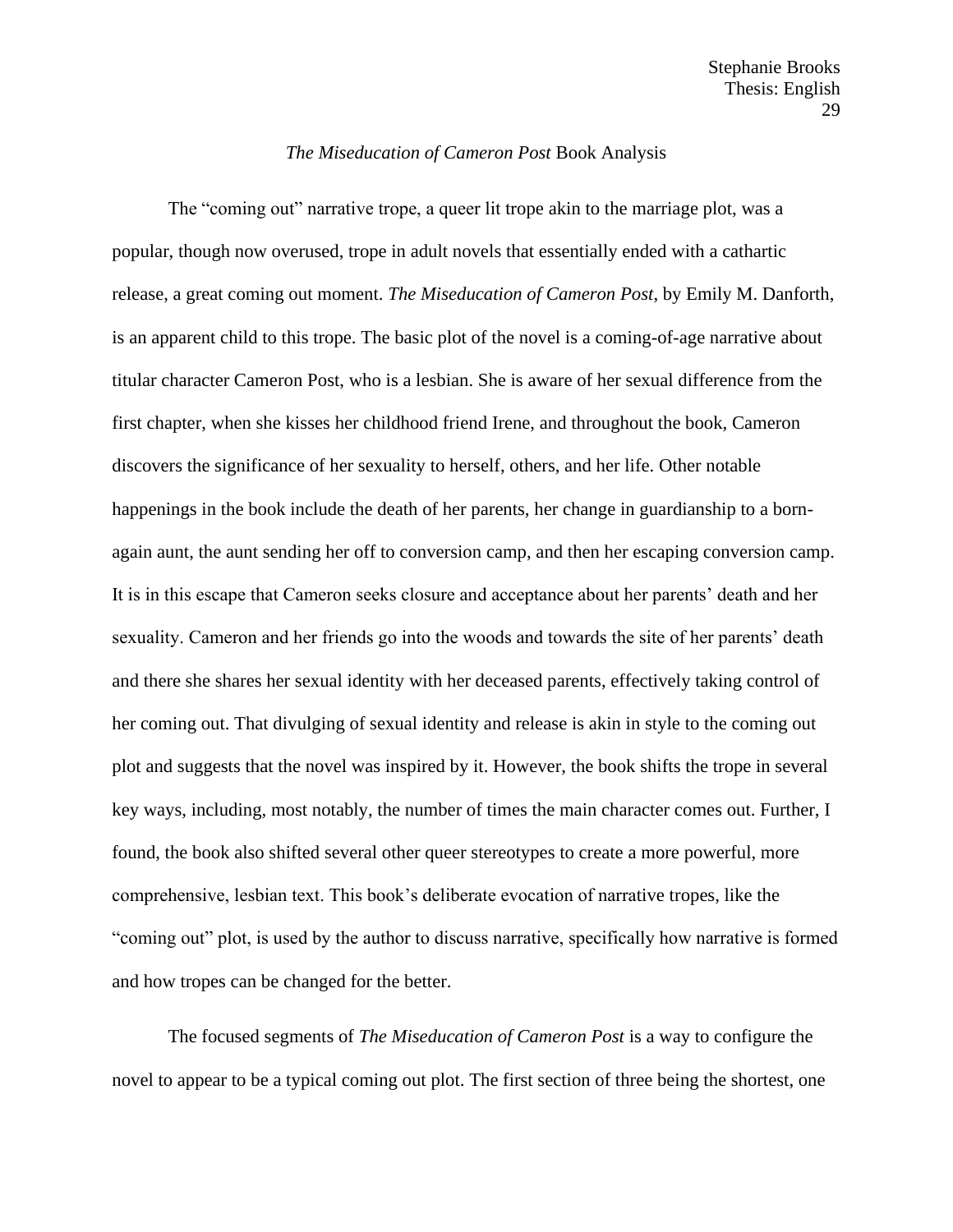summer, in the year 1989, when she is twelve and discovers that she has an interest, a desire, for kissing her childhood friend, Irene Klauson… And also discovers that her parents have both died in an accident on the winding road near Quake Lake. The second section actually skips three years, and cuts to Cameron's high school years, 1991-1992. Then the third section is titled God's Promise, named after the Christian school and conversion camp that is meant to help Cameron overcome her supposed sexual disfunction and reunite her with God. This section spans the years 1992-1993, when she is sixteen to seventeen years old. These three parts organize the narrative strictly by important events and time, and the focus on these formative times in Cameron's life cut out other, superfluous or unnarratable, moments that are implied by the narrative. Overall, the organization of the novel relies upon conventional queer plots, and these choice plot elements are notable to me in the way that they are shifted to change from the familiar to the authentic, and less familiar, narrative of a single lesbian character. The focus on specificity – Cameron's experiences with her religious aunt, her trauma at the conversion camp, and her contact with her found family, then, is used to change narrative tropes; her narrative is not a cookie cutter plot that can apply to most. Further, consider the way in which two sections are named, and how the last section, in particular, is named. Part one is simply the season and year. It spans a very brief period in time, but it is notable for the two reasons listed in the previous paragraph: the main character's burgeoning sexuality as well as her new identity as an orphan, both of which make her a vulnerable figure in small town Montana. The second section then is high school, and the part is simply labeled "High School[,] 1991-1992" (Danforth 73). In the high school section, Cameron Post swims, does track, watches movies, and becomes friends with several boys, another lesbian girl named Lindsey, and Coley Taylor, a straight girl who may or may not be as heterosexual as she claims to be. Here the main character is of high school age and participating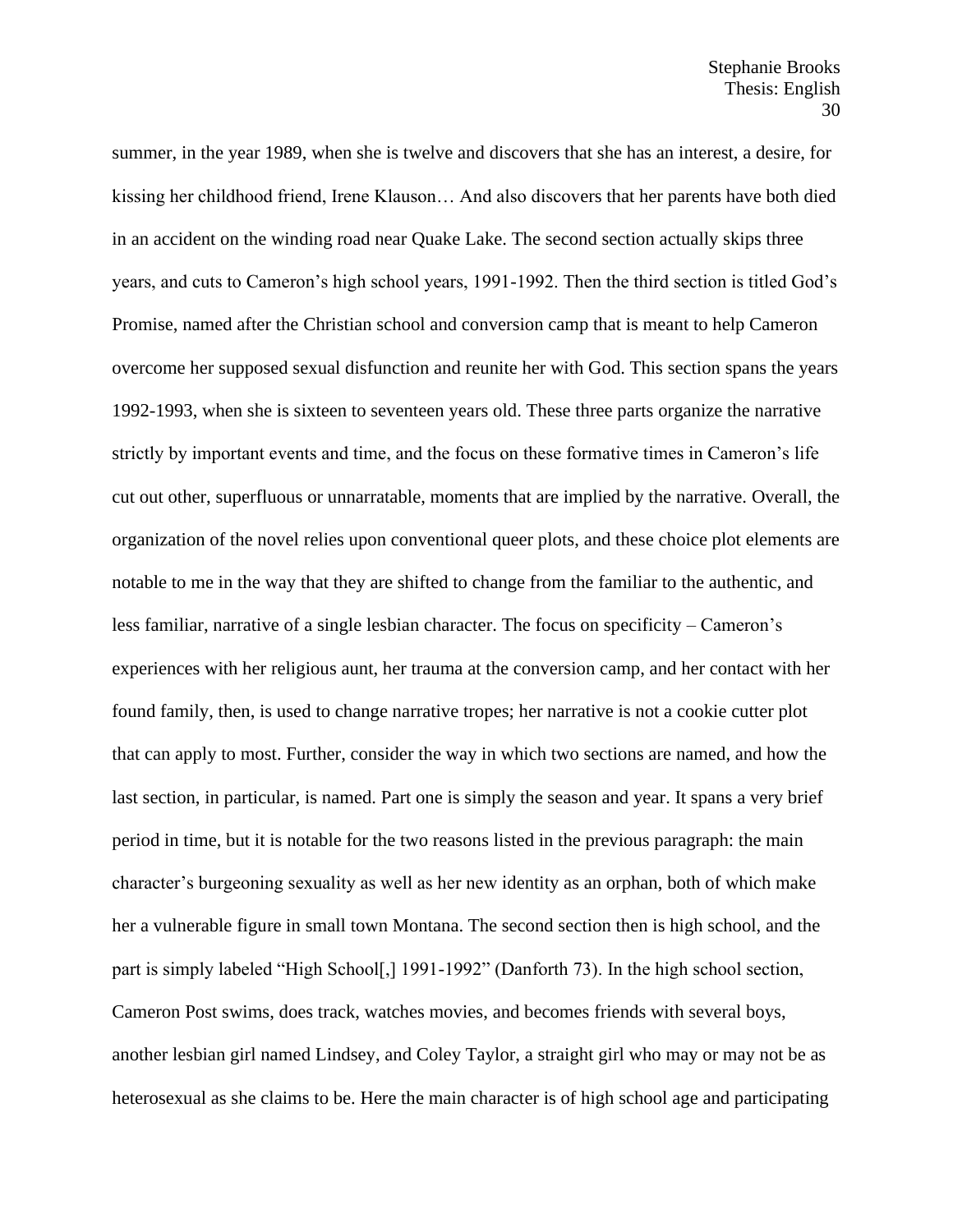in high school-esque activities, like club sports and prom. But it is not a specific name – high school, as opposed to the school's name, as opposed to freshman year. This lacking specificity can be a way to encourage slippage, to show the universality of the high school experience, and to make the character feel known. The reader may be heterosexual and view Cameron's experience as inherently different due to her sexuality, yet the character's high school experience is familiar to readers. Then, of course, there is the shift in the third section. She is told she will be sent to conversion camp at the end of section two and it is devastating for Cameron and the reader, and it is when it becomes apparent how little control Cameron has over her own life. Here, in this section, is the most specific title, the title "God's Promise" (Danforth 257). This section's title is the name of the Christian school she is sent to that promises to unite homosexuals to God, supposedly, and the name is vital here. I am fascinated by the dual meaning of the word promise; in one sense, it is an exchange between individuals that morally binds them to do or not do something, like keep a secret, and in another sense, it is the great potential of an individual, their promise in a specific field. The name has power, and so it is not just generically strict, homophobic Christian school but rather "God's Promise" and whatever that entails for the characters. Of course, there is an irony in the name; what does God promise? As this section continues, it becomes more and more apparent that no one running God's Promise knows what they're doing – then the promise is empty, unfulfilled, and ultimately more focused on the people who believe in the system, in sexual perversion or corruption, than in the Christian religion and the Christian God. Through the sections' naming, then, there is a transition from no name for a section to a specific name for a section. That specificity displays character development as Cameron ages and becomes a character more and more capable of naming and describing what's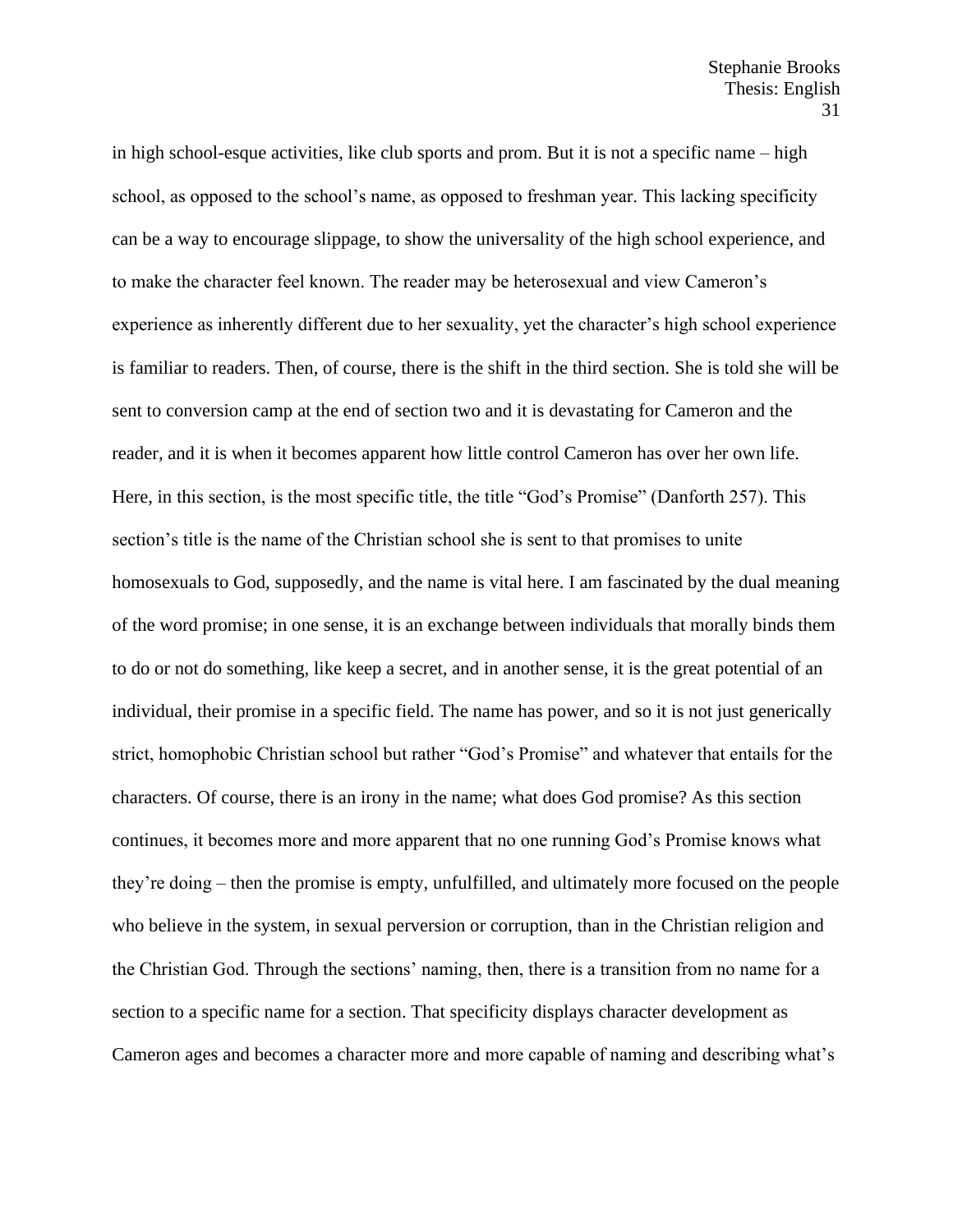happening to her and how it impacts her, and in the end of the novel, when she uses her autonomy to gain control of her narrative.

Of the two books I selected, *The Miseducation of Cameron Post* has made several very notable decisions regarding formatting; one is in the section divisions, another is in the reference embedded within the name of the novel itself, and the third is in the author's structuring of language. *Simon vs. the Homo Sapiens Agenda* is blunt with its language – the language is rather simple and clear, obviously imitating the thoughts and words of a teen boy, overtly entering his perspective and his constructs of his life, of his narrative, through his emails – he is quite literally within the book writing and naming his experience. It is a first-person narrative, like *The Miseducation of Cameron Post*, but Simon is plainspoken and it is apparent that he narrates the whole story. Cameron also narrates the whole story, but she does so in two ways. For the most part, the story appears to be in present tense. Yet every once in a while, she narrates from the future, reflecting on the impact of particularly powerful moments, like when she learns that her parents are dead. In the present tense, Cameron remains often unaware, oblivious and/or vulnerable. When she comments from the future, she is more distant and self-aware. Compared to *Simon vs. the Homo Sapiens Agenda*, *The Miseducation of Cameron Post* is a very secretive book regarding language. In the first chapter of *The Miseducation of Cameron Post*, at the end, Cameron's grandma wants Cameron to leave a sleepover and come home because her parents have died. The language in this moment, I feel, epitomizes the character's capacity for concrete external description as well as her inability to communicate her feelings with words. In other words, Cameron's narration uses concrete language to depict emotional events and the hard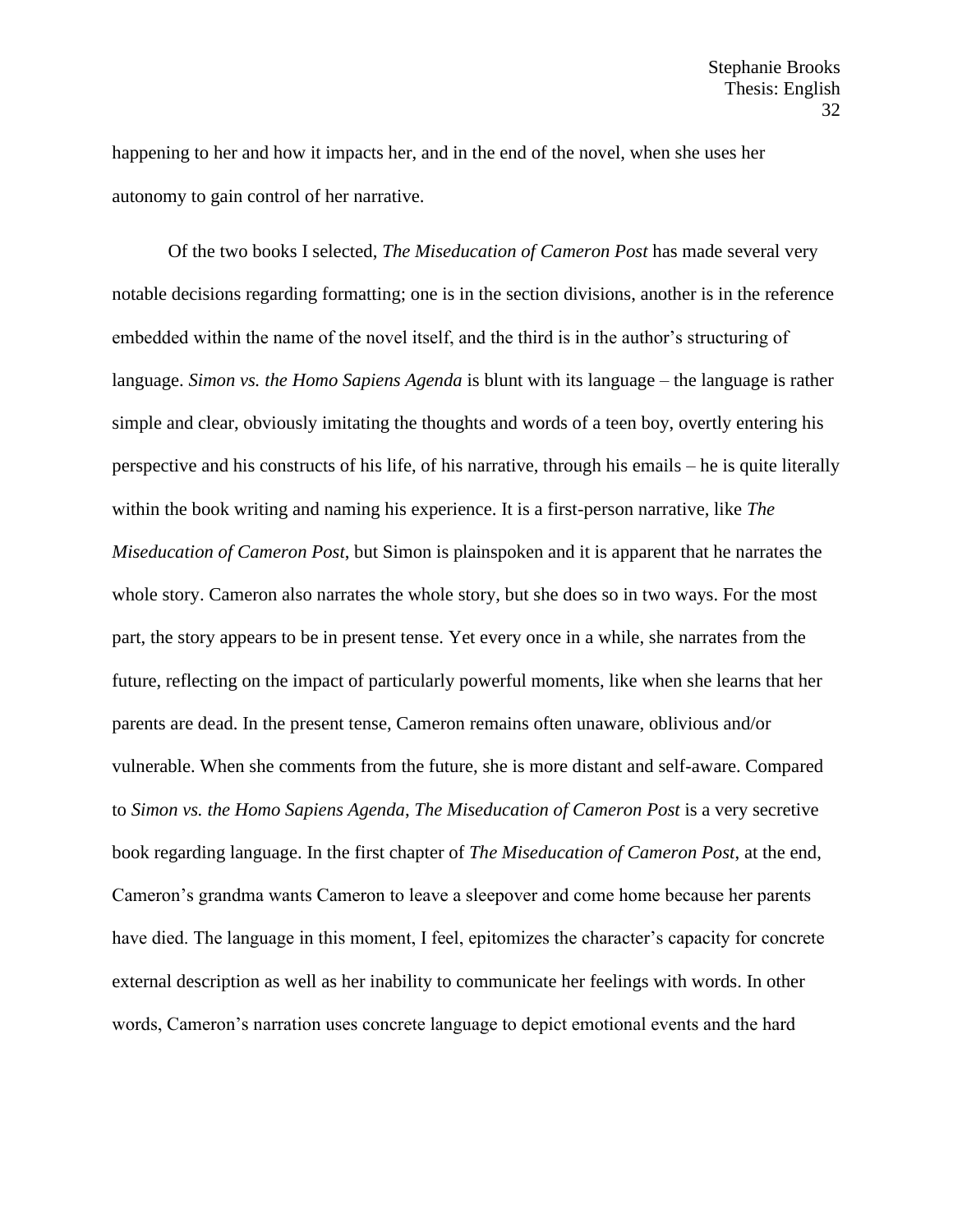language of that description displays a hidden, more emotional, pain that is never really verbalized within the story:

And then from the kitchen, Mrs. Klauson, her voice like I'd never heard it, like it was broken, like it wasn't even hers…

"It's something really bad," Irene said to me, her voice not even a whisper.

I didn't know what to say back. I didn't say anything.

We both knew the knock was coming… there was empty time between the end of those steps and the heavy rap of his knuckles: ghost time (Danforth 24).

In the first sentence, Cameron puts distance between herself and Mrs. Klauson, a woman who is like a second mother to her. Cameron does so by misrecognizing her voice – "like it wasn't even hers," by asserting it as unfamiliar and distant, off, "broken" (Danforth 24). Then, of course, Irene, her childhood friend, her childhood crush, names that something is wrong, "something really bad" (Danforth 24). Irene can verbalize her concern, yet Cameron cannot. She doesn't speak in this scene. She claims it is because she "didn't know what to say back," but it is notable that both Irene and Cameron are working with the same information, they can hear the same things, and yet Cameron doesn't know what to say, doesn't use any feeling language in the passage, and Irene can at least note that something is wrong (Danforth 24). Thus, for most of the duration of the book, Cameron Post is a character who avoids feeling and avoids speaking about feelings. The descriptions are rife with grief, confusion, a weight of childish pain where the pain is not fully understood, and yet there are few words to describe those feelings. The description is very concrete – grief is instead conveyed through sound: the voice, the pause that is "ghost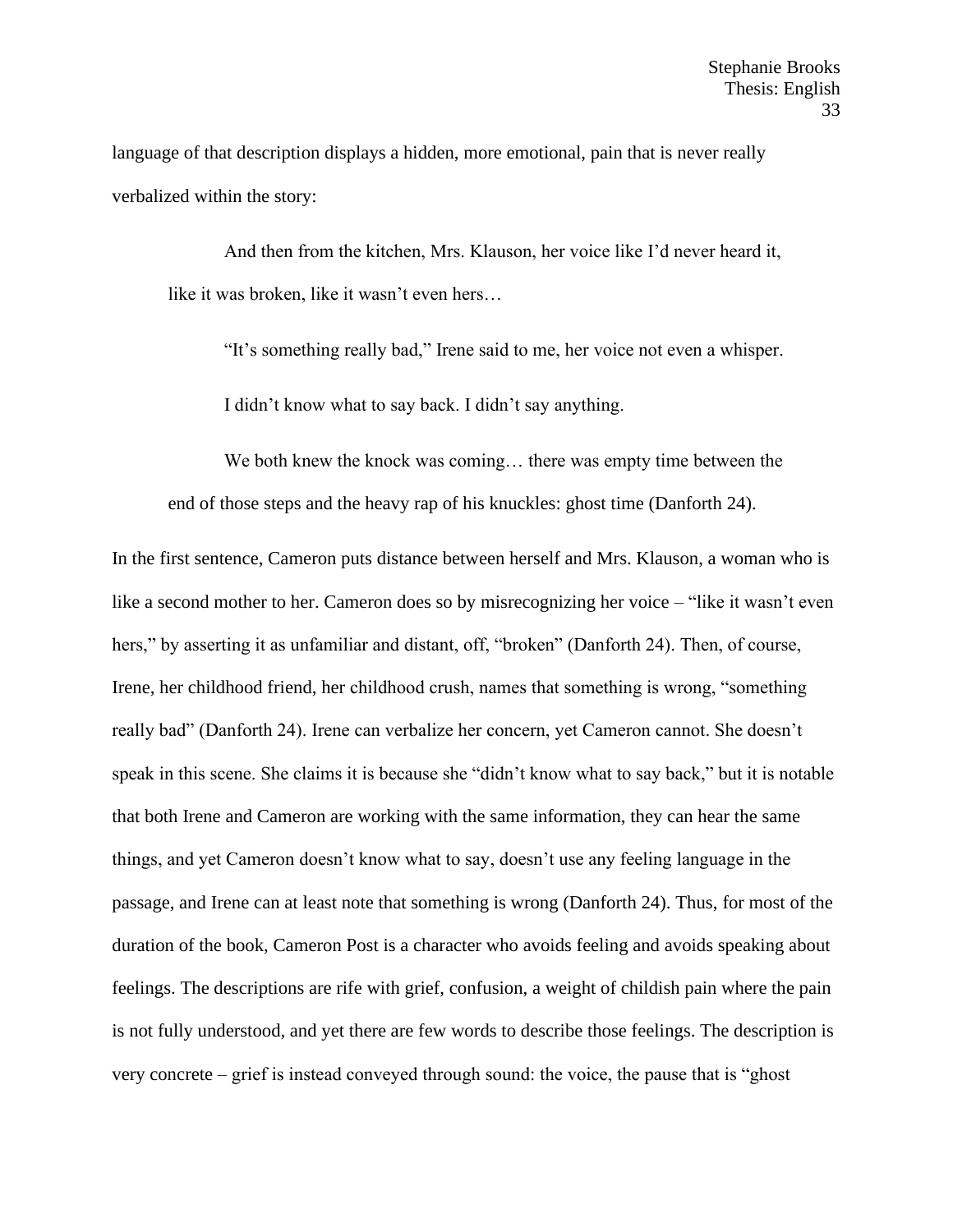time," time that is haunted and scary, full of phantoms (Danforth 24). The confusion is in the moment of ambiguity, between knowing and not knowing. Later in the passage, Cameron Post reflects on this moment, stating "I think about him on the other side of that door all the time, even now. How I still had parents before that knock, and how I didn't after" (Danforth 24). In this slippage, Cameron inserts herself as a narrator in reflection, looking back upon her experiences after the fact, though the narrative is typically presented as in the present moment. She is reflecting upon the past, remembering images and thoughts and ideas and, somehow, in this reflection from the future, she is still a concrete narrator whose feelings are not spoken, who describes things physically, but who still conveys pain by memory, by omission of feeling words, and by action.

Omission is a powerful tool that the author takes advantage of, most notably through her spare usage of the word lesbian; the signifier as well as the signified lesbian figure as unthinkable, unimaginable, and yet evoked through language and the author's choices show the importance. Historically, the lesbian has often gone without language, in a way that the gay or homosexual man has not. The Bible states that man shall not lie with man, and through this, it is assumed, not stated, that women must also abstain from homosexual desire. Terry Castle speaks to this in *The Apparitional Lesbian* when she writes that "[t]he lesbian remains a kind of "ghost effect"… elusive, vaporous, difficult to spot – even when she is there, in plain view… Some may even deny that she exists at all" (Castle 2). Castle is describing a movie she watched that has one of the most famous heterosexual love scenes, and the woman in that scene is played by a lesbian actress. This movie led her to consider how the lesbian is consistently unseen. But more importantly, she is purposefully unseen or looked over, even when she is visible on screen or in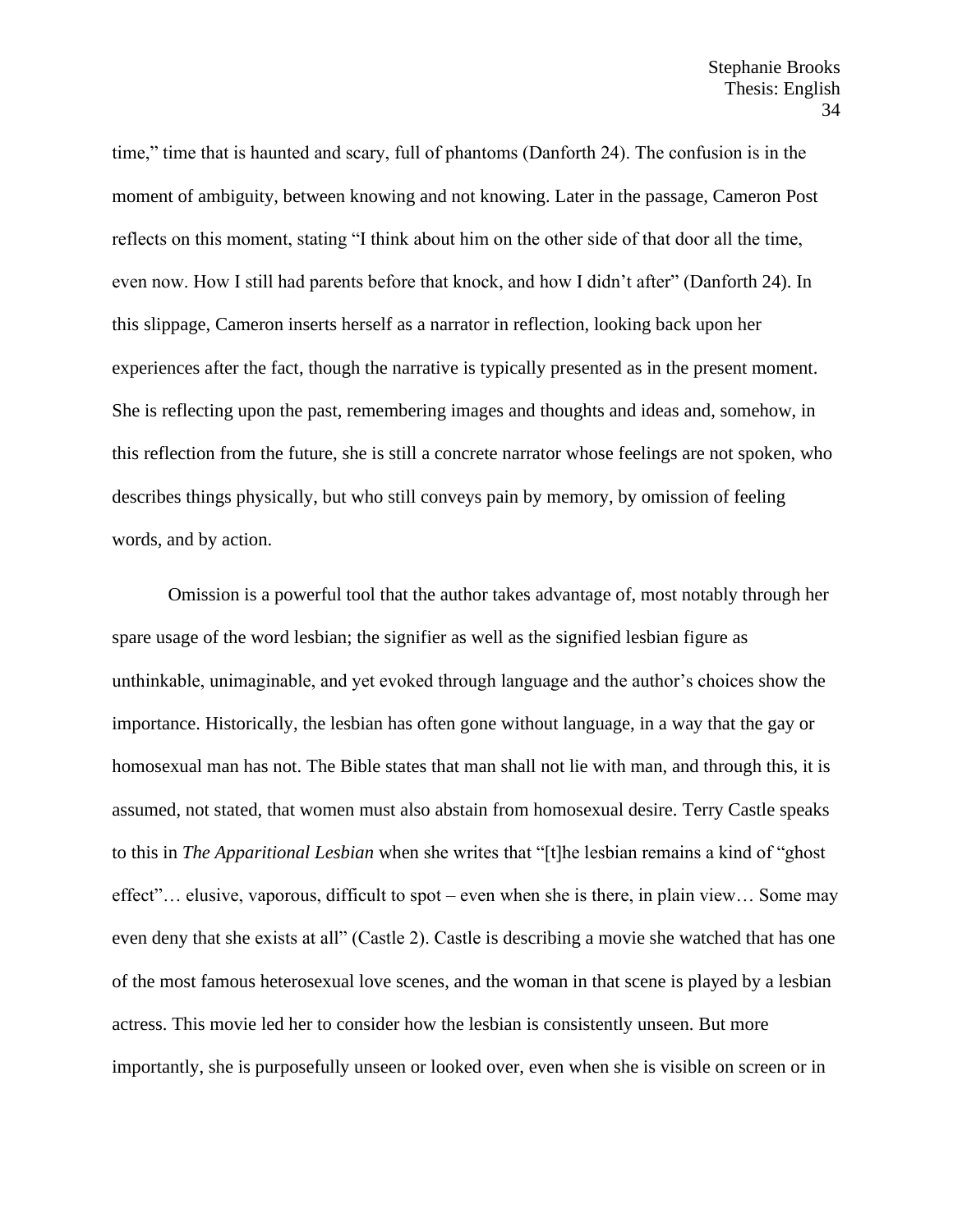books. She is so unknown, that people go so far as to claim that she doesn't exist. The language Castle uses is so full in this passage, "elusive, vaporous," the language makes the lesbian appear almost mythic or fantastical (Castle 2). As if the lesbian woman is a unicorn, ghostly and ethereal, something you can claim does not exist. In *The Miseducation of Cameron Post*, the minimal language and the often purposeful avoidance is an impediment to the coming out process because avoidance relates stigma and when language is not used, it is not learned or understood.

Irene asked me, "Do you think we'd get in trouble if anyone found out?"

"Yeah," I said right away, because even though no one had ever told me, specifically, not to kiss a girl before, nobody had to. It was guys and girls who kissed – in our grade, on TV, in the movies, in the world (Danforth 10-11).

In the first section, as Cameron kisses her childhood friend, her first partner, she has no language for her experience and the language is a necessary part for her to understand herself.

Within the narrative of small-town Montana, the word "homosexual" is used in the Bible as a catchall term, and then words of violence, like "dyke" are used. Language and omission of language are of incredible value, especially language about minority groups like LGBT+ people. As Esther Saxey observes, "Names and labels for same-sex desire (such as… 'dyke') provide a meaning for otherwise unintelligible feelings, but also often hold negative associations" (Saxey 36). Language can thus ground and give voice to emotions, but the language of naming, of assigning a signifier to a sign, is typically a power of the dominant group, who essentially control the narrative. These terms then have negative associations when they are used, and when the language is avoided, it is a form of erasure. Thus, the invisibility of the word 'lesbian' as well as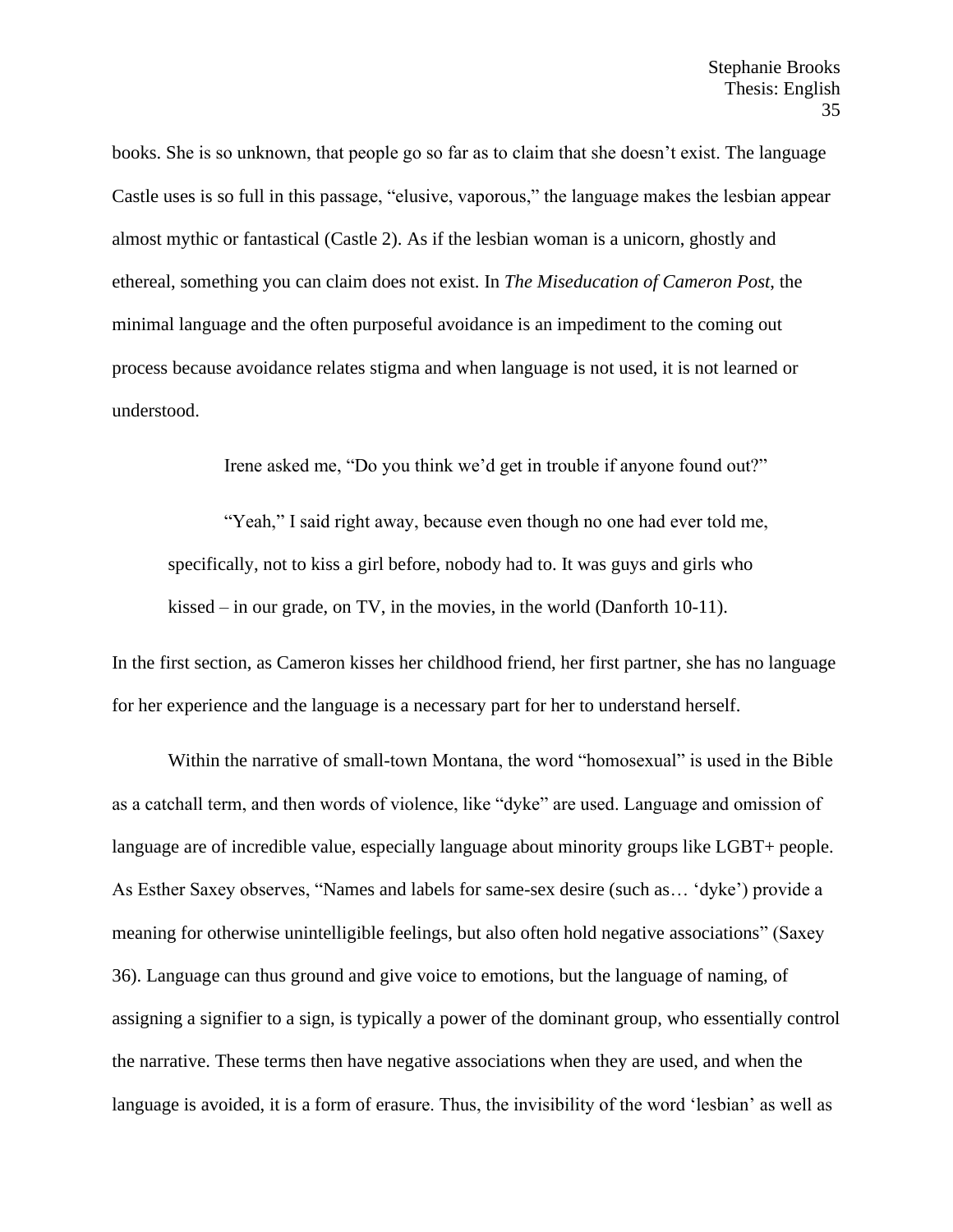the negativity of the word 'dyke' are internalized. Once this language is introduced, the terms continue to impede Cameron's capacity for understanding herself. It is only on page 135 that the word "lesbian" is finally used, although it is assumed that she must have learned this word previously, in a time that is not narrated. In the first passage within the story to use the word "lesbian," Cameron "in private imagin[es] Coley every time [she] watched any movie with even a hint of lesbianism" (Danforth 135). The words of violence, like "dyke," are used multiple times and are used by characters that exert power within Cameron's narrative; Cameron's short-term boyfriend, as well as swim team pals. For the first usage of the word "lesbian," however, it is notable that Cameron is the one who uses the word – Cameron who is gradually using language to begin to control her own story. It is through personal acceptance of herself within the term that she can use it to imagine herself with another. The term grants her community with another girl as well as to a cinematic reality. Yet at this point, the control she has over her narrative, over her life, is still very limited.

It takes over a hundred pages to use the one word lesbian and it is only used to imagine herself with a straight girl, as if she is inserting herself into a heterosexual love story. Her performing for Coley Taylor's sexual desires simultaneously sidelines her own fantasies of reciprocal love and sex because to take on Coley's fantasy, she must perform the male role. At the peak of their relationship, Cameron orally pleasures Coley and Coley almost reciprocates. But they are interrupted by Coley's brother, and ultimately, they are interrupted by reality. Cameron and Coley's relationship is an impossibility; it is performance on Cameron's part and any hopes for their relationship to become reality are fantasy also on Cameron's part. Coley has a boyfriend, and further, she does not believe in her own interest in women.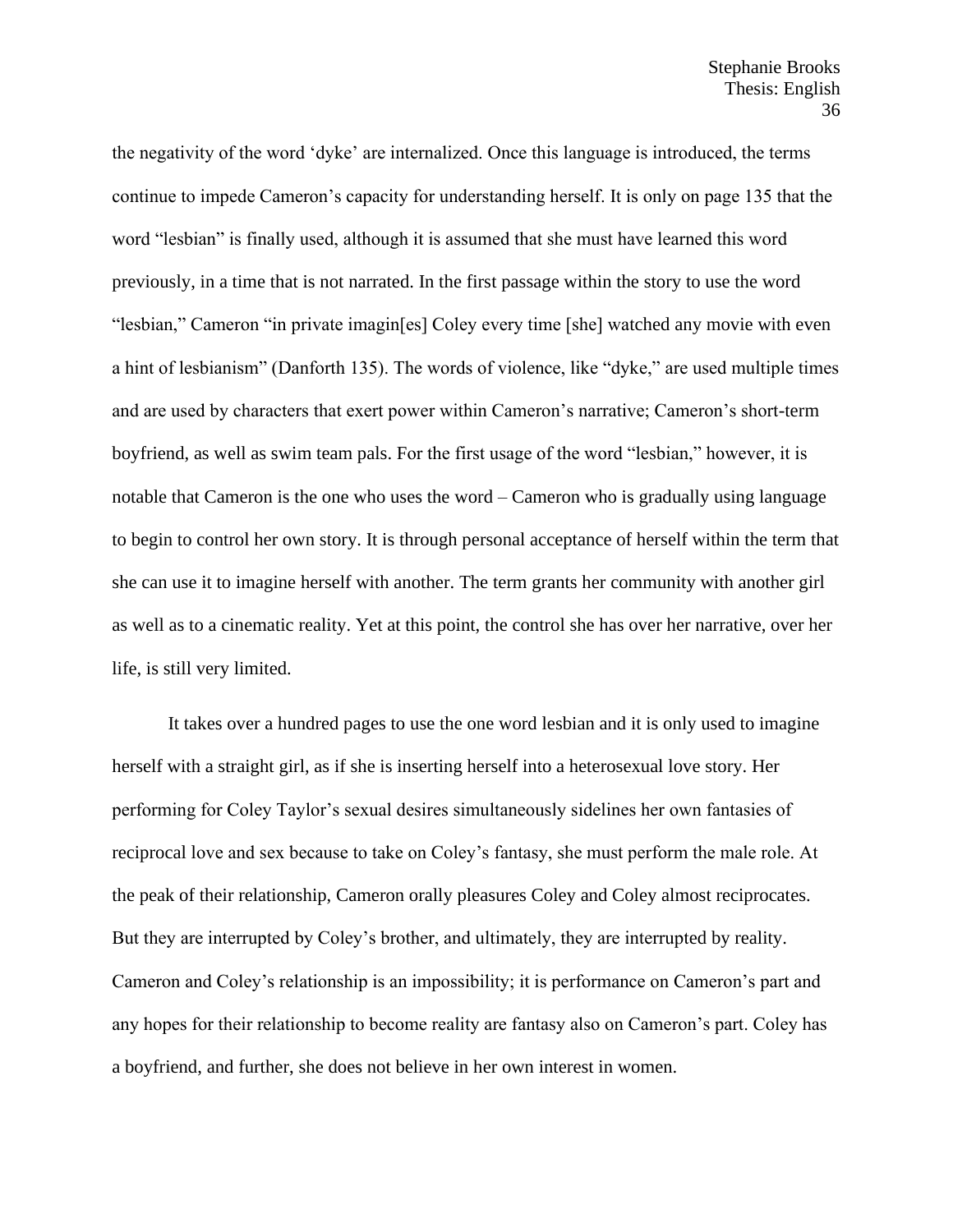"'It goes against everything,' she said, some of her voice buried in the pillow.

'This is like – it's just supposed to be silly and whatever. I don't want to be like that.' … 'Like a couple of dykes,' she said" (Danforth 226).

Coley buries herself even as she experiences arousal in a consensual sexual tryst. She literally covers her head with a pillow, possibly to hide her own expression, to avoid seeing Cameron, or to avoid her own guilt towards what she believes to be an unforgiving homophobic God. Sexual interest as a phase, as something simple and silly, appears acceptable to her. Yet the serious, the real, that fantasy that Cameron hopes for is an impossibility. The moment Cameron confesses her love, Coley feigns ignorance, stating and then insisting that Coley "didn't know that'" and was thus less responsible because she was unaware of the depth of feelings involved in this transaction (Danforth 226). Finally, Coley's derogatory language continues to put distance between herself and lesbians or "'dykes,'" creating this sense that Coley wholeheartedly believes that her interest is acceptable only because it is a passing phase and not a reality with feelings (Danforth 226). Essentially, then, Cameron inserts herself into a separate fictional narrative where she plays a performative and one-sided role as the other lover. Omission and then, later, usage of language, communicate the necessity of language in naming experience, in understanding experience. Yet, mental violence and damage to the psyche is instead evident in Cameron's own imagination as the other lover or the other man, untouched, and thus capable of maintaining a fantasy of masculine heterosexual performance.

The conversion camp God's Promise becomes a community-building opportunity for socially isolated gay and lesbian children in mid-western America. After Cameron's sexual performance, her narrative spins rapidly out of control due to Coley Taylor. Coley paints herself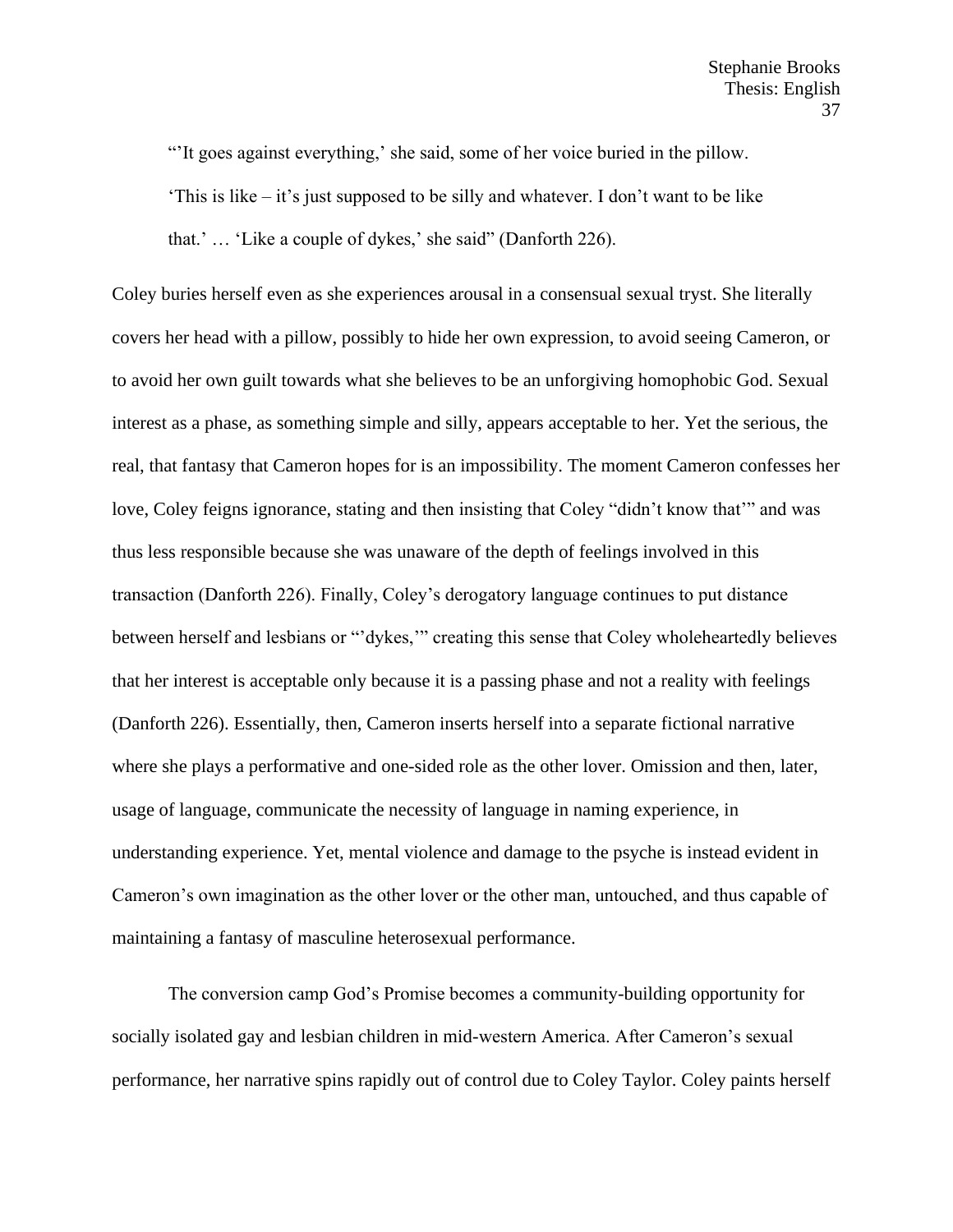as a victim in a lesbian scheme of conversion – sexuality, for all intents and purposes, appears to be fluid in these peoples' minds (Coley, Aunt Ruth, and more). To combat this homosexual agenda, Cameron is removed to God's Promise to one, convert to heterosexuality, and two, not harm others' with her sexuality. But God's Promise, a place where homosexuality would be a known, albeit disliked, secret, that conversion camp actually becomes a place of community building and of un-learning for Cameron as she meets other gay and lesbian people. Further, while homosexual identity words, like "lesbian" or "homosexual," are disapproved of by conversion staff, as disapproved by her family, the students within the institution use and teach Cameron to use that language as well as language to identify and name their collective trauma. Part two of the novel ends with the realization that Aunt Ruth, Aunt Ruth's boyfriend, their local pastor, and her grandmother all know Cameron's sexuality – a coming out moment where the narrative has been stolen from Cameron and is instead told like a true crime gossip mill, winding from the voice of Coley, a consenting partner, into a twisted narrative of lesbianism as a contagion passed from a lesbian to Cameron and then almost passed to Coley. Though, it must be noted, this narrative is also stolen from the narrator – what readers see is the conclusion of that communication and then Cameron's assumption about the way in which news traveled throughout the community, which once again ties into the act of knowing and not knowing. Cameron guesses how the information traveled, and her conjectures come from what she heard and what people told her after the fact. Yet even without control, there can be knowledge. This section ends by asserting Cameron's helplessness and vulnerability because her narrative is not hers in her small community that conceives of sexuality as disorder and disorder as homosexual agenda or spreadable virus, a disease to be cured. Then part three begins with a sense of betrayal, as people who supposedly want the best for the main character shift into misguided figures that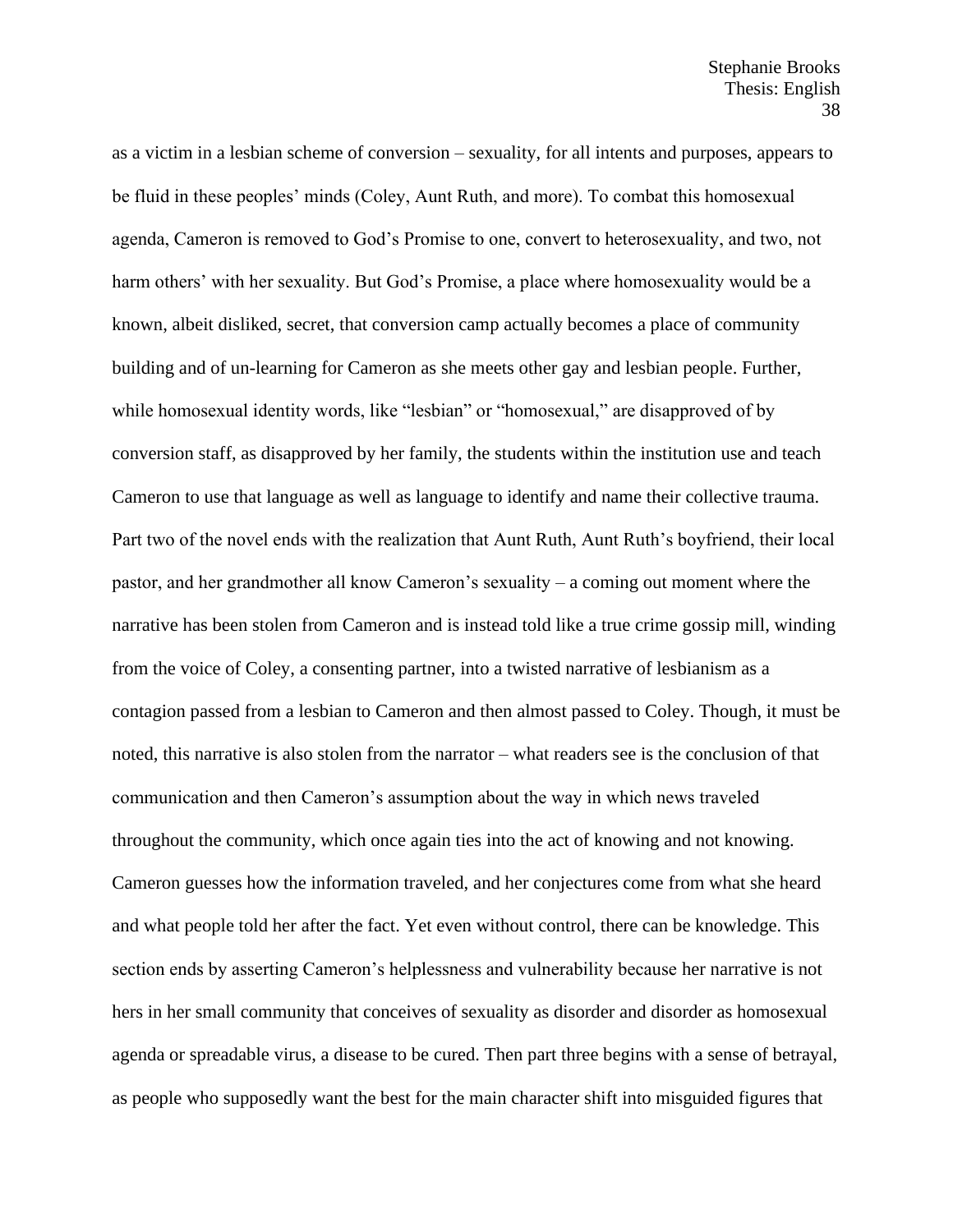do not know what's best but pretend to know anyways. This betrayal, and the feelings that come with it, the unspoken feelings, are seen when Cameron goes home from God's Promise for the holidays.

It was strange to see all the disciples walk off into the airport without me. It made me feel lonely in a way I can't quite explain, especially since I was going home for the first time in months. But I guess that says something, maybe more than something, about what home now meant to me (Danforth 339).

The community she has fostered with the students in her conversion camp is evident in the language. She identifies with them, feels attached to them, in a way that makes her "feel lonely" when they "walk off… without [her]" (Danforth 339). Here, she is removed from God's Promise, and the removal to her hometown forces Cameron to realize what "home" means to her (Danforth 339). She ruminates that she "was going home for the first time in months" and recognizes that "home now meant" something different (Danforth 339). What does home mean? It is not her physical house, where she grew up with her parents, Aunt Ruth and her grandmother. After being forced from that home to go to conversion camp, after being betrayed by her family and small-town community, that home no longer feels safe or welcoming. But it is also not the conversion camp – Cameron does not buy into the system of changing one's sexuality, and she runs away from the camp. Instead, the quote suggests that home is the people that she has come to identify herself with.

Cameron's recreation of a family builds into a greater queer narrative of chosen families. The destruction of the nuclear family unit and the restructuring of the family unit through the accepting queer community has been a common queer trope rooted in history. In Ellen Lewin's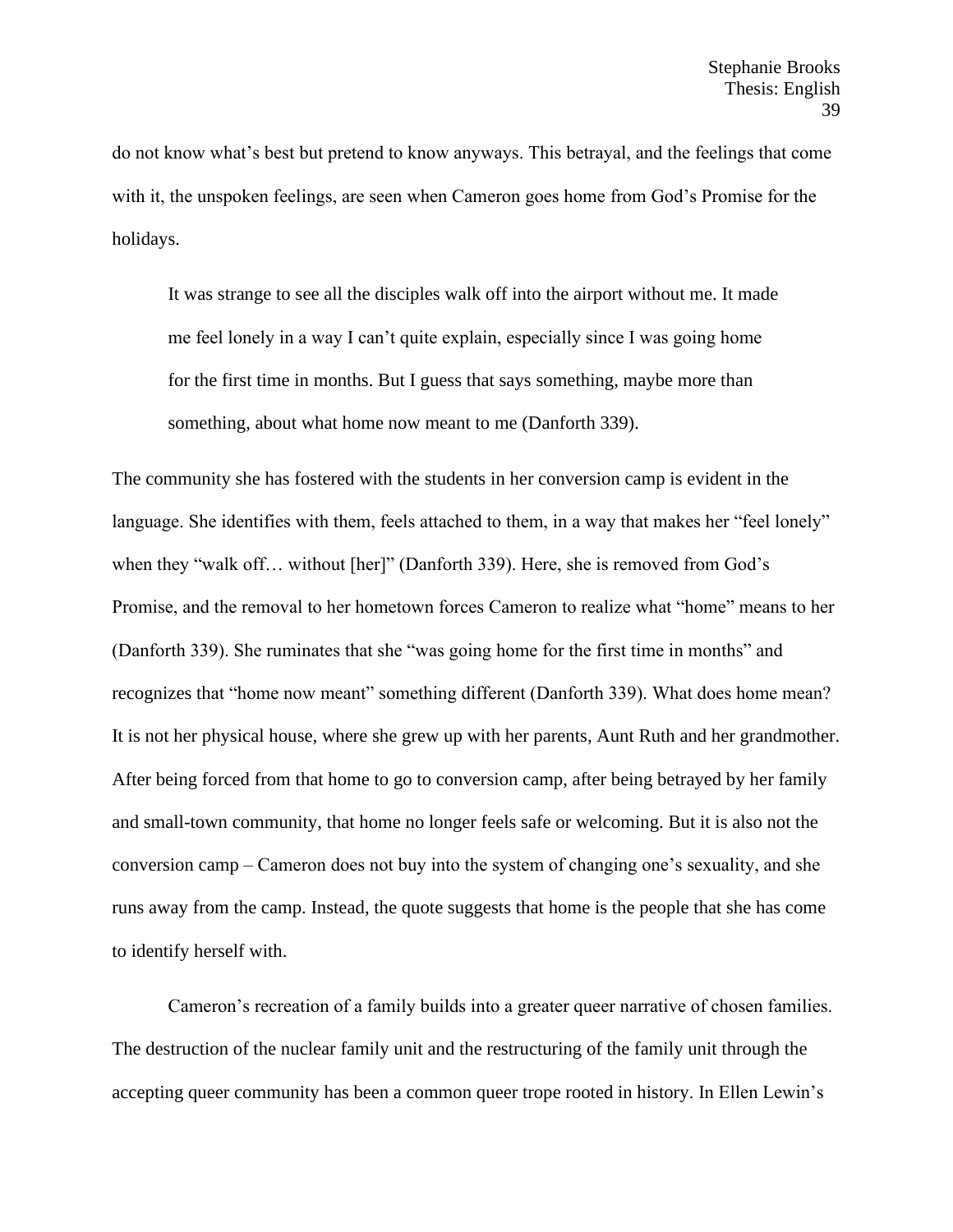work, she expounds on ideas presented in *Families We Choose*. She asserts that "*Families We Choose* (1991) begins to address the question of what we mean by "family" and how the very concept of "kinship" can be shaped and interpreted under a variety of cultural conditions" (Lewin 975). Chosen families have been put in direct opposition to nuclear families, and homosexuality has been put in direct opposition to family values in newspapers. In "Family Values Versus Valuing Families of Choice," Anne Bathurst Gilson depicts the Christian fears of homosexuality, recalling the 1983 Moral Majority Report [that] referred to AIDS with the headline "Homosexual Diseases Threaten American Families." Family values are heterosexual values in this narrative, but also, ironically, values that remove their children from private life and public life since these family values lead to relatives sequestering their children in conversion camps. One of the disciples of God's Promise is the son of a politician and his removal from his home to the conversion camp is both a way to 'fix' him but also a way to prevent others from knowing about him. Family values then are not truly about family. Aunt Ruth's presentation of care while simultaneously desiring Cameron's performance in be Ruth's wedding, Jane Fonda's mother transitioning to modern suburban life from a commune; these people are twisted because their efforts to support conventional family values actually undermine their nuclear families. The characters all have diverse experiences coming into God's Promise, ranging from the zealous highs of religion to the lows of poverty, prostitution and drug addiction. Jane Fonda, for example, was raised on a commune and, while on the commune, got into a snowmobile accident. She lost a leg. Her name is a jarring choice that harkens to the actress Jane Fonda, and the name connects her to suburban life – Jane's mother sees a magazine about Jane Fonda and takes it as a biblical sign that they must change. Born again Christian mother sees the religious significance in a tabloid featuring the name Jane Fonda. Yet, beyond the specifics of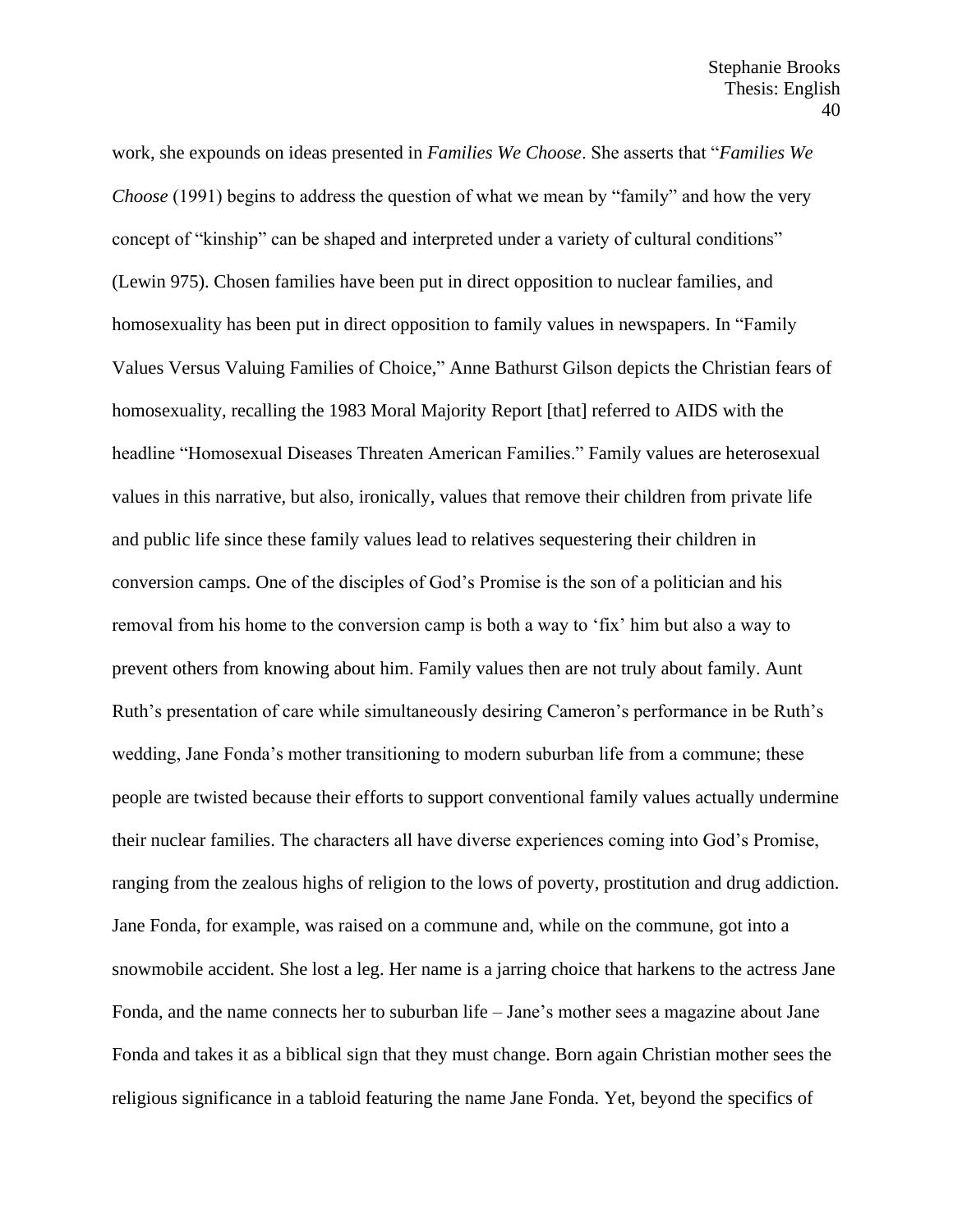each character, they all share a commonality – they are not heterosexual and their families and/or communities are not accepting of it, instead insisting upon supposed family values – hence, why they are in God's Promise. That bond, forged through the common experience of pain, brings the students together. It is through the adversity that they come to each other and learn, through their community, that they should not self-hate, that they should not suffer to be there, and then, through all of that, Cameron learns to take action and leave.

Through most of the book, Cameron Post, as well as a host of other characters, are victims of mental violence, ranging from purposeful omissions of language to derogatory language to teaching/preaching self-hatred and treating sexuality as a series of temptations that must be resisted; these presentations of violence portray common elements of queer narrative but are made more impactful, more original, by the setting. The book was published in 2012 but is set in 1989 to 1993. The setting for the most obvious abuse, at God's Promise, is in 1992-1993. As Anna Coatman articulates, "[b]oth the book and the film are set in the 1990s, which, at the point when Akhavan was working on the screenplay, seemed to be at a safe distance from the present" (Coatman 37). The choice to set the book in the nineties has dual roles. On the one hand, it makes the violence feel distant, as the article asserts. The distance is facilitated by the difference in time period, but it is also a distance created by what is seen today. Discrimination today is more subtle than it used to be; everyday discrimination is seen through microaggressions, the gentrification and commercialization of traditionally gay areas, bathroom accessibility for trans people (O'Sullivan n.p.). There is still physical violence, but there are so many ways to forget it, to not see it, to see the violence as a deviation from the norm. Therefore, to some, the violence people of various sexual orientations or gender identities face appears over.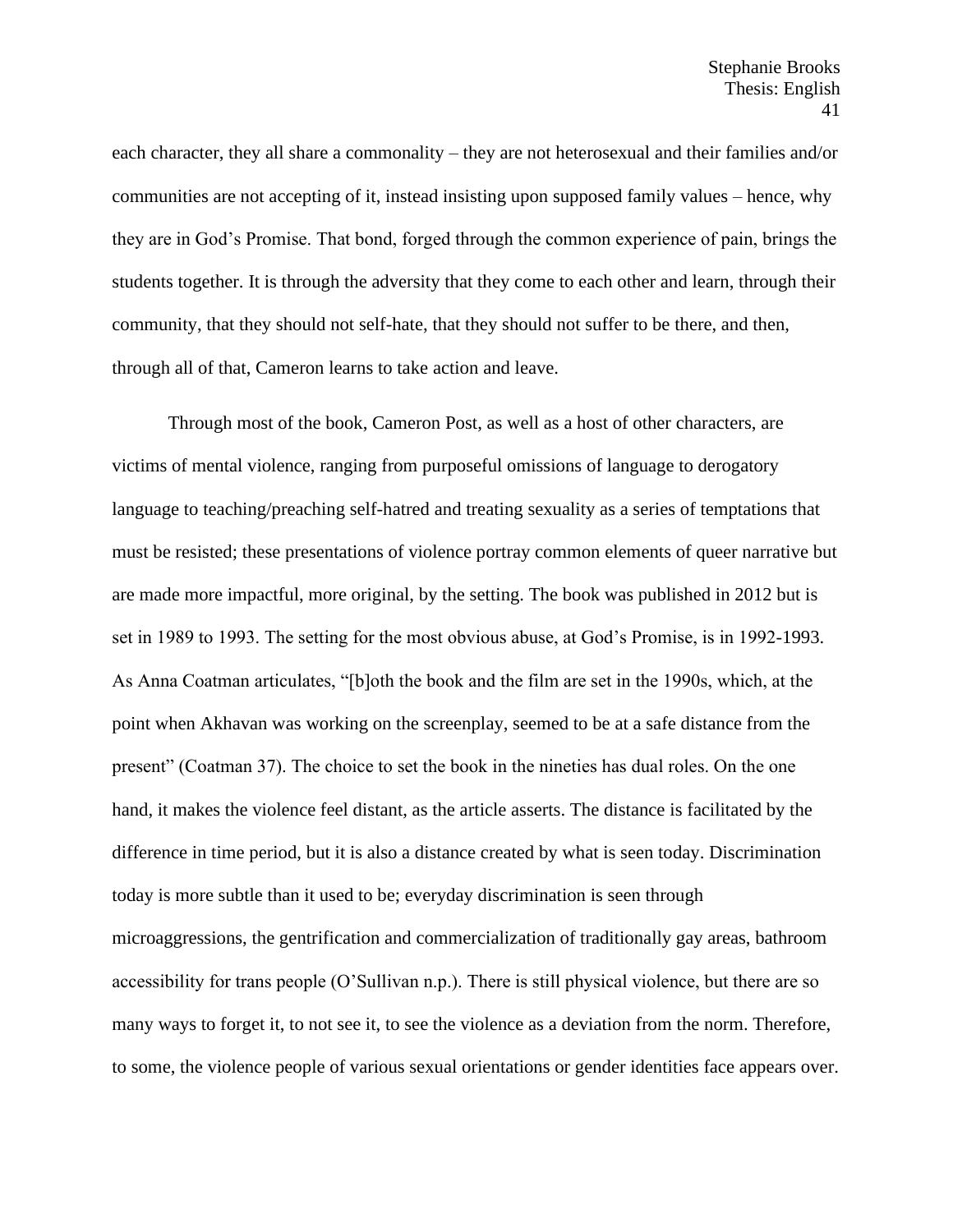But on the other hand, the book's relevance suggests that the issues raised by the book are still prevalent today. For example, the movie adaptation was released in 2018. Further, Christian conversion camps are still a part of the national discourse, and are still supported openly by some people, like current Vice President Mike Pence (Coatman 37). The violence of the Christian conversion camps, like God's Promise, occur because that violence is condoned in the home first. Every character who is at God's Promise is there because they have someone in their household, like a parent or a guardian, who subscribes to these harmful beliefs and, maybe, the characters themselves subscribe to them too. Cameron's roommate, for instance, actively works to change herself and at times acts as a monitor for others. The behavior is actually quite similar to the idea of the panopticon, this literary theory about the perfect prison, where there is a tower that can look down on people without them seeing in, and the people end up self-monitoring, self-policing, because they are unsure if they are being watched (Foucault n.p.). At God's Promise, they are being watched, but not constantly – viewing is instead a constant threat since there are no locks on doors. Lydia and Pastor Rick, plus a couple part-time staff, run the institution so the disciples of God's Promise are ultimately indoctrinated to watch and police, to varying levels of effectiveness. After a self-harm incident happens at God's Promise, an investigation occurs to see whether or not it was due to negligence and Cameron attempts to articulate her experience:

"You asked me if I trusted them, and like, I trust them to drive the vans safely on the highway, and I trust that they'll buy food for us every week, but I don't trust that they actually know what's best for my soul… the whole fucking purpose of this place is to make us hate ourselves so that we change" (Danforth 399-400).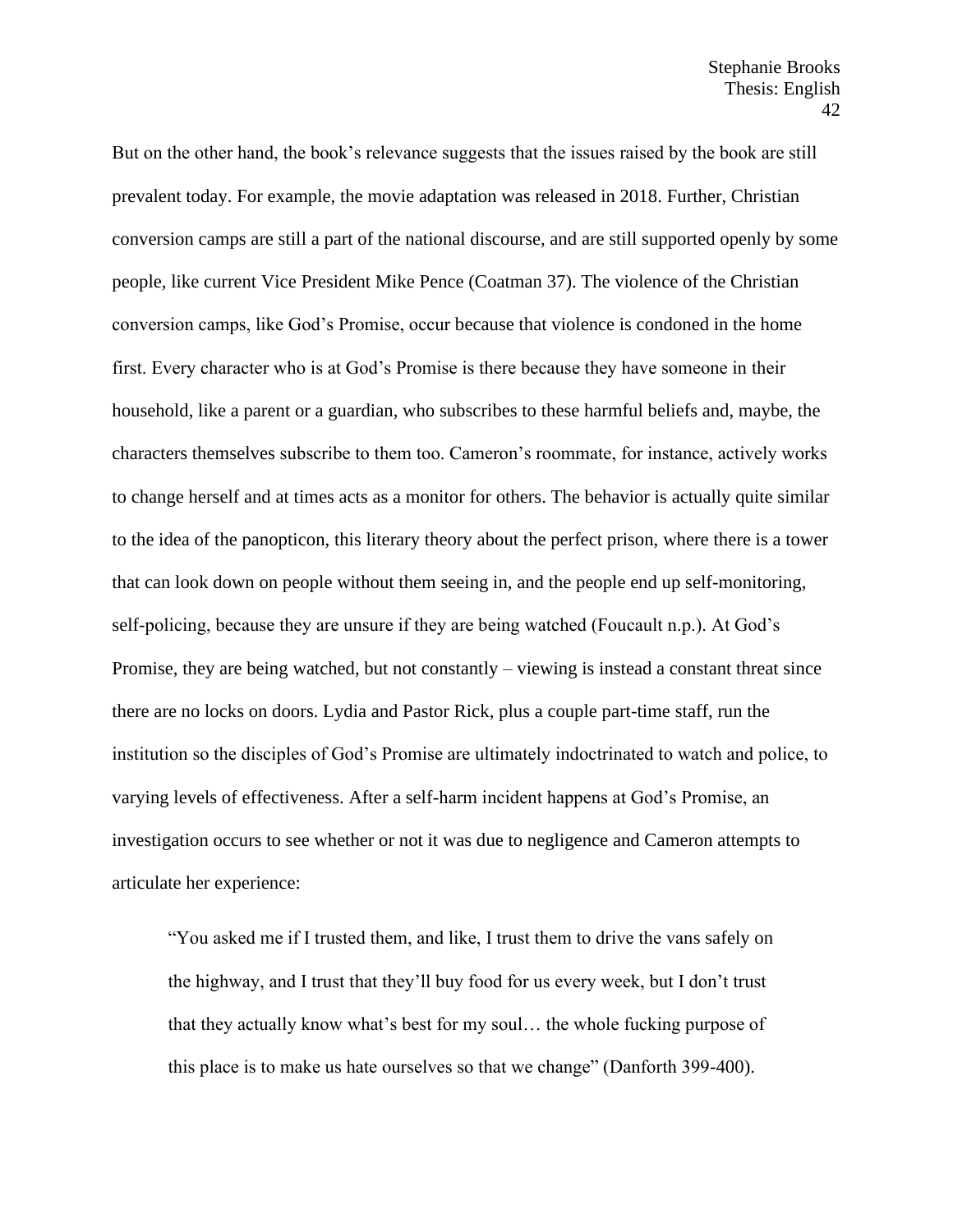This moment is a really significant moment since it's one of the few times Cameron attempts to communicate, really articulate, her experience to other people, specifically adults who are presumably heterosexual. The language of "trust" is really important for this passage, but also for the book as a whole because Cameron's trust is continually broken by people that should uphold it (Danforth 399). The weight of the word in the section is a simple "trust," like a capability and that is something she can grant to the workers at God's Promise, as well as to her Aunt Ruth, as well as, she initially hopes, to the man she speaks to (Danforth 399). He fails to live up to her trust, though mostly because there's a failed communication Cameron cannot convey to him the second meaning of trust. That "trust" is the ability to believe that someone cares for you, wants what's best for you – the trust any child, any adolescent, should have for their caretakers (Danforth 399). Ultimately, this moment is a moment of failed communication because Cameron once again tries to trust in that potent sense that the man interviewing her will genuinely listen and understand because it's his job to listen and understand. Yet he fails to and his failure to understand the nuances of trust is evident to Cameron.

God's Promise represents the ways in which well-meaning intentions can be destructive and thus that trauma can stem from theoretically loving sources. For background, the conversion camp God's Promise is spearheaded by a woman named Lydia, and Rick, her nephew, who is a supposedly reformed gay man and the quintessential success story for the program. The two wholeheartedly believe in their mission that has no determined end-date and run the conversion camp in the hopes of having these students graduate from homosexuality. Cameron's Aunt Ruth, her grandma, her experimenting but still religious friend Coley Taylor, they all buy into this idea of conversion, of sexuality as a choice that can be resisted, ignored and combatted until it fades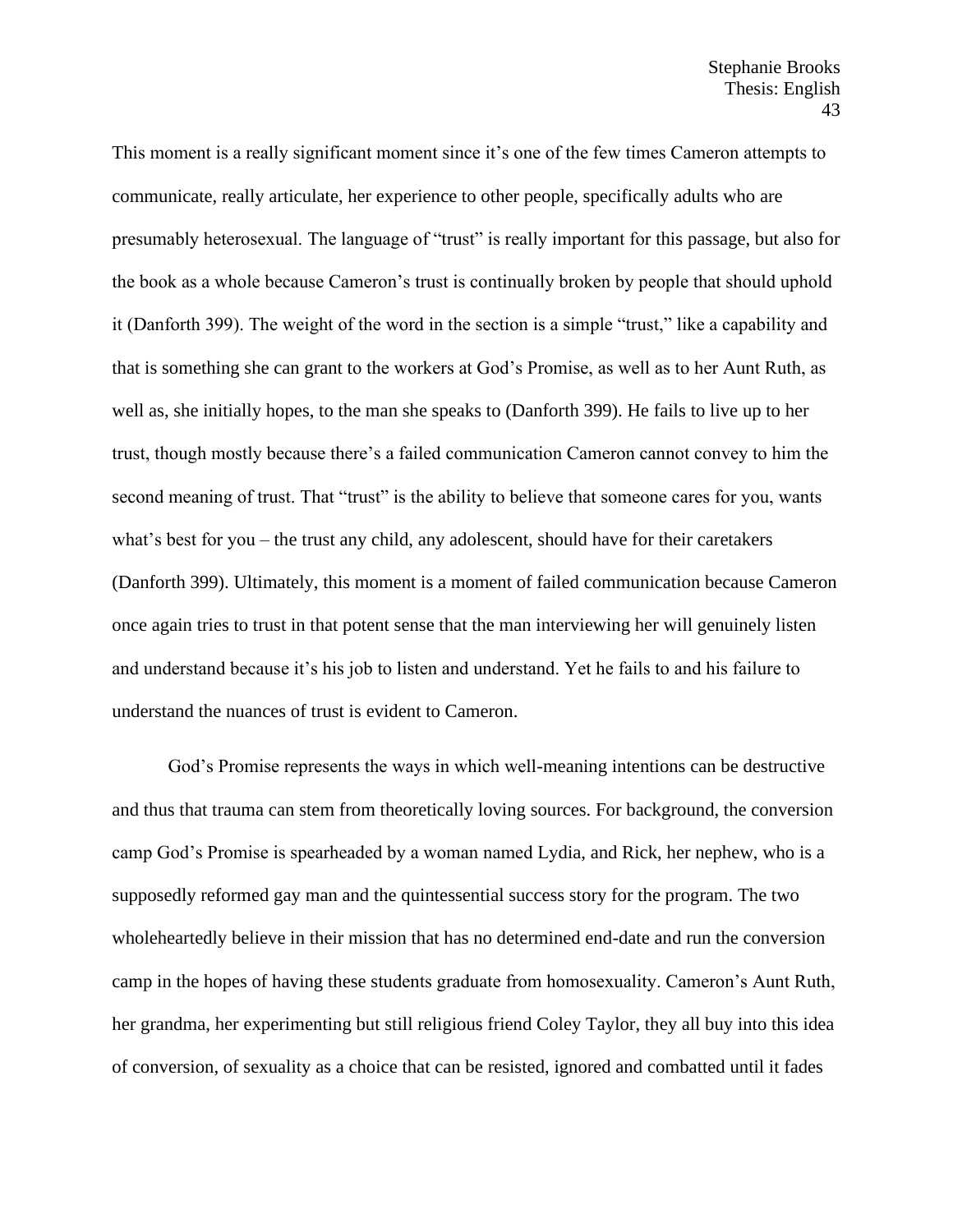into the ether. Cameron's pain stems from these people, both within her community and within God's Promise, that believe in a faulty system. This struggle between Cameron and others is a way of understanding narrative control. As Jordan Hoffman asserts in his review of the movie, everyone at God's Promise, "[e]veryone's anguish is coming from outside sources," these outside sources being misinformed people and their misplaced hope for heterosexuality to be the one sexuality to end all others, to be the one that proliferates and flourishes (Hoffman). Cameron cannot control other people's emotions and so she cannot control their homophobia. She can't control their reactions and she can't control their narratives. But by the novel's end, she is old enough to leave those people, to choose to cut them off to protect herself and her life. Conversion camps are built on false hopes by homophobic people and God's Promise is a sham for many reasons, but mostly because it is built on erroneous beliefs, like pseudo-psychology, and because there is no realistic narrative that ends with "cured" and/or "reformed" homosexuals.

The simultaneously destructive and invisible experience of the lesbian is a powerful and common theme that the novel builds upon to emphasize liberation through language and narrative empowerment. In the introduction to this section, I talked about this as the simple structure of the story – the shift from ignorance about sexuality at the novel's beginning to the end, where the main character has finally, officially, come out to her deceased parents. This is an important formatting of the story, but the journey is what creates this structure and is also what transforms the narrative from a plain "coming out" plot. That journey of ignorance to acceptance, of being alone to being within a community, and of lacking familial approval to determining she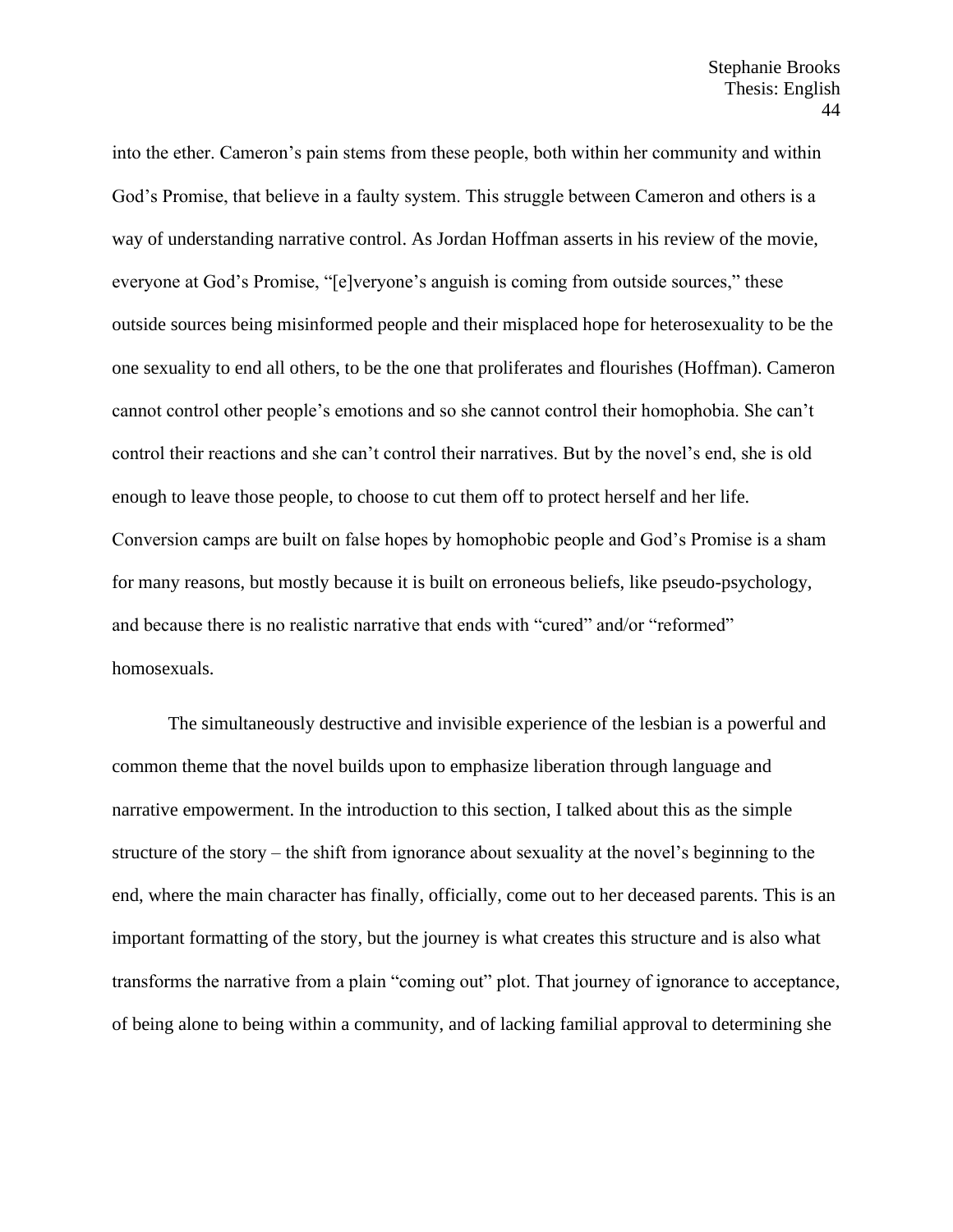does not need it. In confronting her parents' death, Cameron speaks to her parents for the first time in the narrative, speaking and giving them narrative space and purpose:

"I don't know if you would have sent me to Promise… you weren't around to and Ruth was, and I can't believe her when she says that it's what you would have wanted for me. Even if it's true, I don't think it's something I have to spend my life believing" (Danforth 468).

Her address makes the parent characters present in a way they were not before. Further, the main character asserts herself, her narrative, in this moment by running away from God's Promise, by addressing her parents, by acknowledging that she does not know them but that she can accept that and imagine them to be their best versions, their most accepting versions, of themselves. She has experienced violence – all of the characters at God's Promise have. Everyone experiences mental violence at God's Promise and the invisible lesbian is a way to destroy the lesbian figure through abortive silence. By coming out to her parents, Cameron effectively ends her silence and establishes that she now has enough control over her life, her narrative, to choose who gets to be a part of her life as well as what ideas get to be a part of her life.

Ultimately, *The Miseducation of Cameron Post* is a story about narrative – who understands what is best in life's narrative, who tells a narrative, and what does a narrative mean. Who is in control? The people who run God's Promise, who genuinely believe that they are doing good, despite mounting evidence proving otherwise. Further, the people that tell the narrative are the people in Midwestern towns who think they know what's best, whose eyes follow the spectacle of God's Promise. They are Coley Taylor who consents with Cameron to hold hands in movie theaters, to be alone together, to engage in sexual acts, and then doctors and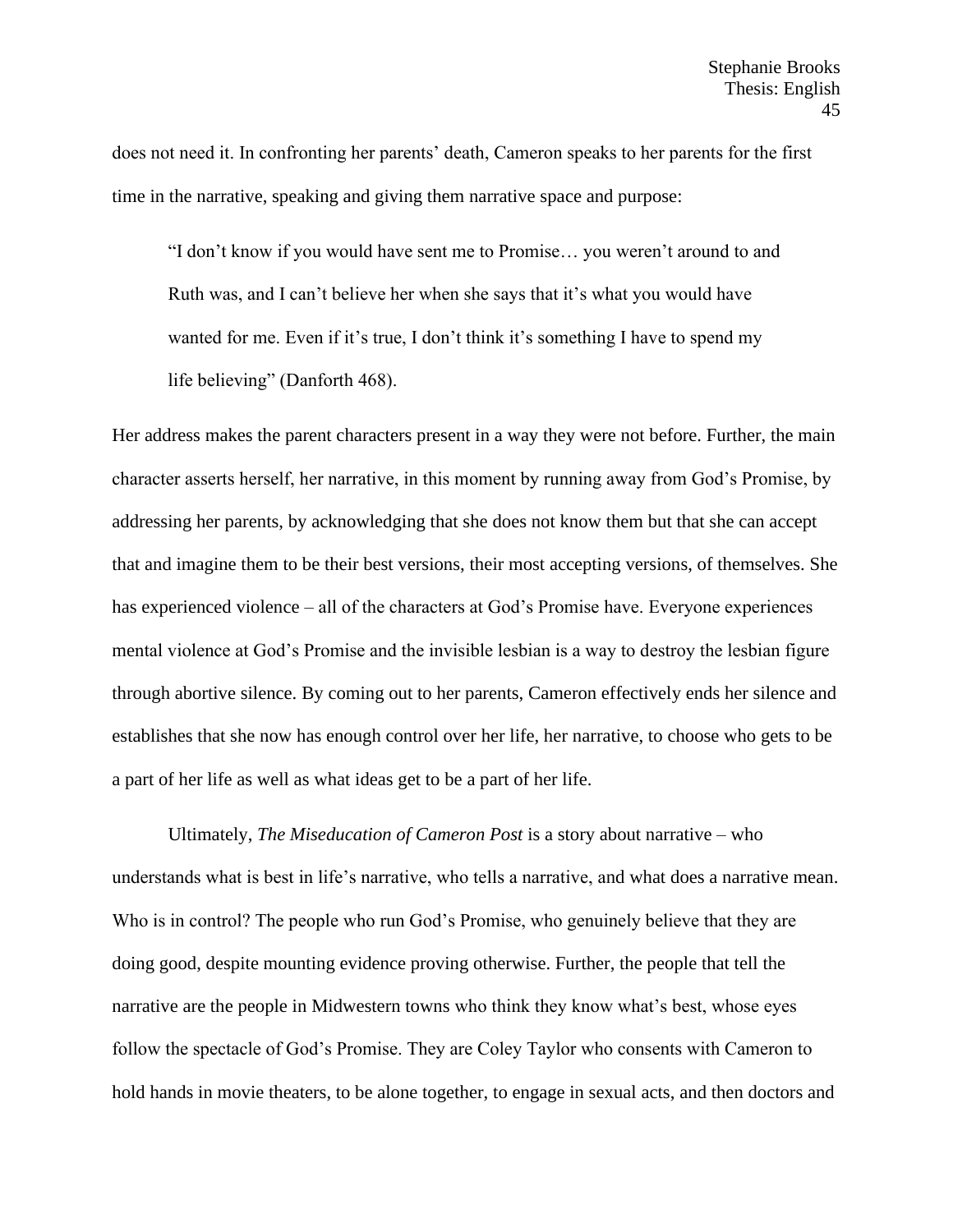shares the narrative to protect only herself. Then, what does the narrative mean and what is its purpose? The narrative is about processing and reflection – the whole novel is a story told after the fact by Cameron – and it is in an effort to understand that opinions can't change, minds cannot be understood, but that these obstacles cannot stop anyone or prevent them from achieving narrative control and personal autonomy. It does not matter if Cameron's deceased parents approve or disapprove of her sexuality because they are not around; so, she should choose to believe that they would support her. Coming out in this narrative is the recreation of narrative. But it is also a play off of the "coming out" trope that ends in the salvation, the release, of coming out. But Cameron Post does better than that 90's writing plot. It complicates the queer narrative with multiple "coming out" moments, displaying a process of knowing and sharing and developing. It complicates the queer narrative with several presentations of queer – lesbian, two spirited, gay – instead of the more conventional heteronormative story with the single gay character, the sidekick best friend, who accounts inexplicably for the entirety of the LGBT spectrum. It places the "coming out" story in a more modern light with an age group that is more relevant – today, people are learning and developing their identities, like their sexualities, in their teens and Cameron Post clearly represents that shift.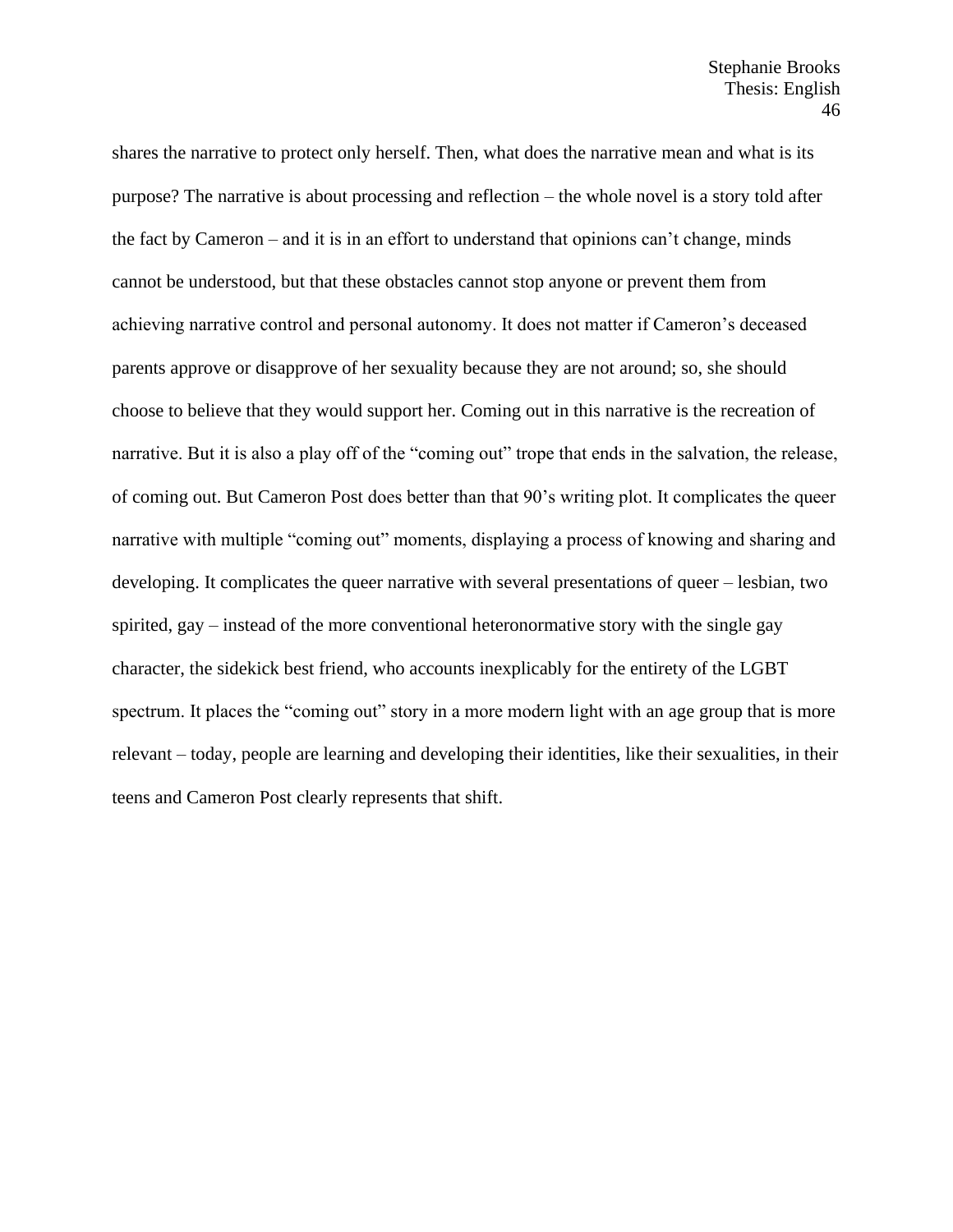# Thesis Conclusion

## **Where Will the Genre Go:**

As I was reading the books and scanning research for relevant information, I was struck by the scholarship because it appeared that coming out plots ended in the mid-nineties. Writing about the coming out plot was a process of analyzing scholars' discussions of rather dated books and comparing them to my own reading list. The dated references were useful as a framework for comparing the coming out plot of old to these novels about coming out. More scholarship, however, should be done on these queer young adult novels, especially focusing on the queering of the coming out plot. I know in my efforts to list other book examples, outside of the two books I initially focus upon within this thesis, I found that already the books I'd selected from 2012 and 2015 were dated in their portrayals of white gay and lesbian experience as queerness. To write about these portrayals of white gay and lesbian experience was to discuss the revival of the coming out plot. However, it also dated the research as later books have since been published discussing the experience of coming out as bisexual, pansexual, trans-nonbinary, trans-binary, and some do so while simultaneously depicting the experience of being a person of color.

The appropriation of portions of the coming out plot indicate the enduring importance of coming out in the young adult genre. The totality of the plot, however, including the reflective element and the simple ending, those portions of the plot are decidedly less popular in today's fiction. The disinterest in these elements will most probably continue until they fade into obscurity. The reflective aspect, as noted previously, is difficult for teen readers to relate to since the narrator is older and more detached from the dramas they're depicting. Further, the ending is not popular since it's too simplistic. Happy endings are, strangely, not prevalent in high school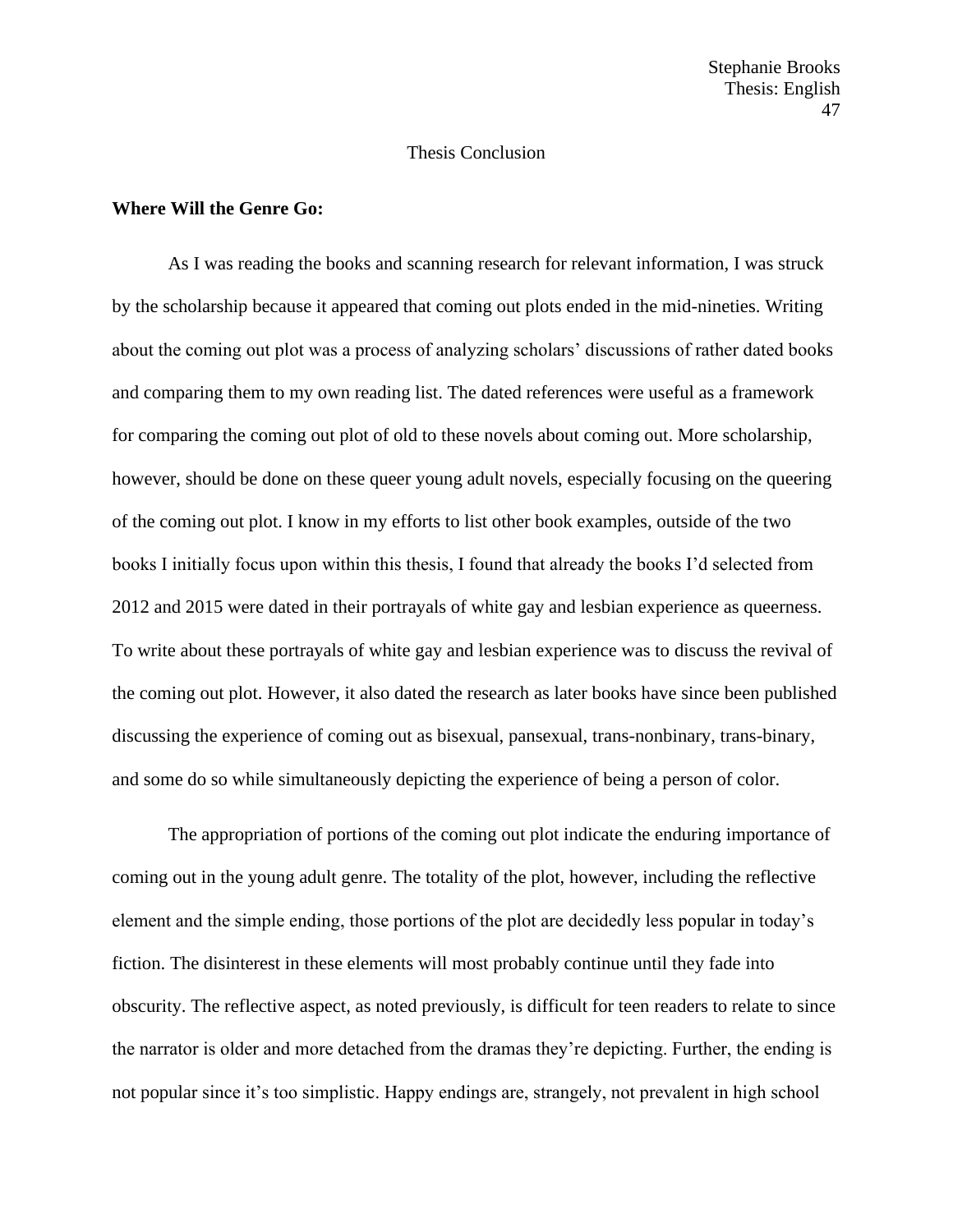reading and, while the tragic ending can lead to complaints, the narrative ending after a single coming out moment is unrealistic. That type of ending suggests that the story ends with outness, as opposed to the necessity of a continued assertion of queerness to remain out as life goes on. Ironically, due to a greater degree of acceptance, coming out may be more necessary instead of less. Cyrus Grace Dunham's "A Year Without a Name" (2019) essay, later is published in their memoir *A Year Without a* Name, speaks to this assertion with the author's insistence on ambiguity and duality as a trans-nonbinary individual; "I lay in my bed and imagined myself as every other thing in the universe, so diffuse and infinite as to be indiscernible—unnameable" (Dunham n.p.). The fluidity of their rendering of identity speaks to their personal anxiety with labeling and the meaning of those labels, but it further speaks to the possibility of being multiple things or ideas at the same time. For them, that means the possibility of being masculine with top surgery and hormones, but it also means embracing a certain femininity as well, and further, Dunham explores the possibility of straddling those two identities with they/them pronouns. The essay, the quote, and the book, then all speak to this fluid existence and this possibility of an ambiguous ending to narrative, because the ending is not known to the writer, because there is no ending for the writer, because there is no neat and tidy bow ending to put on life. Other books published recently also speak to this need for more than the coming out plot offers. One example of a text featuring a trans coming out is *Beauty Queens* (2011) by Libba Bray. This book is a radical parody text featuring women of color, a lesbian, a bisexual and a trans woman who dates a pirate. Given the diversity in the novel, it could also be used to discuss the intersection between race and sexuality or gender identity in queer young adult literature.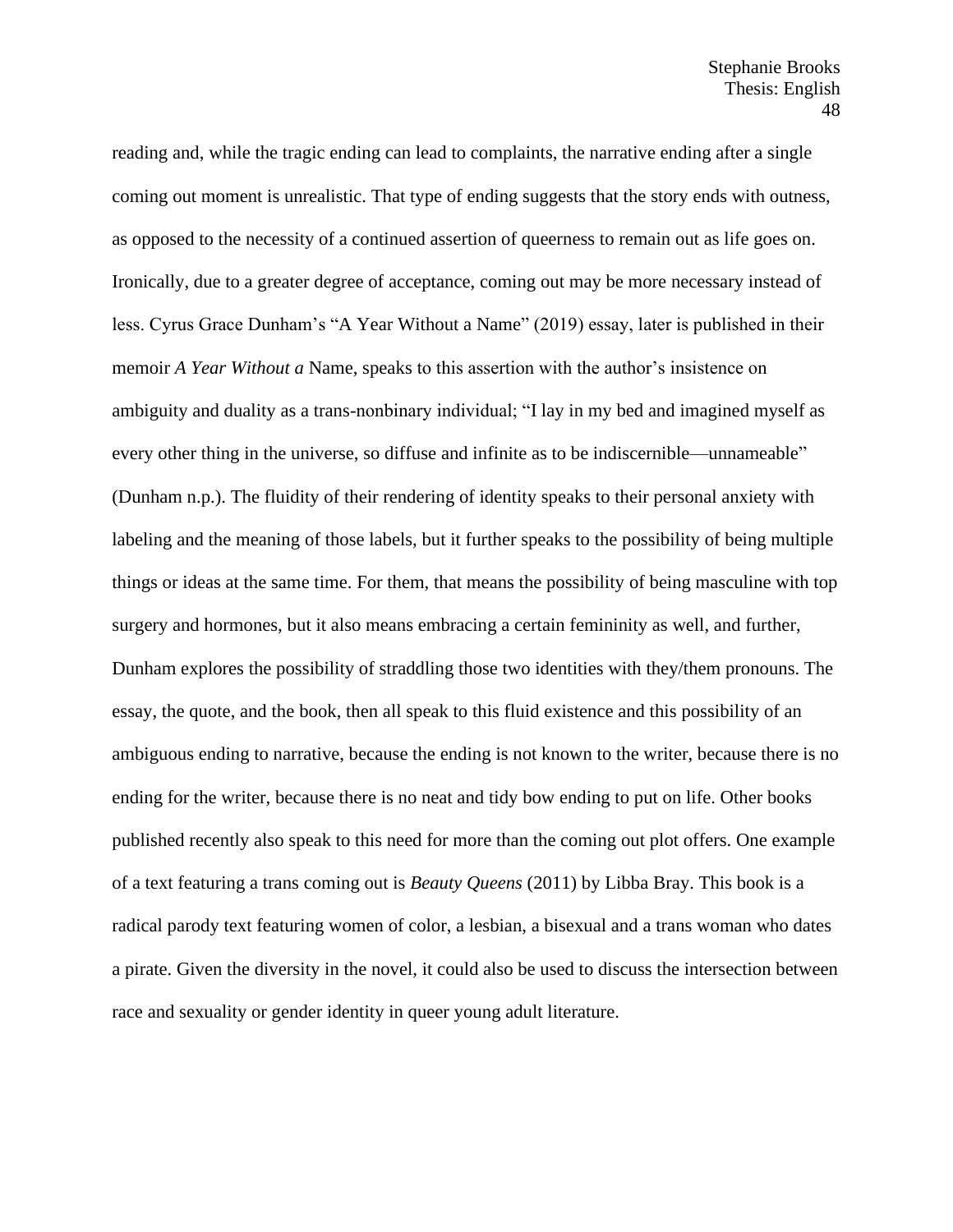The representation of queer people of color texts and the presentation of different coming out moments with trans, bisexual and asexual texts have "queered" the coming out plot. Here, the word "queer" is used to articulate great changes in the coming out plot. The original coming out plot was so formulaic and standard that it was like the heterosexual norm and so queering the plot is to change it to be unpredictable. *Tash Hearts Tolstoy* (2017), by Kathryn Ormsbee, is a young adult romance novel with an asexual narrator. *Ash* (2009) by Malinda Lo, and *In Other Lands* (2017), by Sarah Rees Brennan are both fantasy young adult novels that feature bisexual main characters. *Ash* is a retelling of Cinderella with an attractive female huntress and an ethereal male fairy godmother-type. *In Other Lands* is a story about a boy named Elliot who sees a wall, and beyond that wall are mermaids and sword fighting and the opportunity for Elliot to save the day. The graphic novel *Laura Dean Keeps Breaking Up With Me* (2019), by Mariko Tamaki, queers the coming out plot for its rendering of a lesbian girl of color in a toxic relationship. Most, though not all, of Mariko Tamaki's graphic novels discuss mature themes with lesbians of color. *Are You Listening* (2019), by Tillie Walden, is another graphic novel, but this one presents two different lesbian characters who support each other's growth on a fantastical road trip. While it may appear more conventional than others on this list, the two characters don't seek love or community, so much as they stumble upon each other and find acceptance and support within each other. In other words, it's a book without the pursuit of romance and without the great anxiety of rejection for coming out – the drama instead comes from the past and the magical road trip they're on. These books all feature queer people, but they're presented in romances, in fantasies, with friends, with family, in interracial partnerships or with a person of the same skin color or with a pirate. Compared to *Rubyfruit Jungle*, these books are very "queer."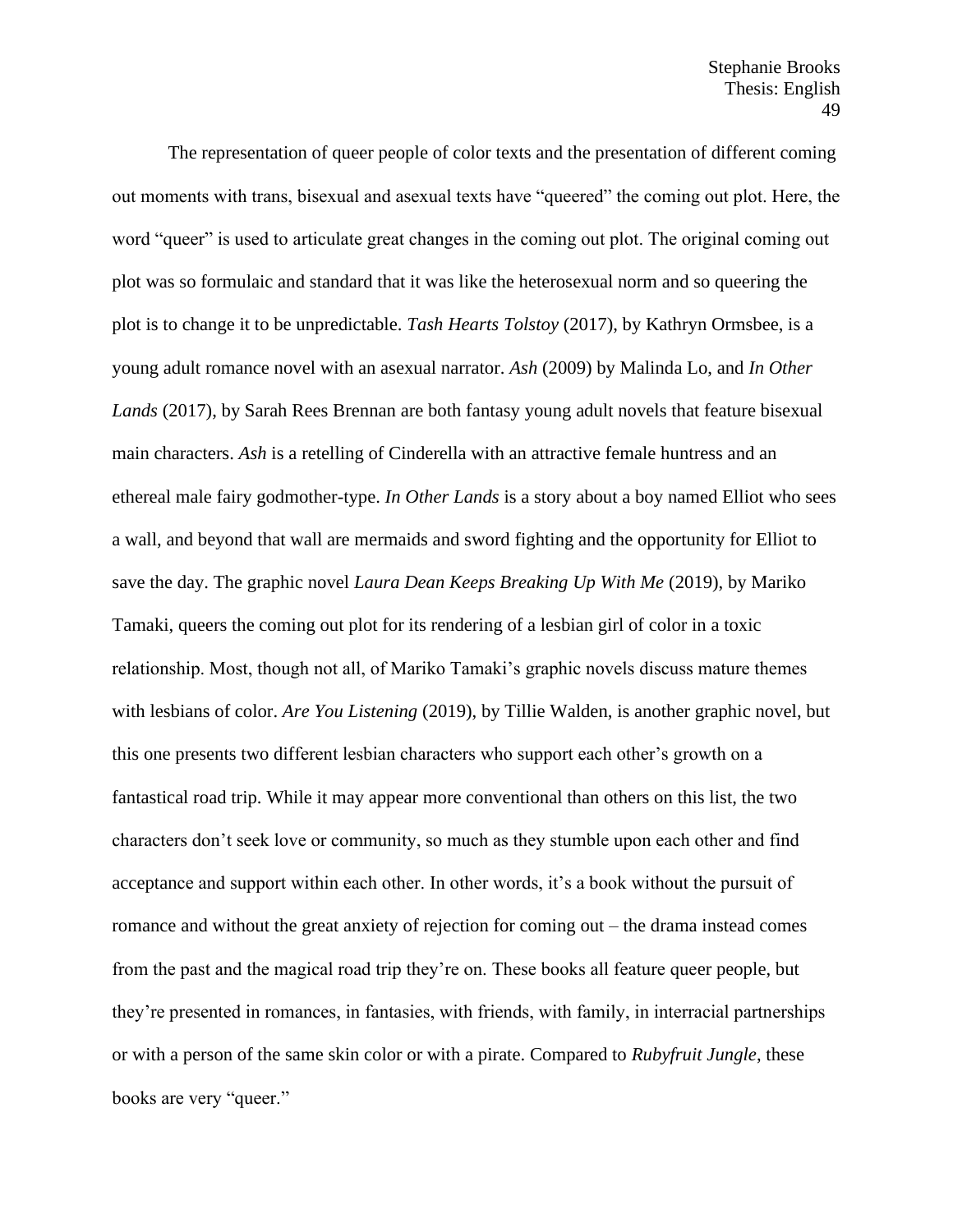The not-exhaustive list of books suggests the inherent value of queer folx coming out in young adult literature, but it also shows that diversity begets diversity in a positive feedback loop. I conceptualize this most easily through Chinua Achebe's critiques on *Heart of Darkness*. Achebe loved the book as a child, yet he grew to realize how problematic the portrayal of Africans by white colonists was. In response, he wrote *Things Fall Apart* which shows the African perspective on colonization (NPR n.p.). The first gay young novel published, referenced in the introduction, is akin to this, though the comparison is not perfect. *I'll Get There, It Better Be Worth the Trip* is a monumental work because it is the first young adult novel to feature a gay main character. Yet, the novel also established the problematic trope of homosexuality as a phase. Presumably, young gay and lesbian people read the book and saw themselves, perhaps for the first time, and that book inspired others. With each new iteration, the books increase and the diversity of representation increases: the same story is not told over and over again. As Susan Driver notes in *Queer Girls and Popular Culture: Reading, Resisting, and Creating Media*, "growing up and coming out queer is not merely a personal process of identity, but involves a cultural process of reassessing, embracing, refusing, and combining media representations" (Driver 2). To come out requires language and language needs to be defined. To come out as lesbian, to come out as gay, a person needs to understand what those words mean and they learn through the people around them and through the media. Culture essentially defines the language people use, as well as the language people discard. The process of identity is a process that is intrinsically related to culture and the ways in which culture shapes our understandings of certain identities. This quote and this necessity to navigate cultural identities in the coming out experience relates to this book *Into the Beautiful North* (2009), by Luis Alberto Urrea. Sidekick Tacho, a young gay man, is out and proud. He's even a small business owner, and his business is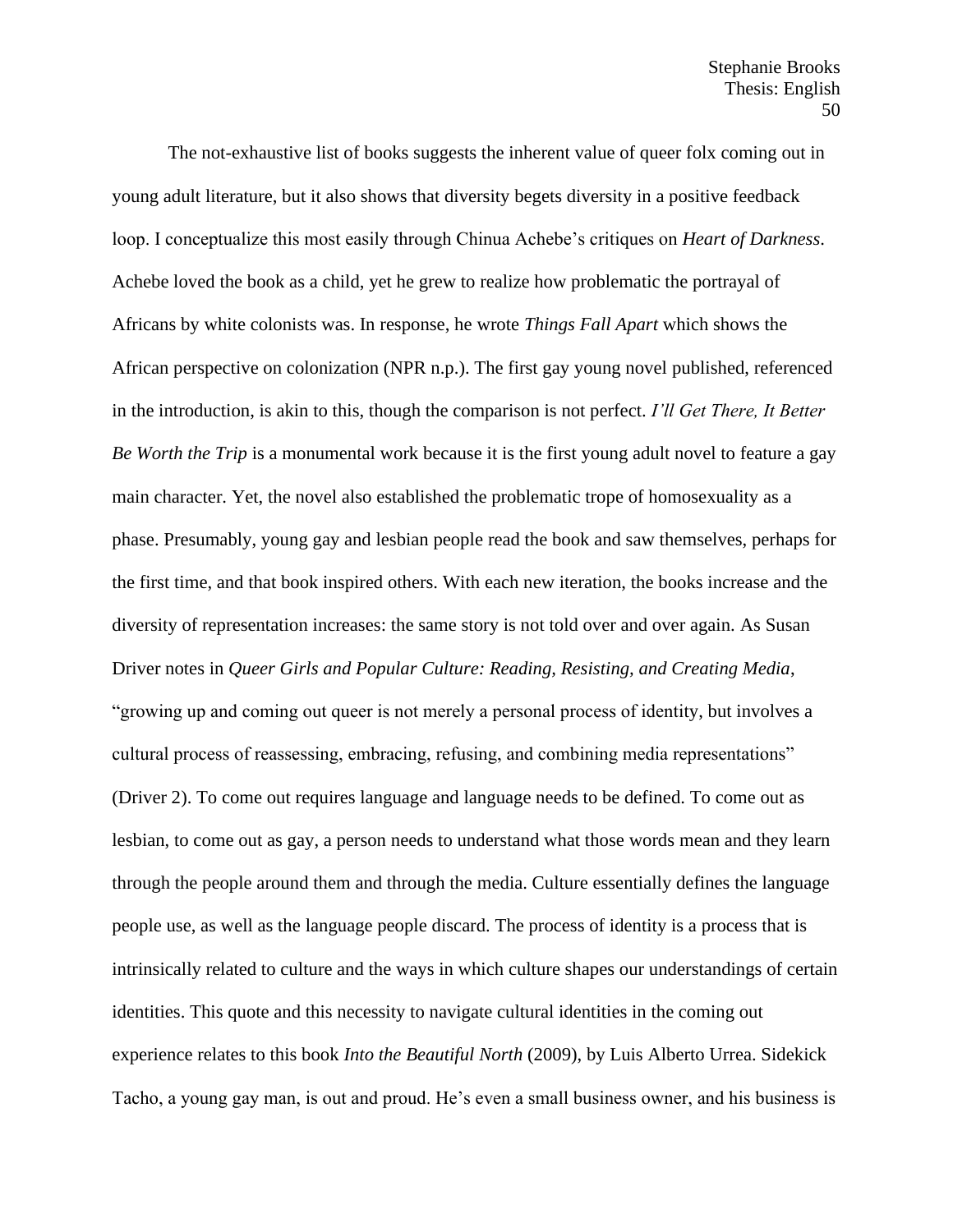named the fallen wrist, in Spanish, the name being a self-aware play on the perceived femininity of gay men in a culture of machismo. But Tacho is a character defined by that machismo – his playful business name is in stark contrast to that masculine culture. He is defined by it, in his defiance of it. For comparison, Simon contemplates the meaning of coming out, contemplates why others don't come out, contemplates the significance of the straight white male default. These men, these boys, are aware, and pushing against, but still defined by the culture they are a part of. Tacho attempts to embrace and present his homosexuality in every aspect of his life while Simon attempts to normalize coming out so that it is not noteworthy or different. Cameron Post then ends her narrative attempting to choose her parents' definition and/or cultural understanding of lesbian. This constant anxiety of knowing in America, in anywhere, is seen in media and it is also seen in real life, as Divers observes. The interplay of culture and identity is important, so the media representation of characters is important too. Diversity begets diversity in a way because it gives people the language to define themselves and the relatable characters to realize that they needed that definition.

# **Further Research:**

Beyond writing about the explosion in coming out narratives in young adult literature, there needs to be research about how this transition may continue to younger and younger audiences. There have already been picture books depicting gay and lesbian parents, including the infamous gay penguin children's book *And Tango Makes Three* (2005) by Peter Parnell and Justin Richardson, illustrated by Henry Cole, and a girl with two fathers in the book *Stella Brings the Family* (2015), by Miriam B. Schiffer and Holly Clifton-Brown. But by and large, scholarship about how queer narratives have percolated from adult literature down to younger and younger audiences should happen. Coming out stories have been introduced to children's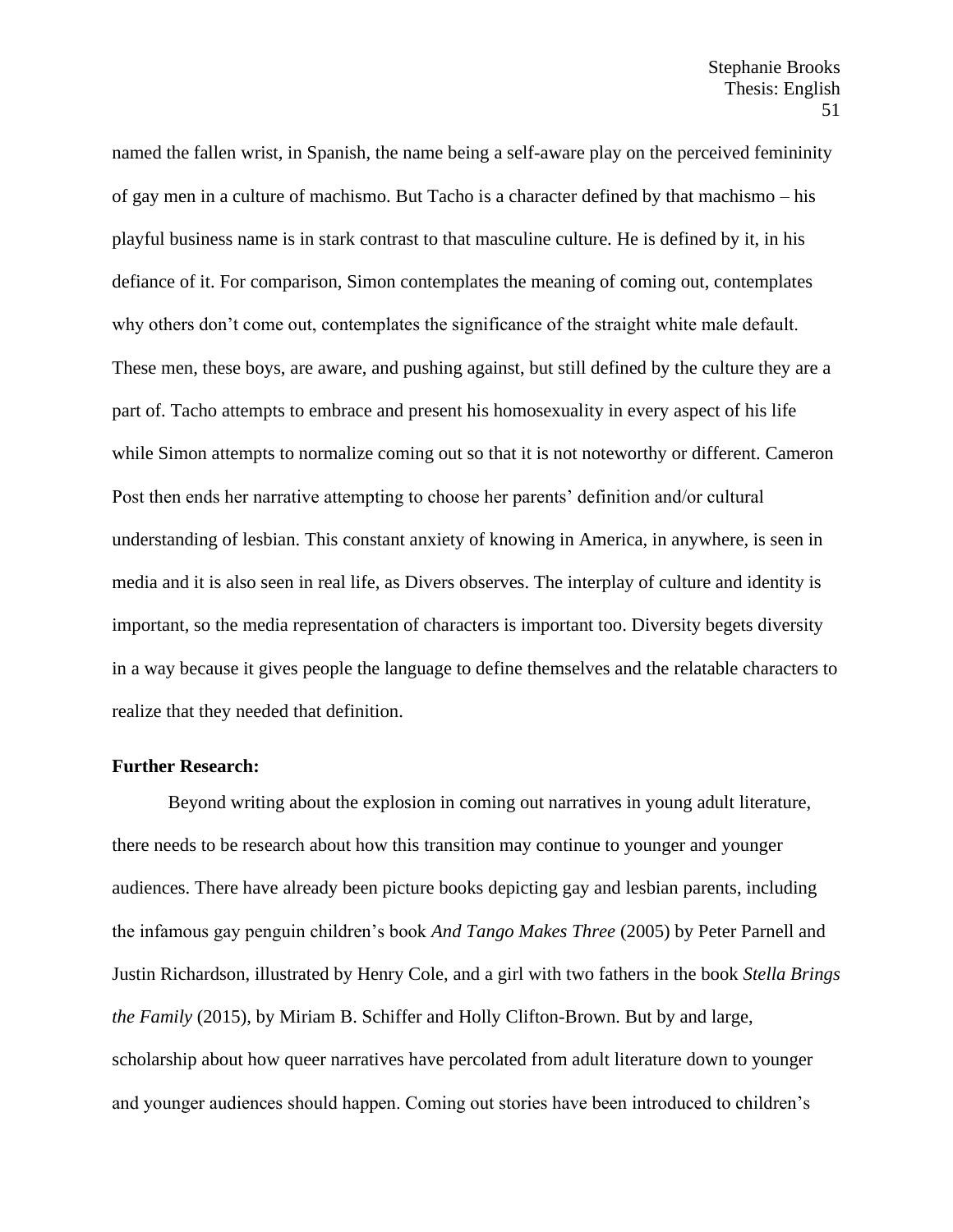books. Why are these narratives being written now? Is this writing sustainable, i.e. is it going to continue to be written five, ten, years down the line? Is this writing at all related to the influx of media and fame, enabling producers to aim for dedicated niche audiences with diverse casts and politics – like the actor Jonathon van Ness of the *Queer Eye* reboot on Netflix, who wrote a children's book *Peanut Goes for the Gold* (2020) about a nonbinary guinea pig (Gillette n.p.)?

Beyond this, I hope that further research considers how other countries have or have not used the coming out plot. In papers about queering the coming out plot, several reference *Red Azalea* (1994) by Anchee Min, which depicts the coming out experience of the author in communist China. Further scholarship could consider how coming out is addressed in Chinese books today, if they are addressed, and how they compare to Min's book, especially considering how the author published the book in America. Then we should consider how people use social media celebrity status to communicate to their young audience. While social media was mostly discussed in relation to *Simon vs. the Homo Sapiens Agenda* and *Peanut Goes for the Gold*, the impact of media upon the spread of books as well as its impact on who becomes famous and thus who can further propagate narratives. For example, Jessica Herthel is a teen youtuber who wrote the autobiography *I Am Jazz* (2014) and she co-authored the children's book *I Am Jazz* from the same year. I found my own research limited by the books I chose, which were written by white Americans and featured white Americans, and further scholarship should be more aware of this and focus more broadly, looking at other races but also looking at other countries and their coming out literature.

Coming out books will always be relevant because with more acceptance and with greater safety, people will come out more. Books about coming out represent a national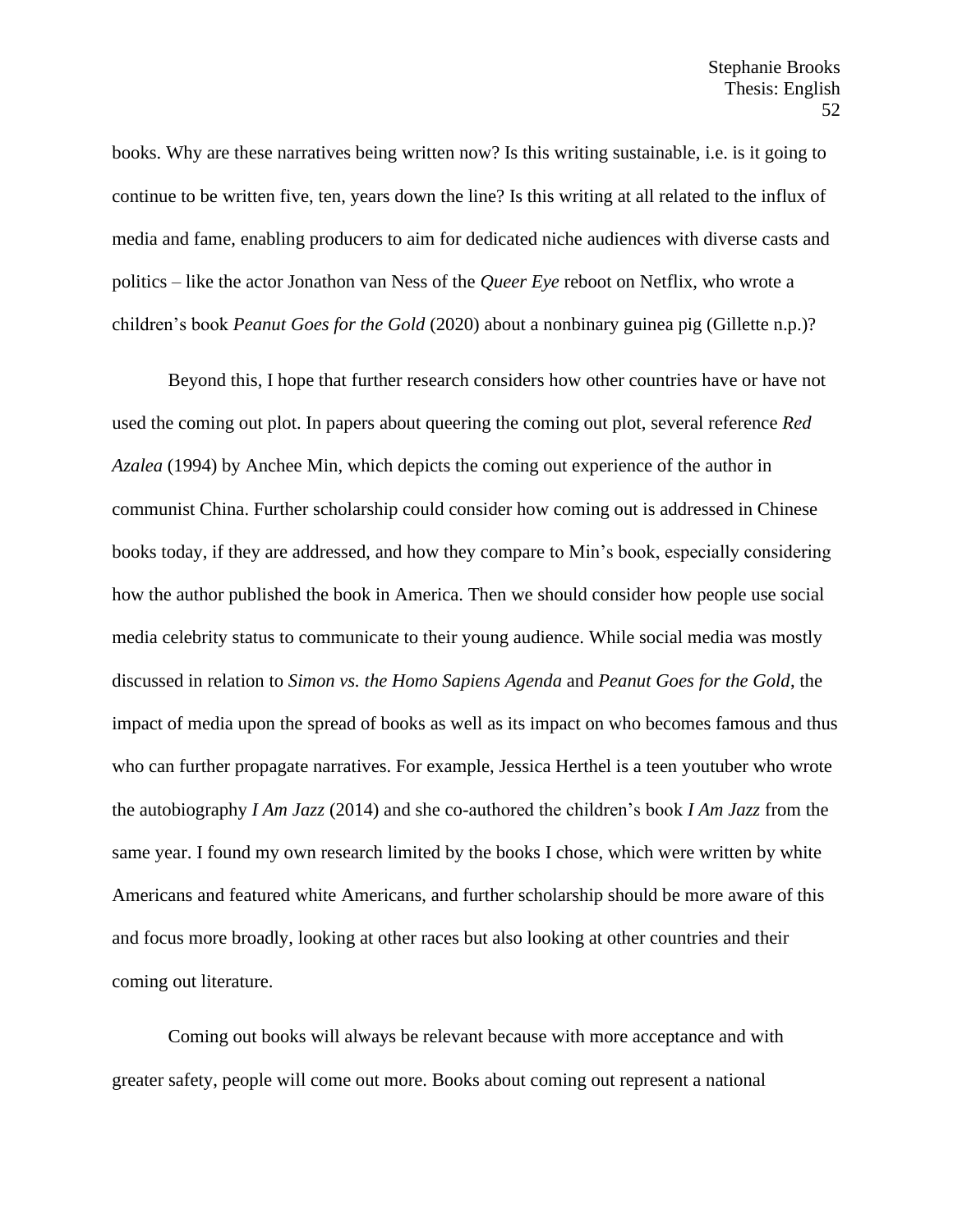consciousness, with individual authors introducing diverse narratives into the literary canon. While some components of these books build upon previous narratives, the volume expresses a variety of coming out experiences for people of all ages, sexual identities, races and gender identities.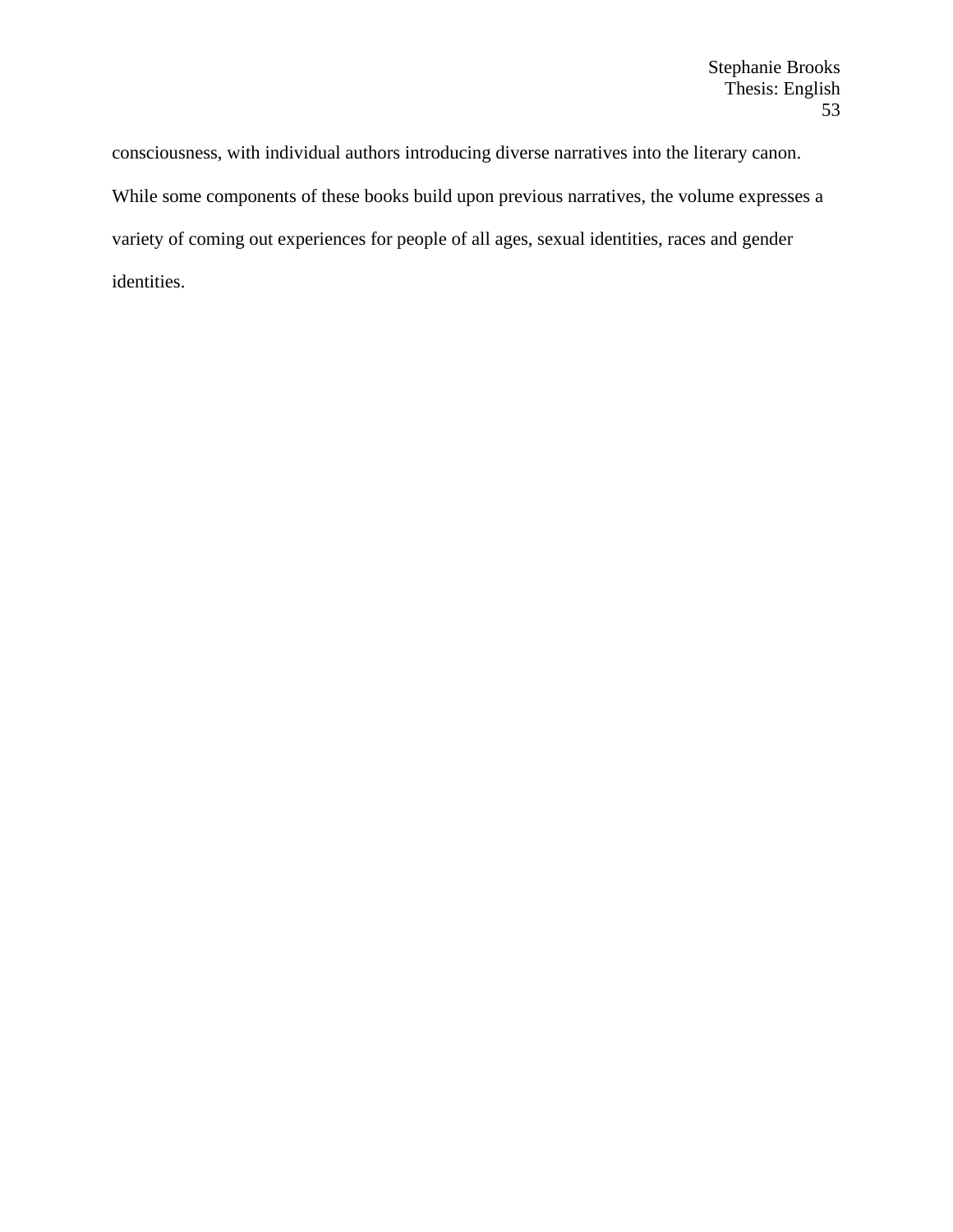# Bibliography

Abate, Michelle Ann, et al. "The Drama of Coming Out: Censorship and Drama by Raina Telgemeier." Graphic Novels for Children and Young Adults: a Collection of Critical Essays, University Press of Mississippi, 2017, pp. 205–217.

Albertalli, Becky. Simon Vs. the Homo Sapiens Agenda. HarperCollins, 2015.

Allen, Amanda K. ""Dear Miss Daly": 1940s Fan Letters to Maureen Daly and the Age-Grading and Gendering of Seventeenth Summer." Children's Literature Association Quarterly, vol. 41 no. 1, 2016, p. 24-40. Project MUSE, doi:10.1353/chq.2016.0001.

Bobker, Danielle. "Coming Out: Closet Rhetoric and Media Publics." History of the Present, vol. 5, no. 1, 2015, pp. 31–64. JSTOR, [www.jstor.org/stable/10.5406/historypresent.5.1.0031.](http://www.jstor.org/stable/10.5406/historypresent.5.1.0031) Accessed 8 Apr. 2020.

Cadden, Mike. "Genre as Nexus." Handbook of Research on Children's and Young Adult Literature, edited by Shelby Wolf et al., 2011, pp. 302–313.

Cart, Michael. "How 'Young Adult' Fiction Blossomed With Teenage Culture in America." Smithsonian Magazine, 7 May 2018, [https://www.smithsonianmag.com/arts-culture/how-young](https://www.smithsonianmag.com/arts-culture/how-young-adult-fiction-blossomed-with-teenage-culture-in-america-180968967/)[adult-fiction-blossomed-with-teenage-culture-in-america-180968967/.](https://www.smithsonianmag.com/arts-culture/how-young-adult-fiction-blossomed-with-teenage-culture-in-america-180968967/)

Castle, Terry. "A Polemical Introduction; or, The Ghost of Greta Garbo." The Apparitional Lesbian, Columbia University Press, 1993, pp. 1–20.

"Chinua Achebe: 'Heart Of Darkness' Is Inappropriate." NPR, NPR, 15 Oct. 2009, [www.npr.org/templates/story/story.php?storyId=113835207.](http://www.npr.org/templates/story/story.php?storyId=113835207)

Coatman, Anna. "Dire Straights." Sight and Sound, vol. 28, no. 10, Oct. 2018, pp. 36–38. EBSCOhost,

search.ebscohost.com/login.aspx?direct=true&db=mzh&AN=2018442380&site=ehostlive.

Cornog, Martha. "Erotophobia, Homophobia, and Censorship in U.S. Libraries." Journal of Information Ethics, vol. 25, no. 2, 2016, pp. 42–58. ProQuest, [https://search.proquest.com/openview/c2b226cd8acaf6d7e2750ca048b39aa3/1?pq](https://search.proquest.com/openview/c2b226cd8acaf6d7e2750ca048b39aa3/1?pq-origsite=gscholar&cbl=2035668)[origsite=gscholar&cbl=2035668.](https://search.proquest.com/openview/c2b226cd8acaf6d7e2750ca048b39aa3/1?pq-origsite=gscholar&cbl=2035668)

Danforth, Emily M. *The Miseducation of Cameron Post*. Balzer + Bray, 2012.

Doyle, Sady. "Does 'It Gets Better' Make Life Better for Gay Teens?" The Atlantic, 7 Oct. 2010, [https://www.theatlantic.com/entertainment/archive/2010/10/does-it-gets-better-make-life-better](https://www.theatlantic.com/entertainment/archive/2010/10/does-it-gets-better-make-life-better-for-gay-teens/64184/)[for-gay-teens/64184/.](https://www.theatlantic.com/entertainment/archive/2010/10/does-it-gets-better-make-life-better-for-gay-teens/64184/)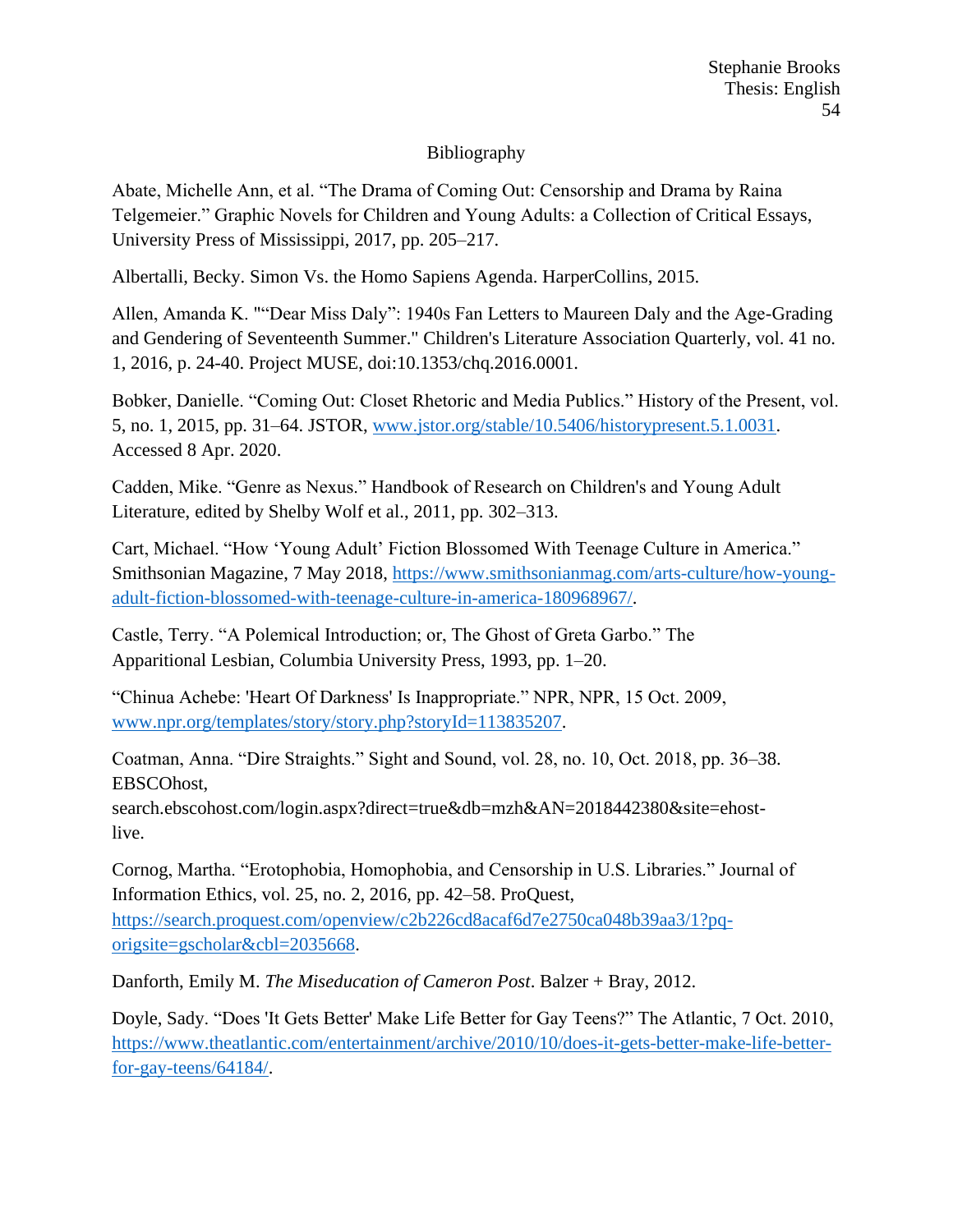Driver, Susan. "Introducing Queer Girls and Popular Culture." Queer Girls and Popular Culture: Reading, Resisting, and Creating Media, 2007, pp. 1–17.

Dunham, Cyrus Grace. A Year Without A Name: a Memoir. BACK BAY BOOKS, 2020.

Dunham, Cyrus Grace. "A Year Without A Name." The New Yorker, 12 Aug. 2019, [https://www.newyorker.com/magazine/2019/08/19/a-year-without-a-name.](https://www.newyorker.com/magazine/2019/08/19/a-year-without-a-name)

Dustin Bradley Goltz (2013) It Gets Better: Queer Futures, Critical Frustrations, and Radical Potentials, Critical Studies in Media Communication, 30:2, 135-151, DOI: 10.1080/15295036.2012.701012

Ellis, Lindsay. "The Evolution of YA: Young Adult Fiction, Explained (Feat. Lindsay Ellis): It's Lit!" *Youtube*, uploaded by PBS Digital Studios, June 25, 2018, <https://www.youtube.com/watch?v=Mn3aKZ8ZVFo>

Eskridge, William N. Dishonorable Passions: Sodomy Laws in America, 1861-2003, Penguin, 2008, [https://books.google.com/books?hl=en&lr=&id=FLqq](https://books.google.com/books?hl=en&lr=&id=FLqq-oqSkH8C&oi=fnd&pg=PA1&dq=american%20anti-sodomy%20laws&ots=y5pm0IIJks&sig=0NZft39JS3noW5VlvKIF_LsMLVg%23v=onepage&q=american%20anti-sodomy%20laws&f=false)[oqSkH8C&oi=fnd&pg=PA1&dq=american anti-sodomy](https://books.google.com/books?hl=en&lr=&id=FLqq-oqSkH8C&oi=fnd&pg=PA1&dq=american%20anti-sodomy%20laws&ots=y5pm0IIJks&sig=0NZft39JS3noW5VlvKIF_LsMLVg%23v=onepage&q=american%20anti-sodomy%20laws&f=false)  [laws&ots=y5pm0IIJks&sig=0NZft39JS3noW5VlvKIF\\_LsMLVg#v=onepage&q=american anti](https://books.google.com/books?hl=en&lr=&id=FLqq-oqSkH8C&oi=fnd&pg=PA1&dq=american%20anti-sodomy%20laws&ots=y5pm0IIJks&sig=0NZft39JS3noW5VlvKIF_LsMLVg%23v=onepage&q=american%20anti-sodomy%20laws&f=false)[sodomy laws&f=false.](https://books.google.com/books?hl=en&lr=&id=FLqq-oqSkH8C&oi=fnd&pg=PA1&dq=american%20anti-sodomy%20laws&ots=y5pm0IIJks&sig=0NZft39JS3noW5VlvKIF_LsMLVg%23v=onepage&q=american%20anti-sodomy%20laws&f=false)

Foucault, Michel. "III Discipline: 3. Panopticism." *Discipline & Punish*. 1975, [https://foucault.info/documents/foucault.disciplineAndPunish.panOpticism/.](https://foucault.info/documents/foucault.disciplineAndPunish.panOpticism/)

Frické, Martin, et al. "The Ethical Presuppositions Behind the Library Bill of Rights." The Library Quarterly, vol. 70, Oct. 2000, pp. 468–491., doi:https://doi.org/10.1086/603218.

Gillette, Sam. "Jonathan Van Ness Writes Kids' Book About Gender Nonbinary Guinea Pig to 'Celebrate' Differences." People Magazine, 7 Jan. 2020, [https://people.com/parents/jonathan-van](https://people.com/parents/jonathan-van-ness-childrens-book-peanut-goes-for-the-gold/)[ness-childrens-book-peanut-goes-for-the-gold/.](https://people.com/parents/jonathan-van-ness-childrens-book-peanut-goes-for-the-gold/)

Gilson, Anne Bathurst. "Family Values versus Valuing Families of Choice." Journal of Feminist Studies in Religion, vol. 12, no. 1, 1996, pp. 99–106. JSTOR, [www.jstor.org/stable/25002272.](http://www.jstor.org/stable/25002272) Accessed 14 Jan. 2020.

Gordon, Angus. "Turning Back: Adolescence, Narrative, and Queer Theory." GLQ: A Journal of Lesbian and Gay Studies, vol. 5, no. 1, 1999, pp. 1–24., doi:10.1215/10642684-5-1-1.

Grinberg, Emmanuella. "Banned Books Week: 'Captain Underpants' Tops List of Challenged Books." CNN, 24 Sept. 2013, [https://www.cnn.com/2013/09/24/living/banned-books](https://www.cnn.com/2013/09/24/living/banned-books-week/index.html)[week/index.html.](https://www.cnn.com/2013/09/24/living/banned-books-week/index.html)

Gross, Claire. "What Makes a Good YA Coming Out Novel?" Horn Book Magazine, 2013, pp.  $64 - 70.$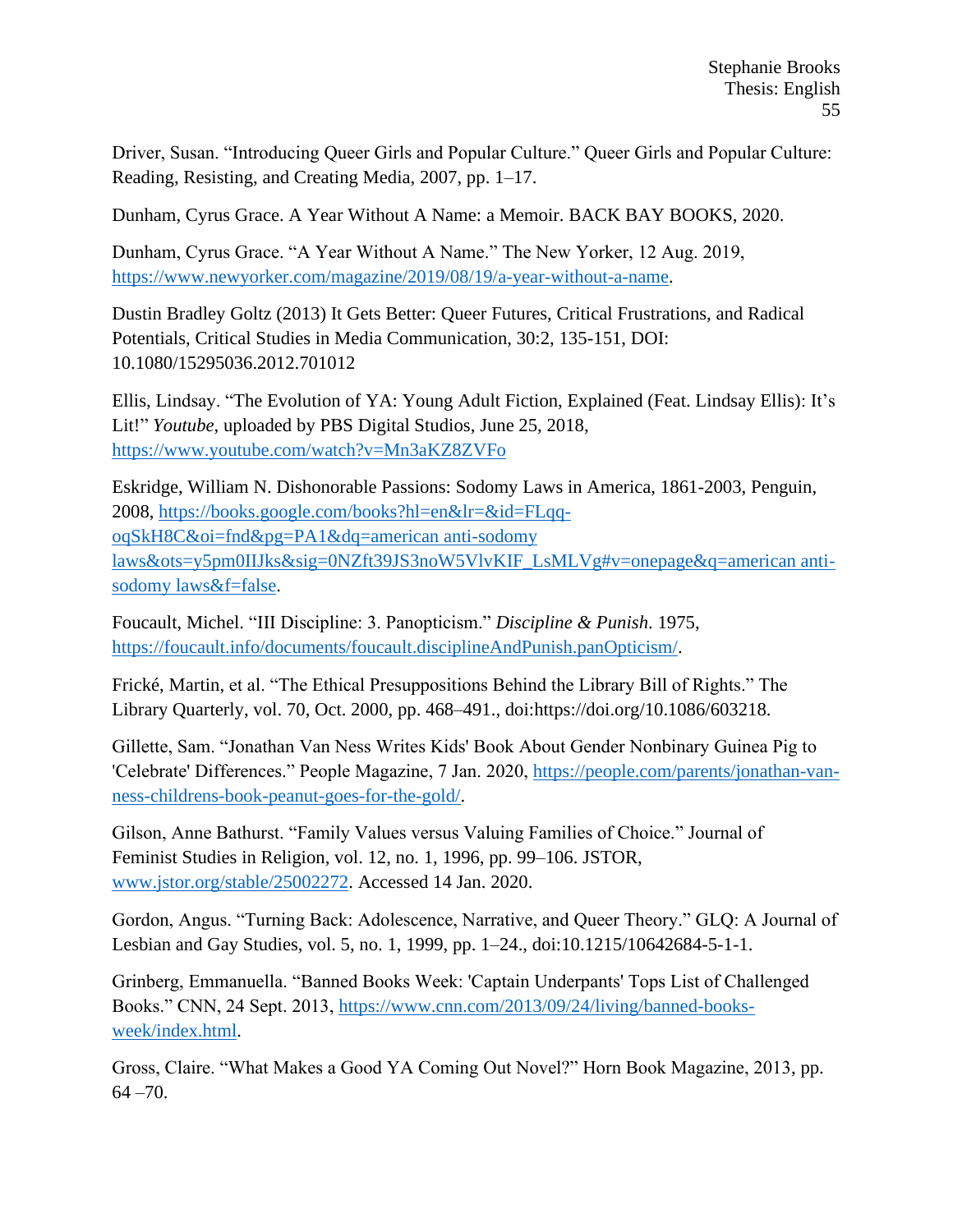Grzanka, Patrick R., and Emily S. Mann. "Queer Youth Suicide and the Psychopolitics of 'It Gets Better.'" Sexualities, vol. 17, no. 4, June 2014, pp. 369–393, doi:10.1177/1363460713516785.

History.com Editors. "Stonewall Riots." History.com, A&E Television Networks, 31 May 2017, [www.history.com/topics/gay-rights/the-stonewall-riots.](http://www.history.com/topics/gay-rights/the-stonewall-riots)

Hoffman, Jordan. "The Miseducation of Cameron Post Review – Prayers Answered with Conversion Therapy Drama." The Guardian, 23 Jan. 2018, [https://www.theguardian.com/film/2018/jan/23/the-miseducation-of-cameron-post](https://www.theguardian.com/film/2018/jan/23/the-miseducation-of-cameron-post-review-sundance-2018-chloe-grace-moretz)[review-sundance-2018-chloe-grace-moretz.](https://www.theguardian.com/film/2018/jan/23/the-miseducation-of-cameron-post-review-sundance-2018-chloe-grace-moretz)

"Homosexuality in Children's Literature, An Introduction to." Children's Literature Review, edited by Tom Burns, vol. 119, Gale, 2006. Gale Literature Criticism, [https://linkgale.com/apps/doc/VLWDDC286367342/LCO?u=vol\\_b92b&sidLCO&xid=c8eb8889](https://linkgale.com/apps/doc/VLWDDC286367342/LCO?u=vol_b92b&sidLCO&xid=c8eb8889) . Accessed 24 March 2020.

LaFleur, Greta. "Queer Theory's Bad Object." Criticism: A Quarterly for Literature and the Arts, vol. 59, no. 2, 2017, pp. 345–351. EBSCOhost, doi:10.13110/criticism.59.2.0345.

Lewin, Ellen. "Lesbian and Gay Kinship: Kath Weston's 'Families We Choose' and Contemporary Anthropology." Signs, vol. 18, no. 4, 1993, pp. 974–979. JSTOR, [www.jstor.org/stable/3174919. Accessed 14 Jan. 2020.](http://www.jstor.org/stable/3174919.%20Accessed%2014%20Jan.%202020)

Lewis, Jon. "Introduction." The Road to Romance and Ruin: Teen Films and Youth Culture, Routledge, Chapman & Hall, Inc, 1992, pp. 1–8.

O'Sullivan, Feargus. "The 'Gaytrification' Effect: Why Gay Neighbourhoods Are Being Priced Out." The Guardian, 13 Jan. 2016, [https://www.theguardian.com/cities/2016/jan/13/end-of-gaytrification-cities-lgbt](https://www.theguardian.com/cities/2016/jan/13/end-of-gaytrification-cities-lgbt-communities-gentrification-gay-villages)[communities-gentrification-gay-villages.](https://www.theguardian.com/cities/2016/jan/13/end-of-gaytrification-cities-lgbt-communities-gentrification-gay-villages)

"Queer Narrative Theory," in The Cambridge Companion to Narrative Theory, ed. Matthew Garrett (New York, Cambridge University Press, 2018): 169-82.

Ryan, Patrick. "'Love, Simon' May Find It Was Worth the Wait." USA Today, 15 Mar. 2018. Academic Search Premier.

Saxey, Esther. "Introduction." Homoplot: The Coming-out Story and Gay, Lesbian, and Bisexual Identity, Lang, 2008, pp. 1–13.

Saxey, Esther. "Lesbian Bastard Heroes: The Uses of Illegitimacy for Modern Lesbian Fiction and Identity." Women: A Cultural Review, vol. 16, no. 1, 2005, pp. 33–51., doi:10.1080/09574040500045797.